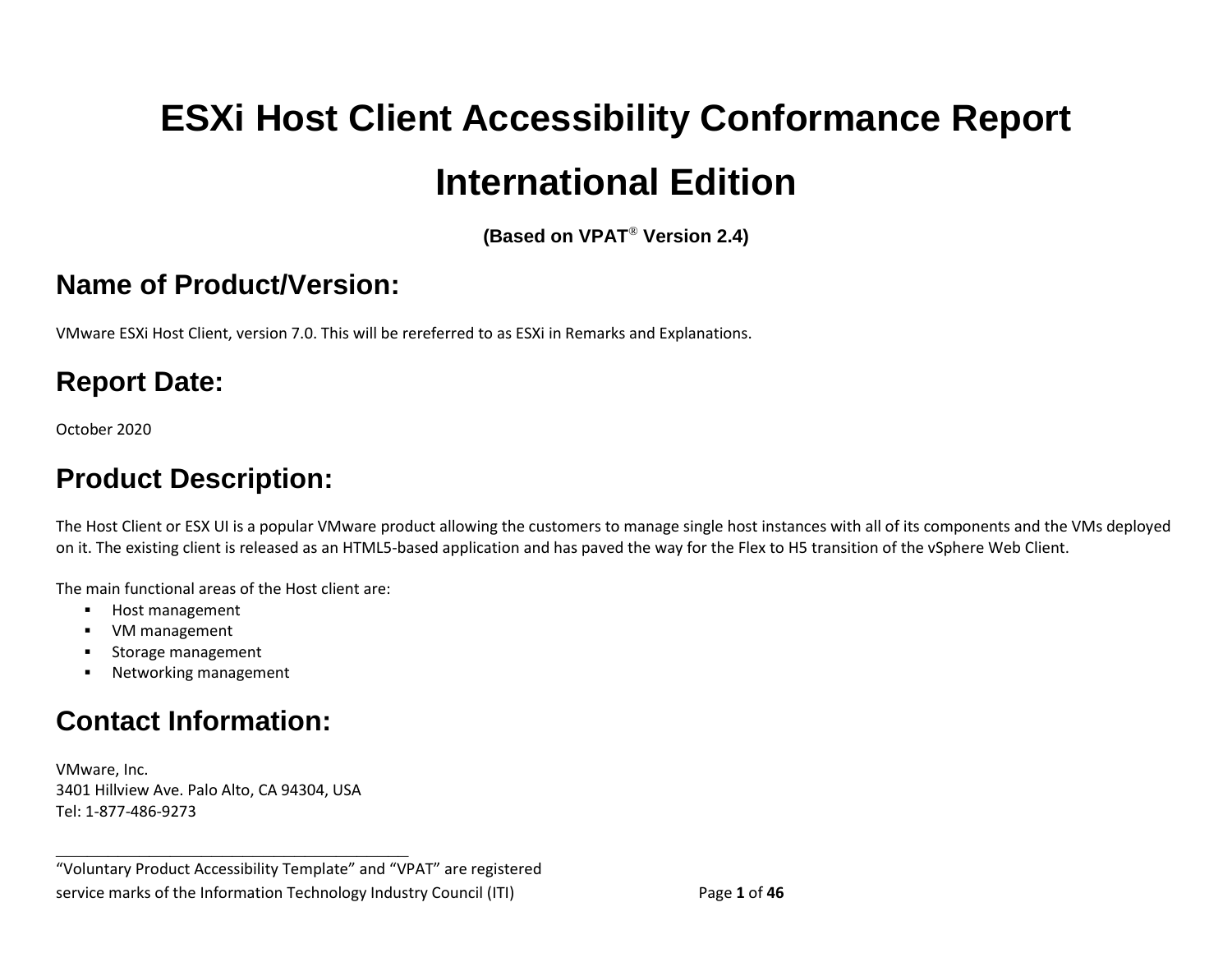Fax: 650-427-5001 For more information, contact **[accessibility@vmware.com](mailto:accessibility@vmware.com)**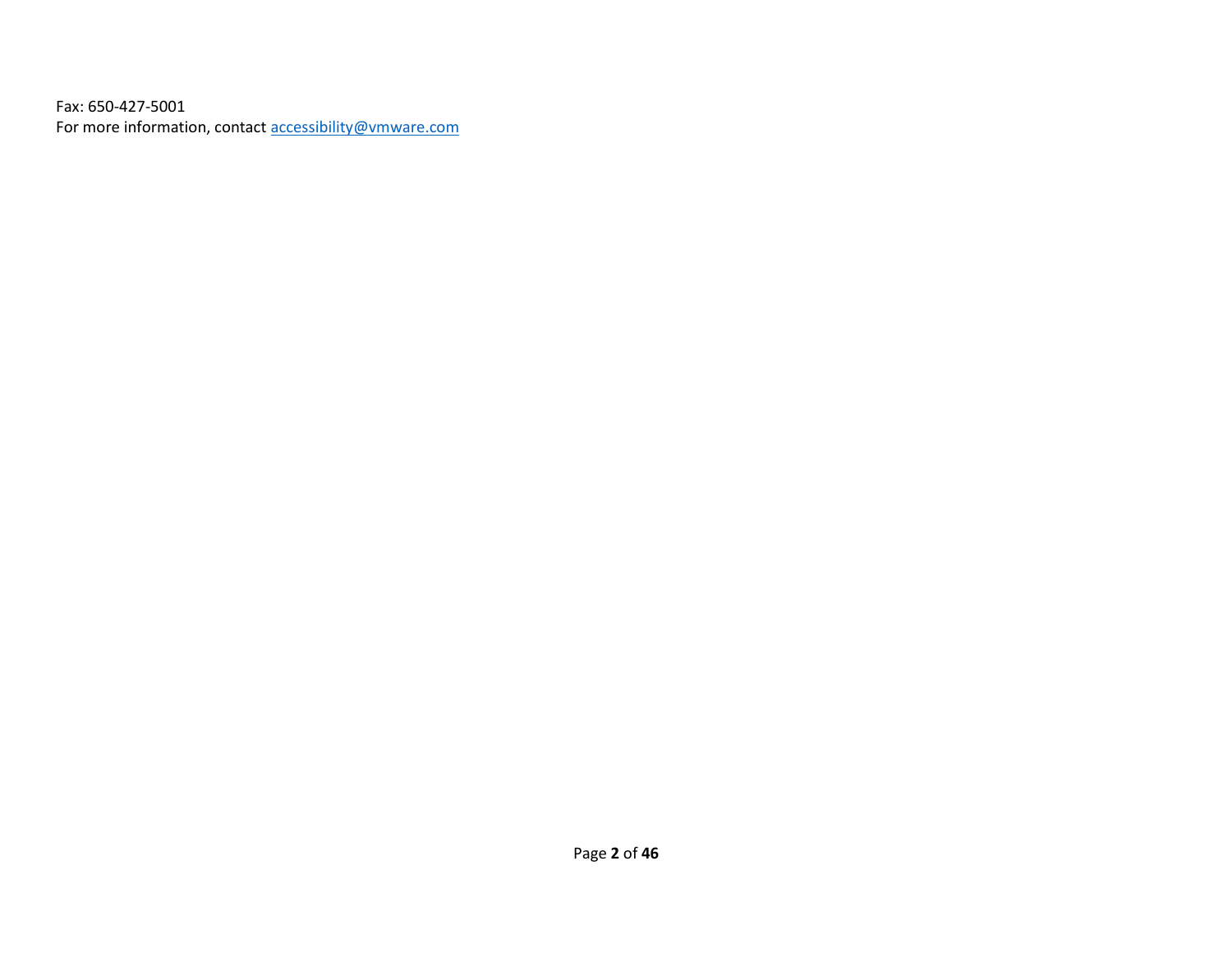## **Notes:**

You can manage host instances and components through the vSphere Client in addition to the ESXi Host Client.

## **Evaluation Methods Used:**

The ESXi Host Client accessibility audit was comprised of 47 main workflows which were further organized into 157 task-driven activities. These tasks, along with exploratory testing, were evaluated using a combination of manual and automated testing. The audit was conducted using tools such as VoiceOver 10 with Safari 13.1.2 on macOS Catalina 10.15.6, Colour Contrast Analyser 2.4, W3C validator, keyboard-only interaction, code inspection with in-browser developer tools, and Chrome 85.0.4183.102 browser display settings.

#### **Workflows Tested**

- 1. Using the VMware Host Client
	- 1.1. Start the VMware Host Client and Log In
	- 1.2. Log Out of the VMware Host Client
- 2. Configuring Customer Experience Improvement Program
	- 2.1. Categories of Information That VMware Receives
	- 2.2. Leave and Rejoin the Customer Experience Improvement Program in the VMware Host Client
- 3. Managing System Settings in the VMware Host Client
	- 3.1. Manage Advanced Settings in the VMware Host Client
	- 3.2. Change Autostart Configuration in the VMware Host Client
	- 3.3. Edit the Time Configuration of an ESXi Host in the VMware Host Client
- 4. Managing Hardware for an ESXi Host by Using the VMware Host Client
	- 4.1. Change Power Management Policies in the VMware Host client
	- 4.2. Change the Hardware Label in the VMware Host Client
- 5. Licensing for ESXi Hosts
	- 5.1. View Licensing Information About the VMware Host Client Environment
	- 5.2. Assign a License Key to an ESXi Host in the VMware Host Client
	- 5.3. Remove a License from an ESXi Host in the VMware Host Client
- 6. Manage Services in the VMware Host Client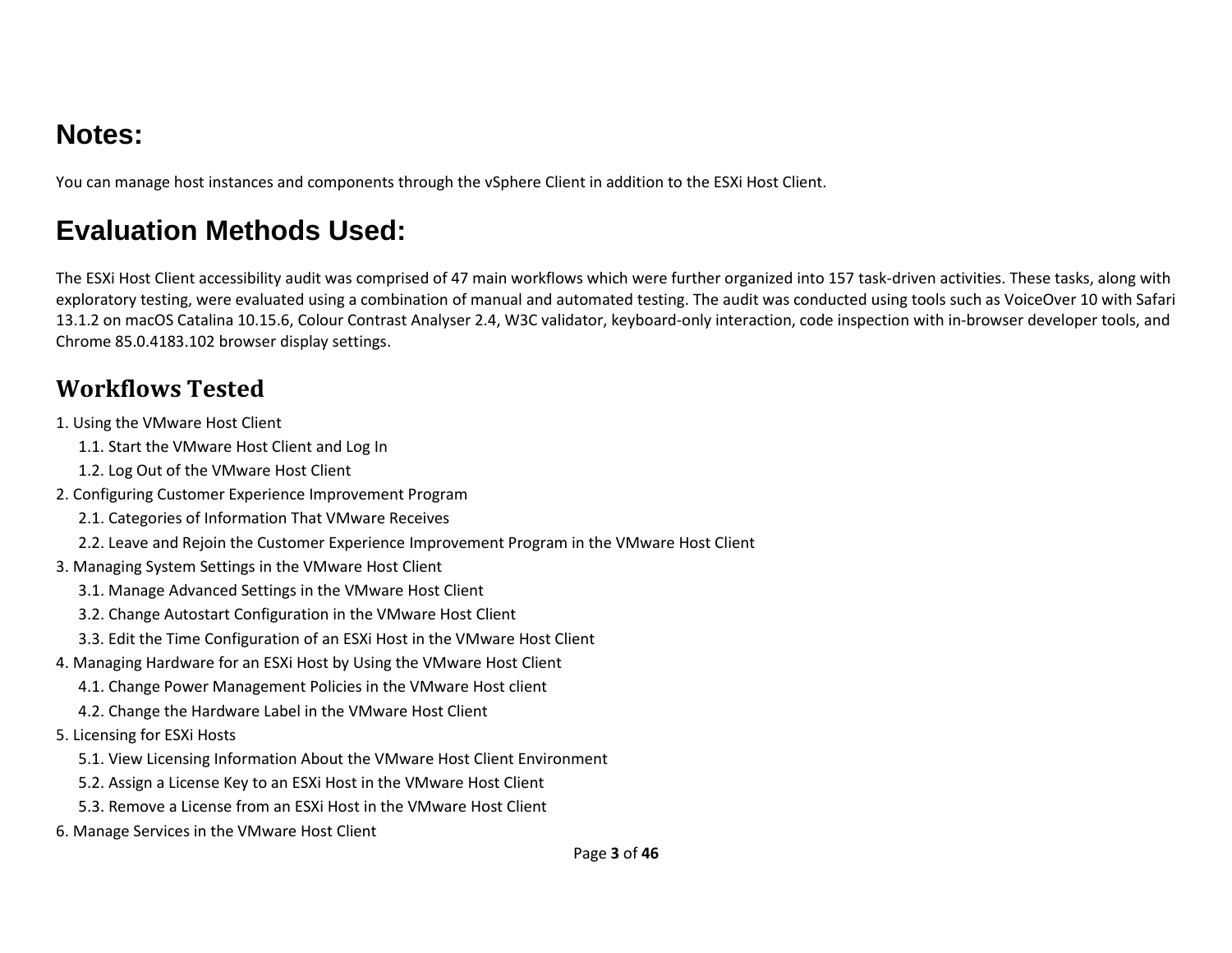- 7. Managing Host Authentication by Using the VMware Host Client
	- 7.1. Manage Services in the VMware Host Client
	- 7.2. Client
	- 7.3. Using Active Directory to Manage ESXi Users
	- 7.4. Using vSphere Authentication Proxy
- 8. Managing Host Certificates by Using the VMware Host Client
	- 8.1. View Certificate Details for an ESXi Host in the VMware Host Client
	- 8.2. Import a New Certificate for an ESXi Host in the VMware Host Client
- 9. Managing Users with the VMware Host Client
	- 9.1. Add an ESXi User in the VMware Host Client
	- 9.2. Update an ESXi User in the VMware Host Client
	- 9.3. Remove a Local ESXi User from a Host in the VMware Host Client
- 10. Managing ESXi Roles in the VMware Host Client
	- 10.1. Add a Role in the VMware Host Client
	- 10.2. Update a Role in the VMware Host Client
	- 10.3. Remove a Role in the VMware Host Client
- 11. Managing Hosts in vCenter Server
	- 11.1. Update Your VMware Host Client Environment to the Latest Version
	- 11.2. Unable to Connect from the VMware Host Client to an ESXi Host after Upgrading to ESXi 6.0 or Later
	- 11.3. Switch to the vSphere Client
	- 11.4. Disconnect an ESXi Host from vCenter Server by Using the VMware Host Client
- 12. Reboot or Shut Down an ESXi Host in the VMware Host Client
- 13. Using the ESXi Shell
	- 13.1. Enable the Secure Shell (SSH) in the VMware Host Client
	- 13.2. Enable the ESXi Console Shell in the VMware Host Client
- 14. Place a Host in Maintenance Mode in the VMware Host Client
- 15. Managing Permissions in the VMware Host Client
	- 15.1. Assign Permissions to a User for an ESXi Host in the VMware Host Client
	- 15.2. Remove Permissions for a User in the VMware Host Client
	- 15.3. Assign a User Permissions for a Virtual Machine in the VMware Host Client
	- 15.4. Remove Permissions for a Virtual Machine in the VMware Host Client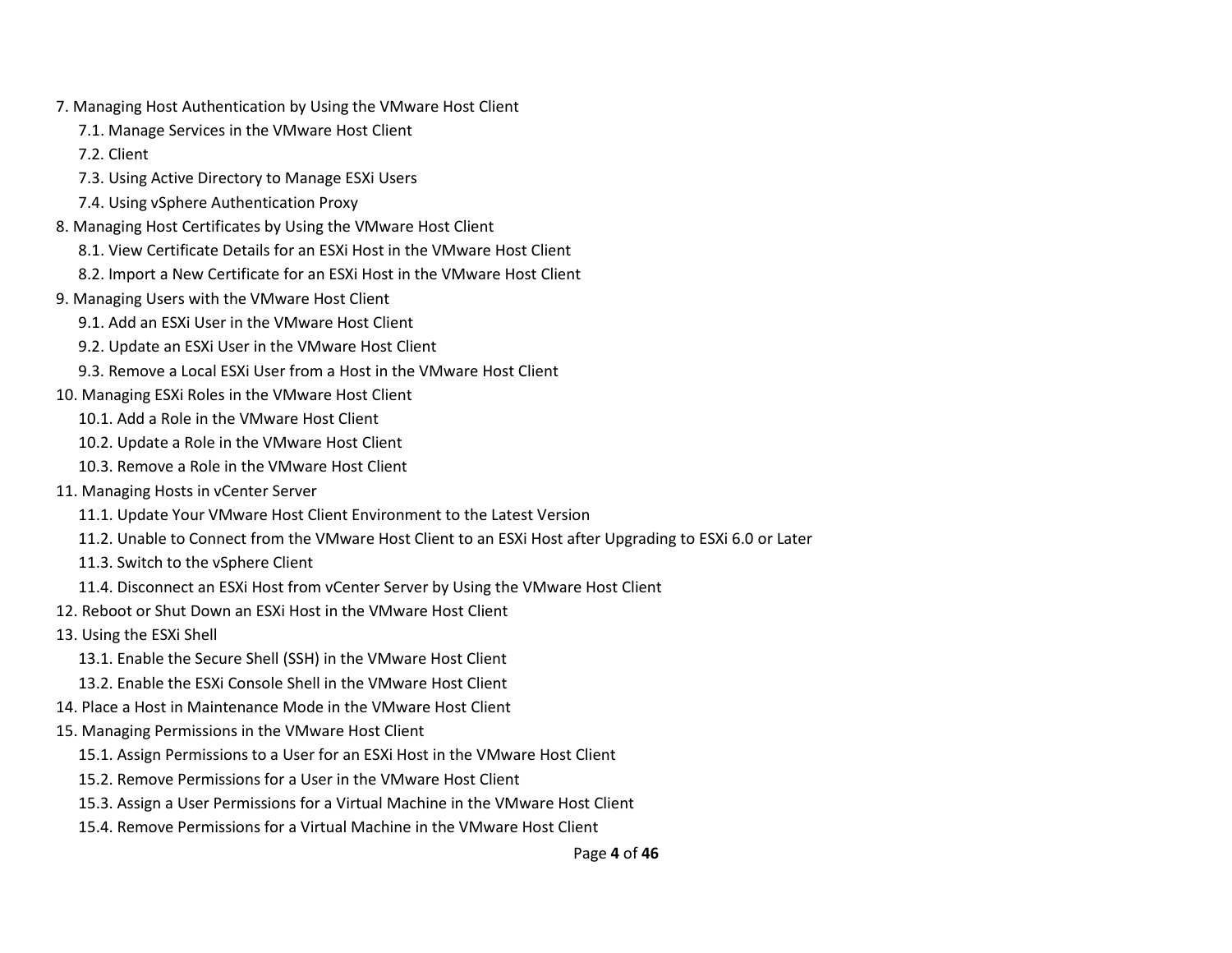16. Generate a Support Bundle in the VMware Host Client

- 16.1. Generate a Support Bundle in the VMware Host Client
- 16.2. Put an ESXi Host in Normal Lockdown Mode by Using the VMware Host Client
- 16.3. Put an ESXi Host in Strict Lockdown Mode by Using the VMware Host Client
- 16.4. Exit Lockdown Mode by Using the VMware Host Client
- 16.5. Specify Lockdown Mode Exception Users in the VMware Host Client
- 17. Administering CPU Resources by Using the VMware Host Client
	- 17.1. View Processor Information by Using the VMware Host Client
	- 17.2. Assign a Virtual Machine to a Specific Processor in the VMware Host Client
- 18. Monitoring an ESXi Host in the VMware Host Client
	- 18.1. View Charts in the VMware Host Client
	- 18.2. Monitor Hardware Health Status in the VMware Host Client
	- 18.3. View Events in the VMware Host Client
	- 18.4. View Tasks in the VMware Host Client
	- 18.5. View System Logs in the VMware Host Client
	- 18.6. View Notifications in the VMware Host Client
- 19. Creating a Virtual Machine in the VMware Host Client
	- 19.1. Start the Virtual Machine Creation Process in the VMware Host Client
	- 19.2. Select a Method for Adding a New Virtual Machine on the Host with the VMware Host Client
	- 19.3. Select a Name and a Guest Operating System for the Virtual Machine in the VMware Host Client
	- 19.4. Select a Storage for Your Virtual Machine in the VMware Host Client
	- 19.5. Customize the Virtual Machine Settings in the VMware Host Client
	- 19.6. Complete Virtual Machine Creation in the VMware Host Client
- 20. Deploying a Virtual Machine from an OVF or OVA File in the VMware Host Client
	- 20.1. Deploy a Virtual Machine from an OVF or OVA File in the VMware Host Client
	- 20.2. Select OVF and VMDK, or OVA Files to Deploy in the VMware Host Client
	- 20.3. Select Storage in the VMware Host Client
	- 20.4. Complete the Deployment of a Virtual Machine from an OVF or OVA File in the VMware Host Client
- 21. Registering Existing Virtual Machines in the VMware Host Client
	- 21.1. Register an Existing Virtual Machine in the VMware Host Client
	- 21.2. Select a Virtual Machine to Register in the VMware Host Client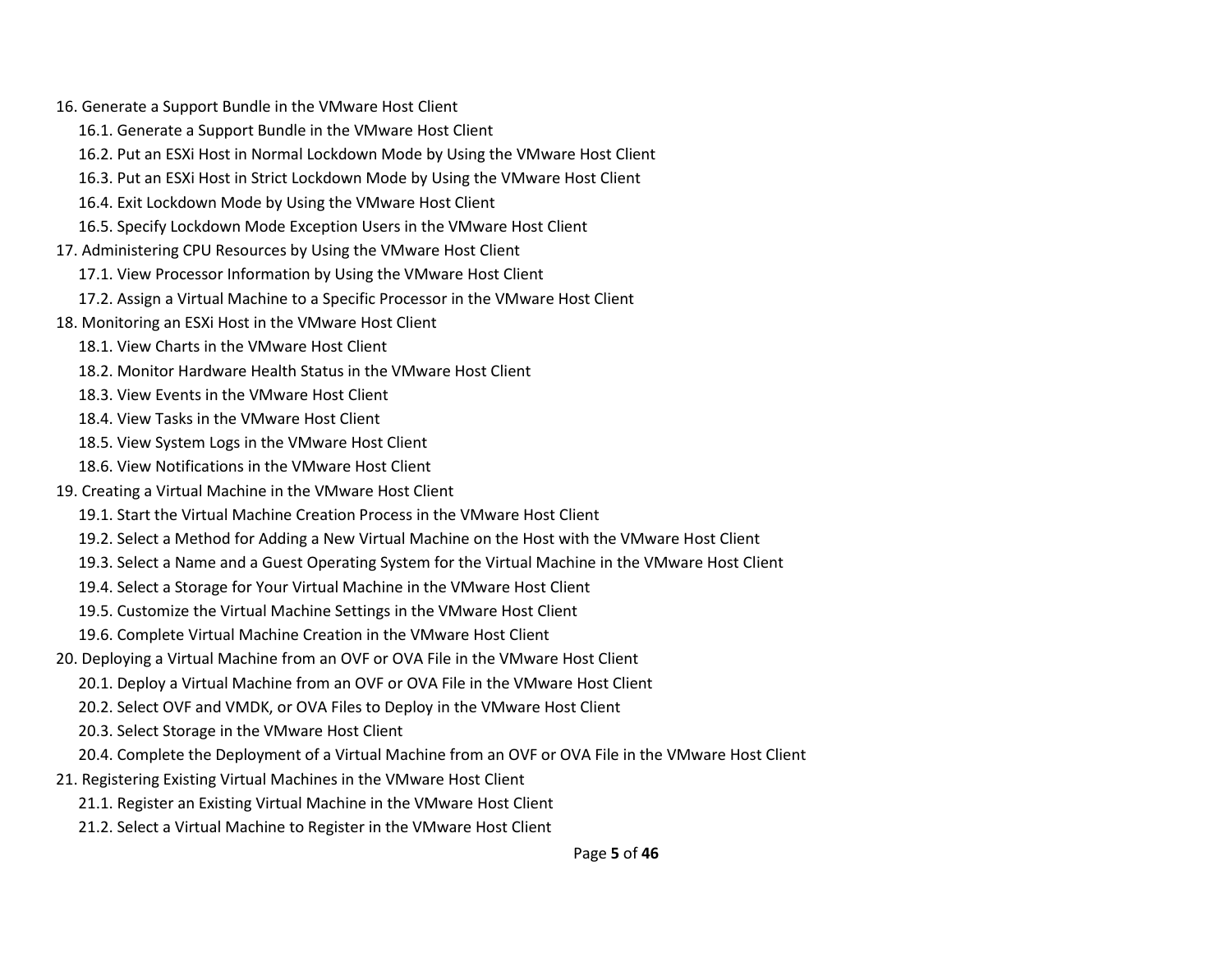- 21.3. Complete Virtual Machine Registration in the VMware Host Client
- 22. Using Consoles in the VMware Host Client
	- 22.1. Install the VMware Remote Console Application in the VMware Host Client
	- 22.2. Launch Remote Console for a Virtual Machine in the VMware Host Client
	- 22.3. Open a Virtual Machine Console in the VMware Host Client
- 23. Managing a Guest Operating System in the VMware Host Client
	- 23.1. Shut Down or Restart a Guest Operating System by Using the VMware Host Client
	- 23.2. Change the Guest Operating System in the VMware Host Client
	- 23.3. Introduction to VMware Tools
- 24. Configuring a Virtual Machine in the VMware Host Client
	- 24.1. Check the Hardware Version of a Virtual Machine in the VMware Host Client
	- 24.2. Change the Name of a Virtual Machine in the VMware Host Client
	- 24.3. View the Location of the Virtual Machine Configuration File in the VMware Host Client
	- 24.4. Configure the Virtual Machine Power States in the VMware Host Client
	- 24.5. Edit the Configuration File Parameters in the VMware Host Client
	- 24.6. Configure Autostart for a Virtual Machine in the VMware Host Client
	- 24.7. Upgrade Virtual Machine Compatibility by Using the VMware Host Client
- 25. Virtual CPU Configuration
	- 25.1. Change the Number of Virtual CPUs in the VMware Host Client
	- 25.2. Allocate CPU Resources in the VMware Host Client
- 26. Virtual Memory Configuration
	- 26.1. Change the Memory Configuration of a Virtual Machine in the VMware Host Client
	- 26.2. Allocate Memory Resources to a Virtual Machine in the VMware Host Client
	- 26.3. Change Memory Hot Add Settings in the VMware Host Client
	- 26.4. Add an NVDIMM device to a VM in the VMware Host Client
- 27. Network Virtual Machine Configuration
	- 27.1. Change the Configuration of the Virtual Network Adapter in the VMware Host Client
	- 27.2. Add a Network Adapter to a Virtual Machine in the VMware Host Client
- 28. Virtual Disk Configuration
	- 28.1. Change the Virtual Disk Configuration in the VMware Host Client
	- 28.2. Add a New Standard Hard Disk to a Virtual Machine in the VMware Host Client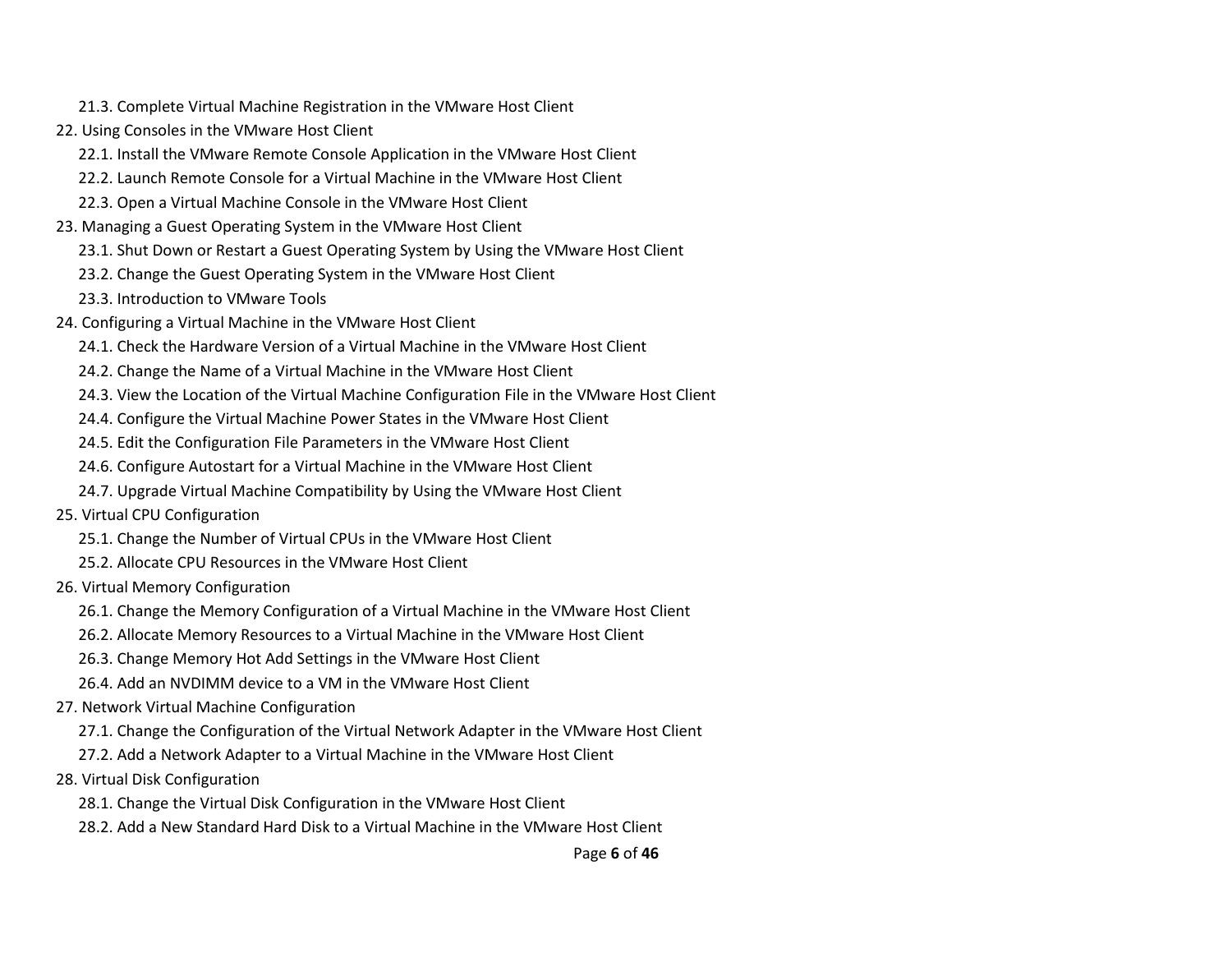- 28.3. Add an Existing Hard Disk to a Virtual Machine in the VMware Host Client
- 28.4. Add a Persistent Memory Disk in the Host Client
- 28.5. Use Disk Shares to Prioritize Virtual Machines in the VMware Host Client
- 29. Virtual Machine Controller Configuration in the VMware Host Client
	- 29.1. Add a USB Controller to a Virtual Machine in the VMware Host Client
	- 29.2. Add SCSI Controllers in the VMware Host Client
	- 29.3. Change the SCSI Bus Sharing Configuration in the VMware Host Client
	- 29.4. Change the SCSI Controller Type in the VMware Host Client
	- 29.5. Add a Paravirtual SCSI Controller in the VMware Host Client
	- 29.6. Add a SATA Controller to a Virtual Machine in the VMware Host Client
	- 29.7. Add an NVMe Controller in the VMware Host Client
- 30. Other Virtual Machine Device Configuration in the VMware Host Client 30.1. Add a CD or DVD Drive to a Virtual Machine in the VMware Host Client 30.2. Add a Floppy Drive to a Virtual Machine in the VMware Host Client
	- 30.3. Add a Precision Clock Device to a Virtual Machine in the VMware Host Client
	- 30.4. Add a PCI Device to a Virtual Machine in the VMware Host Client
- 31. Parallel and Serial Port Configuration in the VMware Host Client
	- 31.1. Add a Serial Port to a Virtual Machine in the VMware Host Client
	- 31.2. Add a Parallel Port to a Virtual Machine in the VMware Host Client
- 32. Using a Virtual Watchdog Timer
	- 32.1. Add a Virtual Watchdog Timer Device to a Virtual Machine in the VMware Host Client
- 33. Securing Virtual Machines with Intel Software Guard Extensions
	- 33.1. Enable vSGX on a Virtual Machine in the VMware Host Client
	- 33.2. Disable vSGX on a Virtual Machine in the VMware Host Client
- 34. Managing Virtual Machines in the VMware Host Client
	- 34.1. Access a Virtual Machine in the VMware Host Client
	- 34.2. Power On or Power Off a Virtual Machine in the VMware Host Client
	- 34.3. Use Virtual Machine Column Configuration in the VMware Host Client
	- 34.4. Remove Virtual Machines from a Host in the VMware Host Client
	- 34.5. Remove Virtual Machines from the Datastore in the VMware Host Client
	- 34.6. Register a Virtual Machine in the VMware Host Client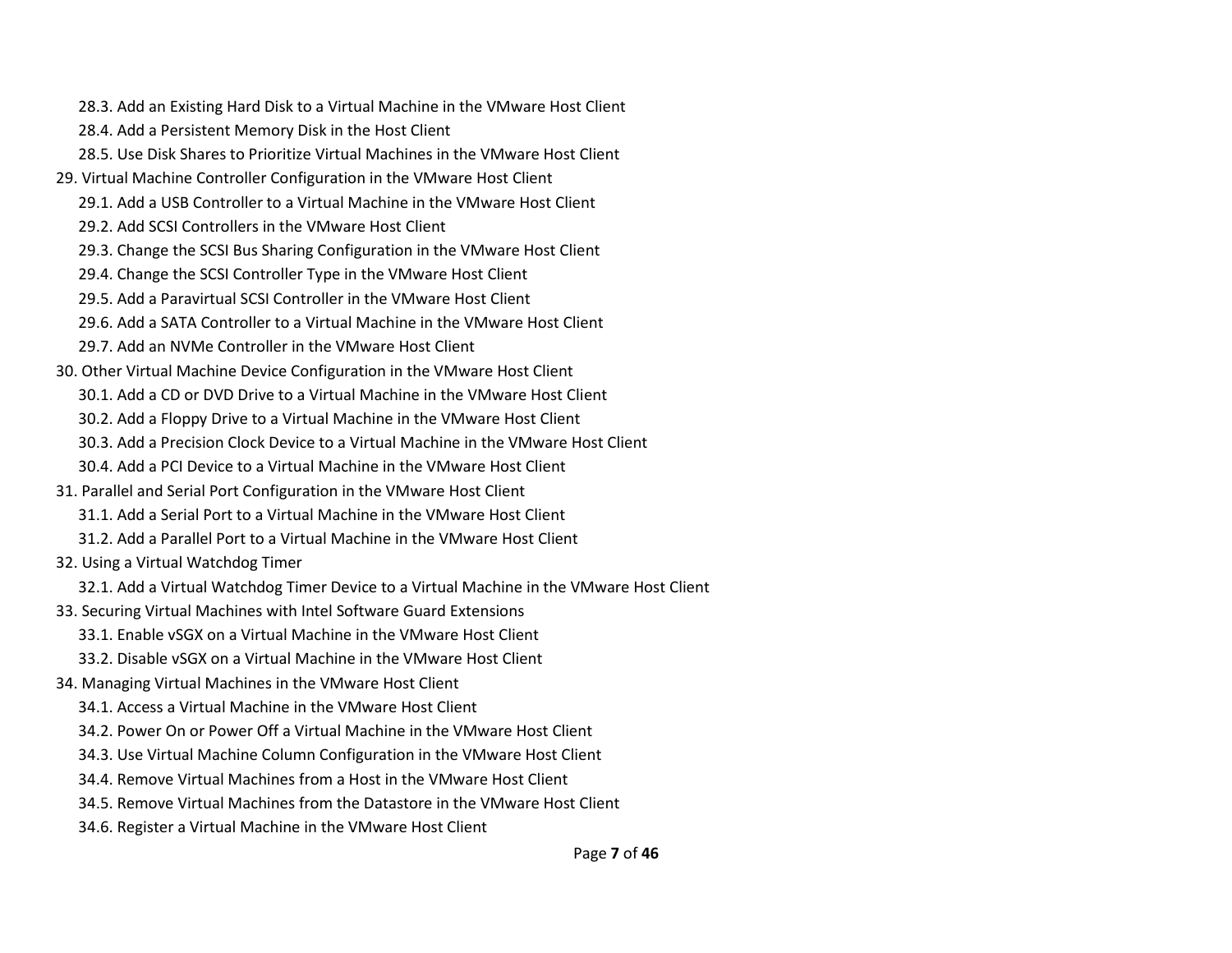- 35. Using Snapshots to Manage Virtual Machines
	- 35.1. Taking Snapshots of a Virtual Machine
	- 35.2. Restoring Snapshots
	- 35.3. Deleting Snapshots
	- 35.4. Managing Snapshots with the VMware Host Client
- 36. Monitoring a Virtual Machine in the VMware Host Client
	- 36.1. View Virtual Machine Performance Charts in the VMware Host Client
	- 36.2. View Virtual Machine Events in the VMware Host Client
	- 36.3. View Virtual Machine Tasks in the VMware Host Client
	- 36.4. View Virtual Machine Log Browser in the VMware Host Client
	- 36.5. View Virtual Machine Notifications in the VMware Host Client
- 37. Securing Virtual Machines in the VMware Host Client
	- 37.1. Remove a vTPM device from a VM in the VMware Host Client
	- 37.2. Enable or Disable VBS for an Existing VM in the Host Client
- 38. Working with Datastores in the VMware Host Client
	- 38.1. View Datastore Information in the VMware Host Client
	- 38.2. Create a VMFS Datastore in the VMware Host Client
	- 38.3. Increasing VMFS Datastore Capacity
	- 38.4. Mount an NFS Datastore in the VMware Host Client
	- 38.5. Mounting a Network File System Datastore in the VMware Host Client
	- 38.6. Unmount a Datastore in the VMware Host Client
	- 38.7. Using Datastore File Browser in the VMware Host Client
	- 38.8. Rename a Datastore in the VMware Host Client
	- 38.9. Delete a VMFS Datastore in the VMware Host Client
	- 38.10. Storage Hardware Acceleration
	- 38.11. Storage Thin Provisioning in the VMware Host Client
- 39. Using Datastore File Browser in the VMware Host Client
	- 39.1. Upload Files to a Datastore in the VMware Host Client
	- 39.2. Download Files from a Datastore to Your System in the VMware Host Client
	- 39.3. Delete Files from a Datastore in the VMware Host Client
	- 39.4. Move Datastore Folders or Files in the VMware Host Client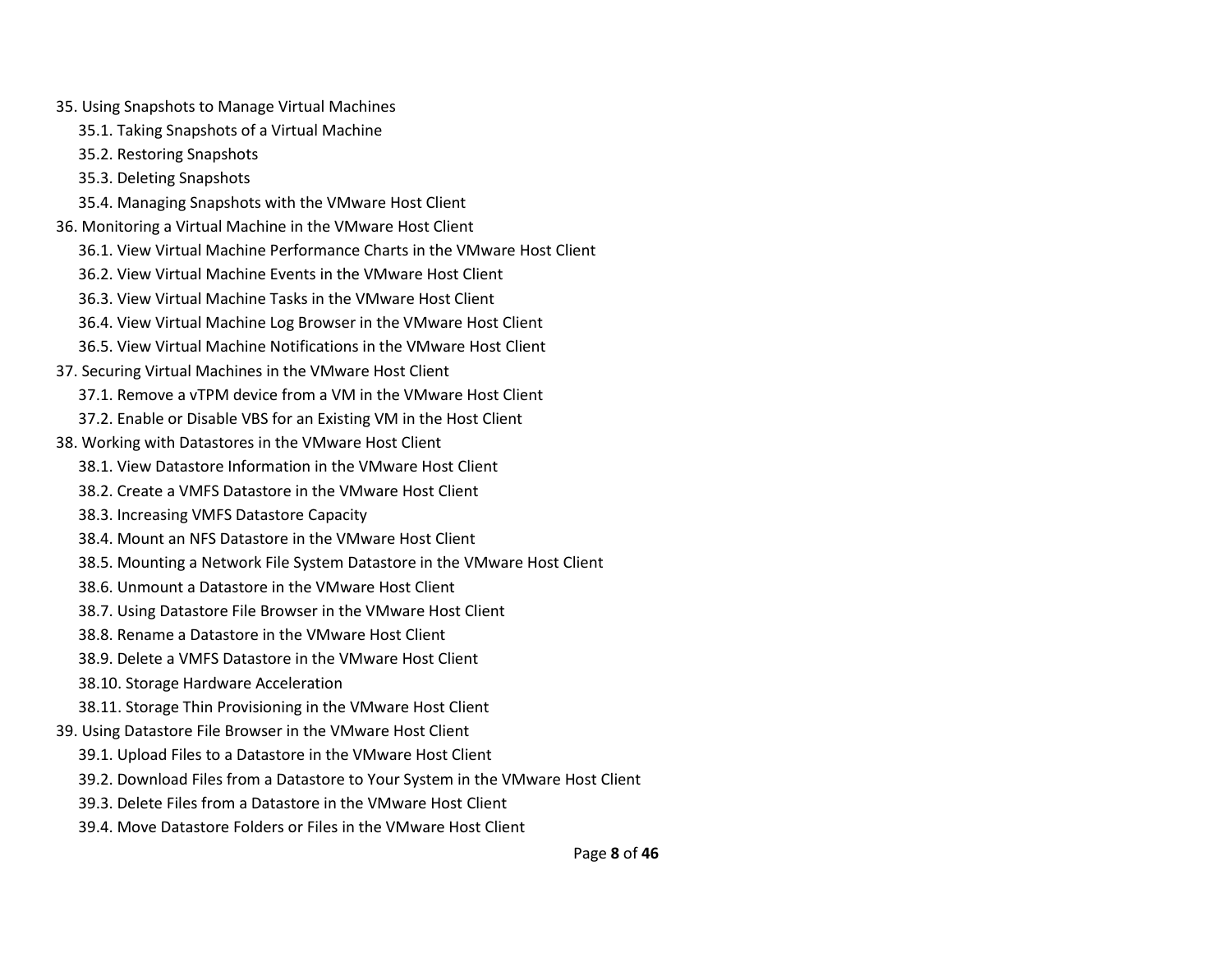- 39.5. Copy Datastore Folders or Files in the VMware Host Client
- 39.6. Create a New Datastore Directory in the VMware Host Client
- 40. Managing Storage Adapters in the VMware Host Client
	- 40.1. View Storage Adapters in the VMware Host Client
	- 40.2. Configuring Software iSCSI Adapters in the VMware Host Client
- 41. Configuring Software iSCSI Adapters in the VMware Host Client
	- 41.1. Enable iSCSI for an ESXi Host in the VMware Host Client
	- 41.2. Add Port Binding in the VMware Host Client
	- 41.3. Remove Port Binding in the VMware Host Client
	- 41.4. Configuring Discovery Addresses for iSCSI Adapters
	- 41.5. Edit Advanced Settings for iSCSI in the VMware Host Client
	- 41.6. Set Up CHAP Authentication for an iSCSI Adapter in the VMware Host Client
- 42. Managing Storage Devices in the VMware Host Client
	- 42.1. View Storage Devices in the VMware Host Client
	- 42.2. Clear a Device Partition Table in the VMware Host Client
	- 42.3. Edit Individual Device Partitions in the VMware Host Client
- 43. Structure of the PMem Datastore
	- 43.1. View Information About Modules, Interleave Sets, and Namespaces in the VMware Host Client
	- 43.2. Delete a Namespace in the VMware Host Client
- 44. Monitoring Storage in the VMware Host Client
- 45. Monitoring vSAN in the VMware Host Client
	- 45.1. Monitor vSAN in the VMware Host Client
	- 45.2. Edit Settings for a vSAN Datastore
- 46. Performing Storage Refresh and Rescan Operations in the VMware Host Client
	- 46.1. Perform Adapter Rescan in the VMware Host Client
	- 46.2. Perform Device Rescan in the VMware Host Client
	- 46.3. Change the Number of Scanned Storage Devices in the VMware Host Client
- 47. Networking in the VMware Host Client

# **Applicable Standards/Guidelines**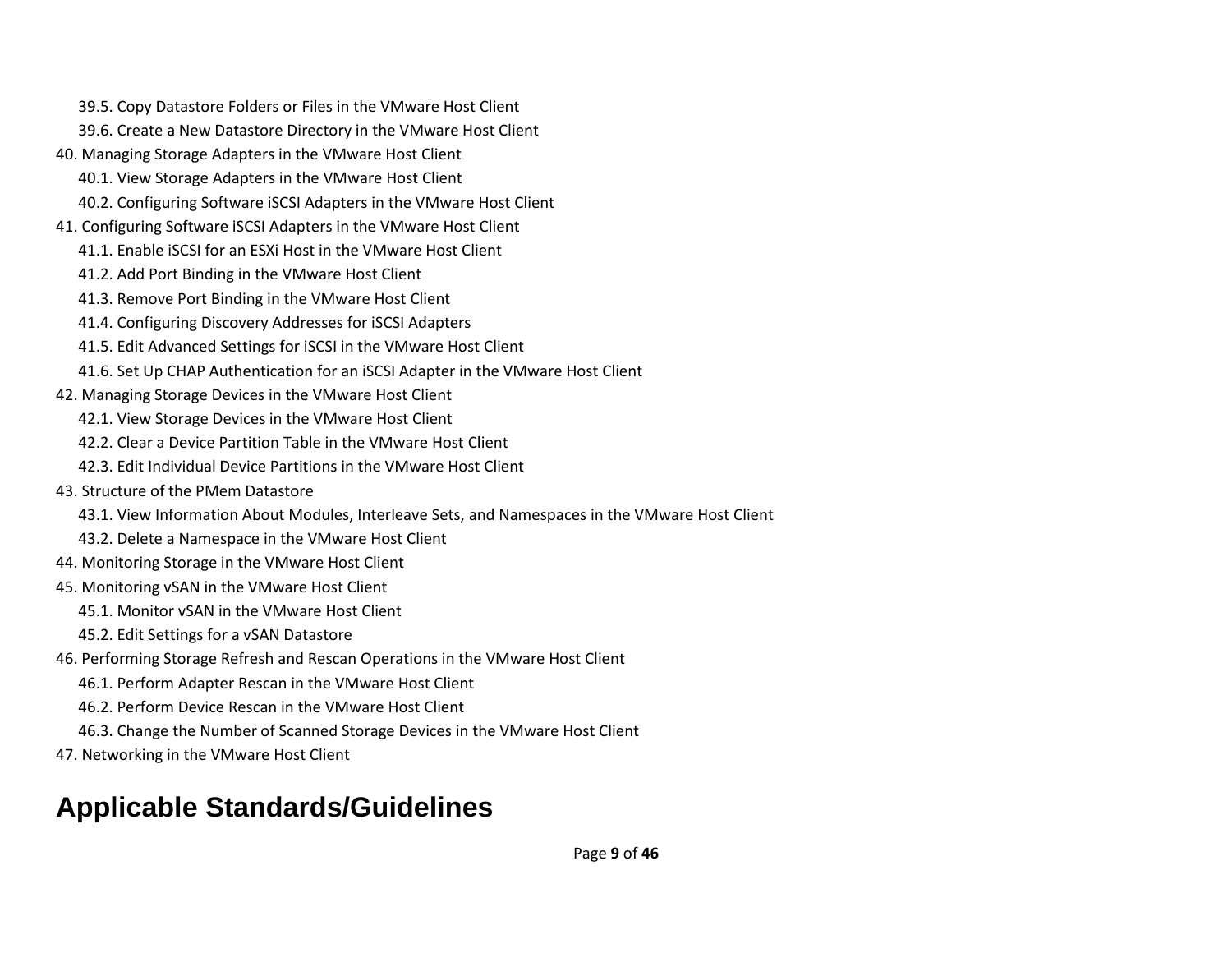This report covers the degree of conformance for the following accessibility standard/guidelines:

| <b>Standard/Guideline</b>                                                                  | <b>Included In Report</b> |
|--------------------------------------------------------------------------------------------|---------------------------|
| Web Content Accessibility Guidelines 2.0                                                   | Level A (Yes)             |
|                                                                                            | Level AA (Yes)            |
|                                                                                            | Level AAA (No)            |
| Web Content Accessibility Guidelines 2.1                                                   | Level A (Yes)             |
|                                                                                            | Level AA (Yes)            |
|                                                                                            | Level AAA (No)            |
| Revised Section 508 standards published January 18, 2017 and corrected January 22,<br>2018 | (Yes)                     |
| EN 301 549 Accessibility requirements suitable for public procurement of ICT               | (Yes)                     |
| products and services in Europe, - V3.1.1 (2019-11)                                        |                           |

## **Terms**

The terms used in the Conformance Level information are defined as follows:

- **Supports**: The functionality of the product has at least one method that meets the criterion without known defects or meets with equivalent facilitation.
- **Partially Supports**: Some functionality of the product does not meet the criterion.
- **Does Not Support**: The majority of product functionality does not meet the criterion.
- **Not Applicable**: The criterion is not relevant to the product.
- **Not Evaluated**: The product has not been evaluated against the criterion. This can be used only in WCAG 2.0 Level AAA.

# **WCAG 2.1 Report**

Tables 1 and 2 also document conformance with: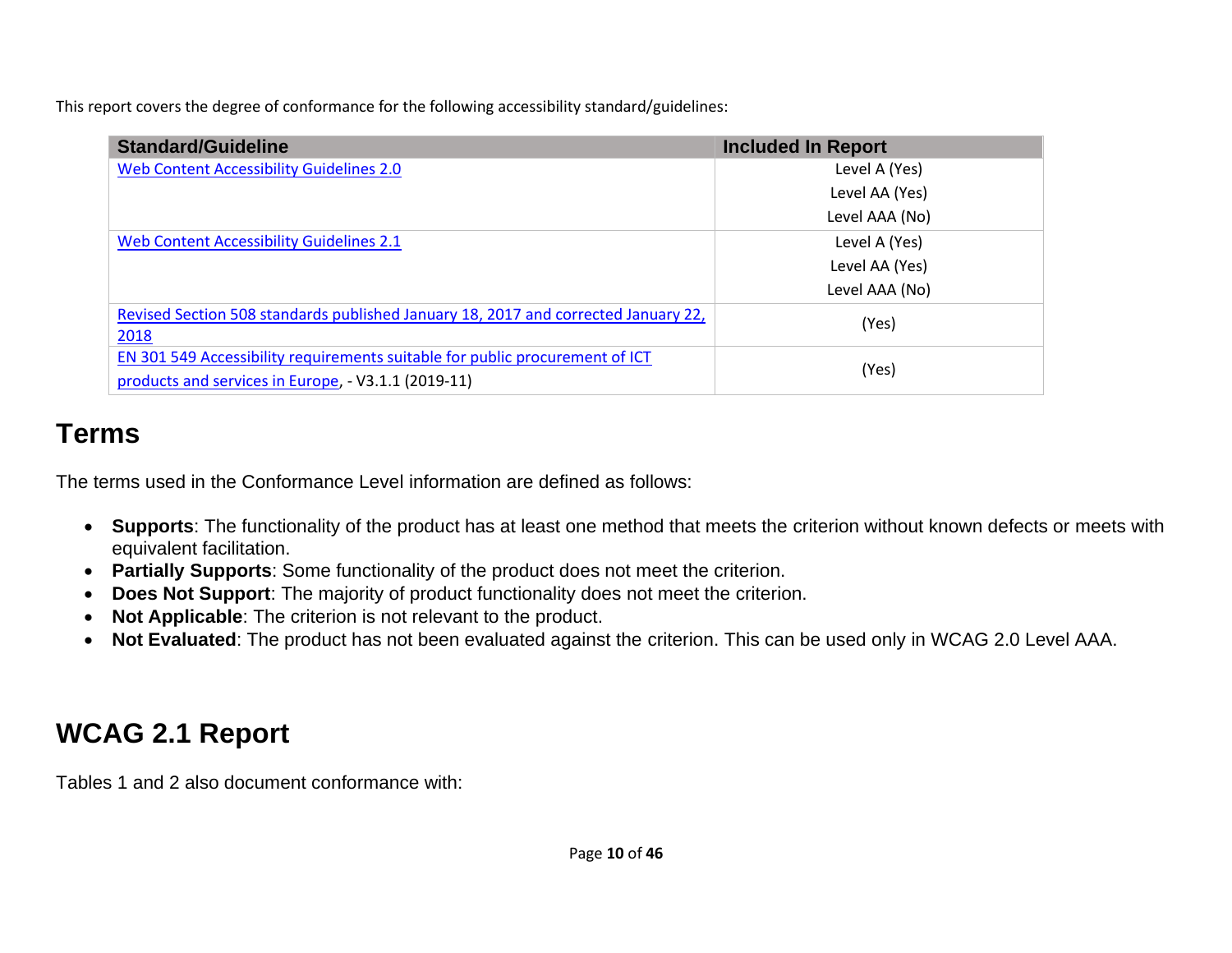- EN 301 549: Chapter 9 Web, Sections 10.1-10.4 of Chapter 10 Non-Web documents, and Sections 11.1-11.4 and 11.8.2 of Chapter 11 - Non-Web Software (open and closed functionality), and Sections 12.1.2 and 12.2.4 of Chapter 12 – Documentation
- Revised Section 508: Chapter 5 501.1 Scope, 504.2 Content Creation or Editing, and Chapter 6 602.3 Electronic Support Documentation.

Note: When reporting on conformance with the WCAG 2.x Success Criteria, they are scoped for full pages, complete processes, and accessibility-supported ways of using technology as documented in the [WCAG 2.0 Conformance Requirements.](https://www.w3.org/TR/WCAG20/#conformance-reqs)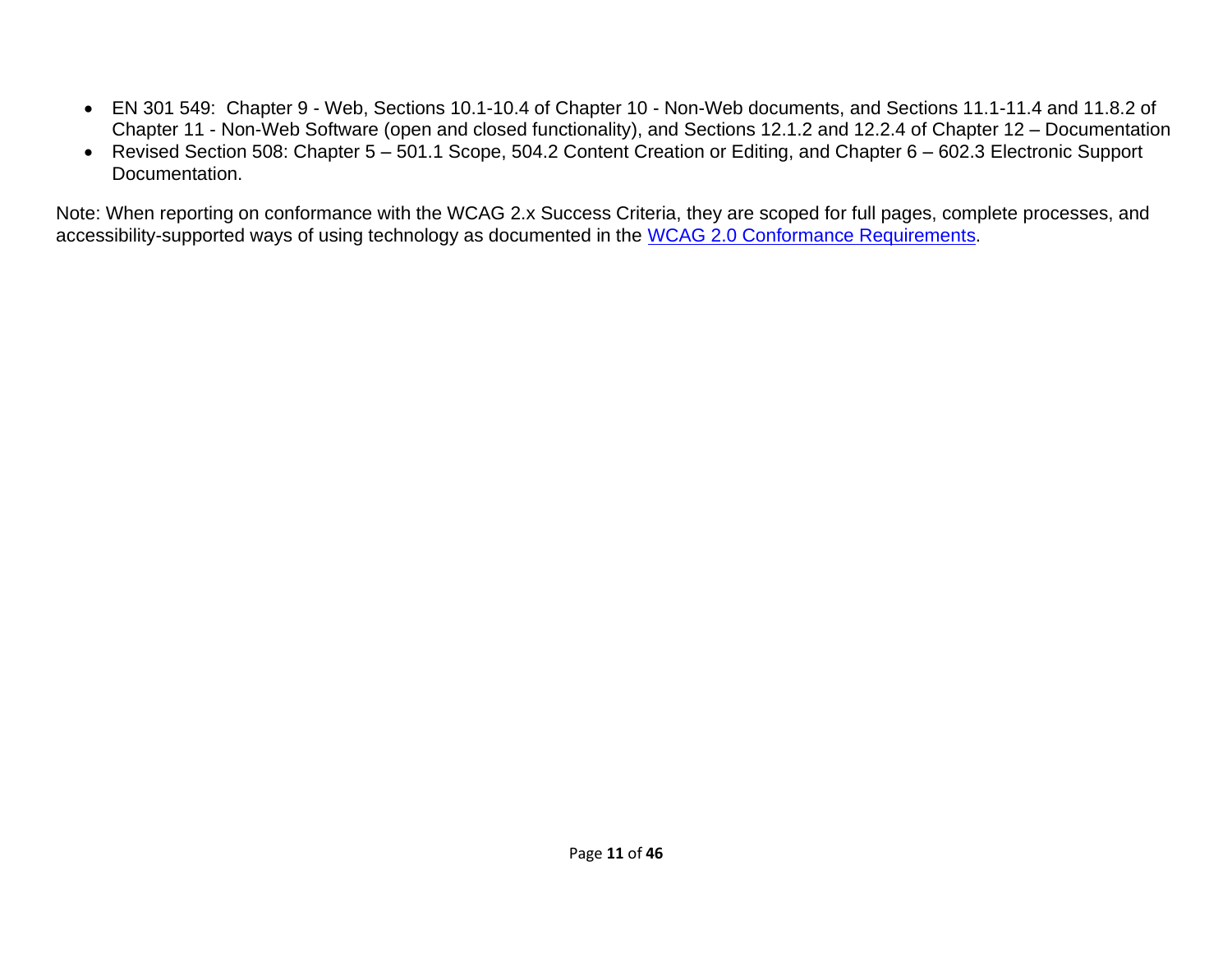## **Table 1: Success Criteria, Level A**

Notes:

| <b>Criteria</b>                                                                                                                                                                                                                                                                                                                                                                                           | <b>Conformance Level</b> | <b>Remarks and Explanations</b>                                                                                                                                                                                                                                                                                                                                                                                                                                                                                                                                                                                                                                                                                                                                                                                                                                                                                                                 |
|-----------------------------------------------------------------------------------------------------------------------------------------------------------------------------------------------------------------------------------------------------------------------------------------------------------------------------------------------------------------------------------------------------------|--------------------------|-------------------------------------------------------------------------------------------------------------------------------------------------------------------------------------------------------------------------------------------------------------------------------------------------------------------------------------------------------------------------------------------------------------------------------------------------------------------------------------------------------------------------------------------------------------------------------------------------------------------------------------------------------------------------------------------------------------------------------------------------------------------------------------------------------------------------------------------------------------------------------------------------------------------------------------------------|
| 1.1.1 Non-text Content (Level A)<br>Also applies to:<br>EN 301 549 Criteria<br>9.1.1.1 (Web)<br>10.1.1.1 (Non-web document)<br>11.1.1.1.1 (Open Functionality Software)<br>11.1.1.1.2 (Closed Functionality Software)<br>11.8.2 (Authoring Tool)<br>12.1.2 (Product Docs)<br>12.2.4 (Support Docs)<br><b>Revised Section 508</b><br>501 (Web)(Software)<br>504.2 (Authoring Tool)<br>602.3 (Support Docs) | Web: Does Not Support    | Web:<br>ESXi include text descriptions for many<br>$\bullet$<br>instances of non-text content, such as<br>informative images for compute resources<br>across tested workflows and modal close<br>buttons.<br>ESXi does not provide meaningful descriptions<br>$\bullet$<br>for controls within primary modes of navigation<br>such as the left navigation and footer regions.<br>ESXi does not provide alternative text<br>$\bullet$<br>descriptions for interactive charts and graphs or<br>controls within them, such as the Performance<br>Summary Last Hour chart on the Host page, the<br>Monitor Performance page, and topology charts<br>on networking pages.<br>ESXi does not provide meaningful descriptions<br>$\bullet$<br>for many image links and buttons, such as close<br>buttons for error messages, image links to open<br>action menus in sub-navigation, sort menus and<br>controls in datagrids, and information signposts. |
| 1.2.1 Audio-only and Video-only (Prerecorded) (Level A)<br>Also applies to:<br>EN 301 549 Criteria<br>9.1.2.1 (Web)<br>10.1.2.1 (Non-web document)<br>11.1.2.1.1 (Open Functionality Software)<br>11.1.2.1.2.1 and 11.1.2.1.2.2 (Closed Software)<br>11.8.2 (Authoring Tool)<br>12.1.2 (Product Docs)                                                                                                     | Web: Not Applicable      | Web: ESXi does not contain prerecorded audio-only or<br>video-only content.                                                                                                                                                                                                                                                                                                                                                                                                                                                                                                                                                                                                                                                                                                                                                                                                                                                                     |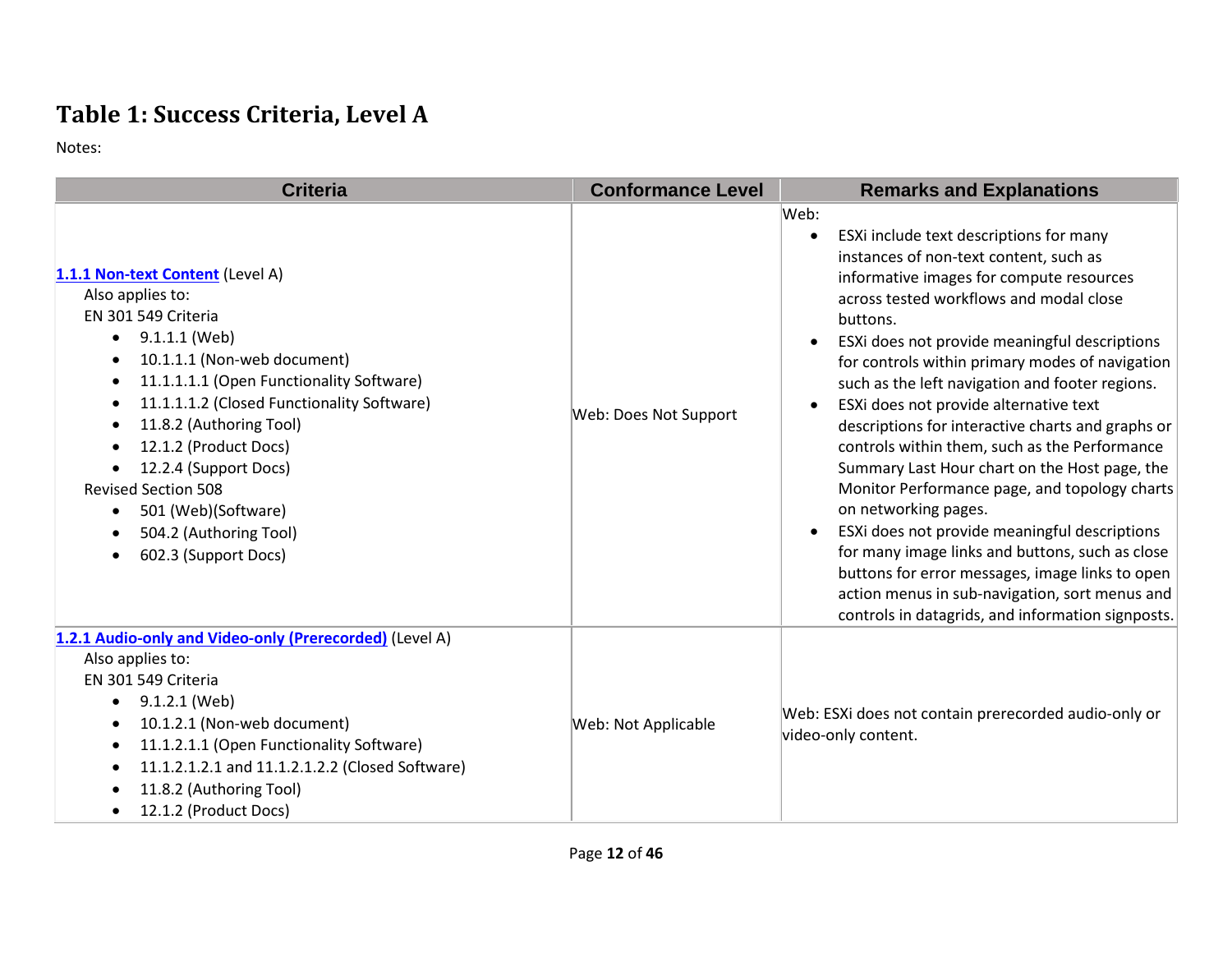| <b>Criteria</b>                                                      | <b>Conformance Level</b> | <b>Remarks and Explanations</b>                     |
|----------------------------------------------------------------------|--------------------------|-----------------------------------------------------|
| 12.2.4 (Support Docs)<br>$\bullet$                                   |                          |                                                     |
| <b>Revised Section 508</b>                                           |                          |                                                     |
| 501 (Web)(Software)<br>$\bullet$                                     |                          |                                                     |
| 504.2 (Authoring Tool)<br>$\bullet$                                  |                          |                                                     |
| 602.3 (Support Docs)<br>$\bullet$                                    |                          |                                                     |
| 1.2.2 Captions (Prerecorded) (Level A)                               |                          |                                                     |
| Also applies to:                                                     |                          |                                                     |
| EN 301 549 Criteria                                                  |                          |                                                     |
| $\bullet$ 9.1.2.2 (Web)                                              |                          |                                                     |
| 10.1.2.2 (Non-web document)<br>$\bullet$                             |                          |                                                     |
| 11.1.2.2 (Open Functionality Software)<br>$\bullet$                  |                          |                                                     |
| 11.1.2.2 (Closed Software)<br>٠                                      | Web: Not Applicable      | Web: ESXi does not contain audio-only or video-only |
| 11.8.2 (Authoring Tool)<br>$\bullet$                                 |                          | media.                                              |
| 12.1.2 (Product Docs)<br>$\bullet$                                   |                          |                                                     |
| 12.2.4 (Support Docs)<br>$\bullet$                                   |                          |                                                     |
| <b>Revised Section 508</b>                                           |                          |                                                     |
| 501 (Web)(Software)<br>$\bullet$                                     |                          |                                                     |
| 504.2 (Authoring Tool)<br>$\bullet$                                  |                          |                                                     |
| 602.3 (Support Docs)<br>$\bullet$                                    |                          |                                                     |
| 1.2.3 Audio Description or Media Alternative (Prerecorded) (Level A) |                          |                                                     |
| Also applies to:                                                     |                          |                                                     |
| EN 301 549 Criteria                                                  |                          |                                                     |
| 9.1.2.3 (Web)<br>$\bullet$                                           |                          |                                                     |
| 10.1.2.3 (Non-web document)<br>$\bullet$                             |                          |                                                     |
| 11.1.2.3.1 (Open Functionality Software)<br>$\bullet$                |                          |                                                     |
| 11.1.2.3.2 (Closed Software)<br>$\bullet$                            | Web: Not Applicable      | Web: ESXi does not contain time-based media or      |
| 11.8.2 (Authoring Tool)<br>$\bullet$                                 |                          | synchronized media.                                 |
| 12.1.2 (Product Docs)<br>$\bullet$                                   |                          |                                                     |
| 12.2.4 (Support Docs)<br>$\bullet$                                   |                          |                                                     |
| <b>Revised Section 508</b>                                           |                          |                                                     |
| 501 (Web)(Software)<br>$\bullet$                                     |                          |                                                     |
| 504.2 (Authoring Tool)<br>$\bullet$                                  |                          |                                                     |
| 602.3 (Support Docs)<br>$\bullet$                                    |                          |                                                     |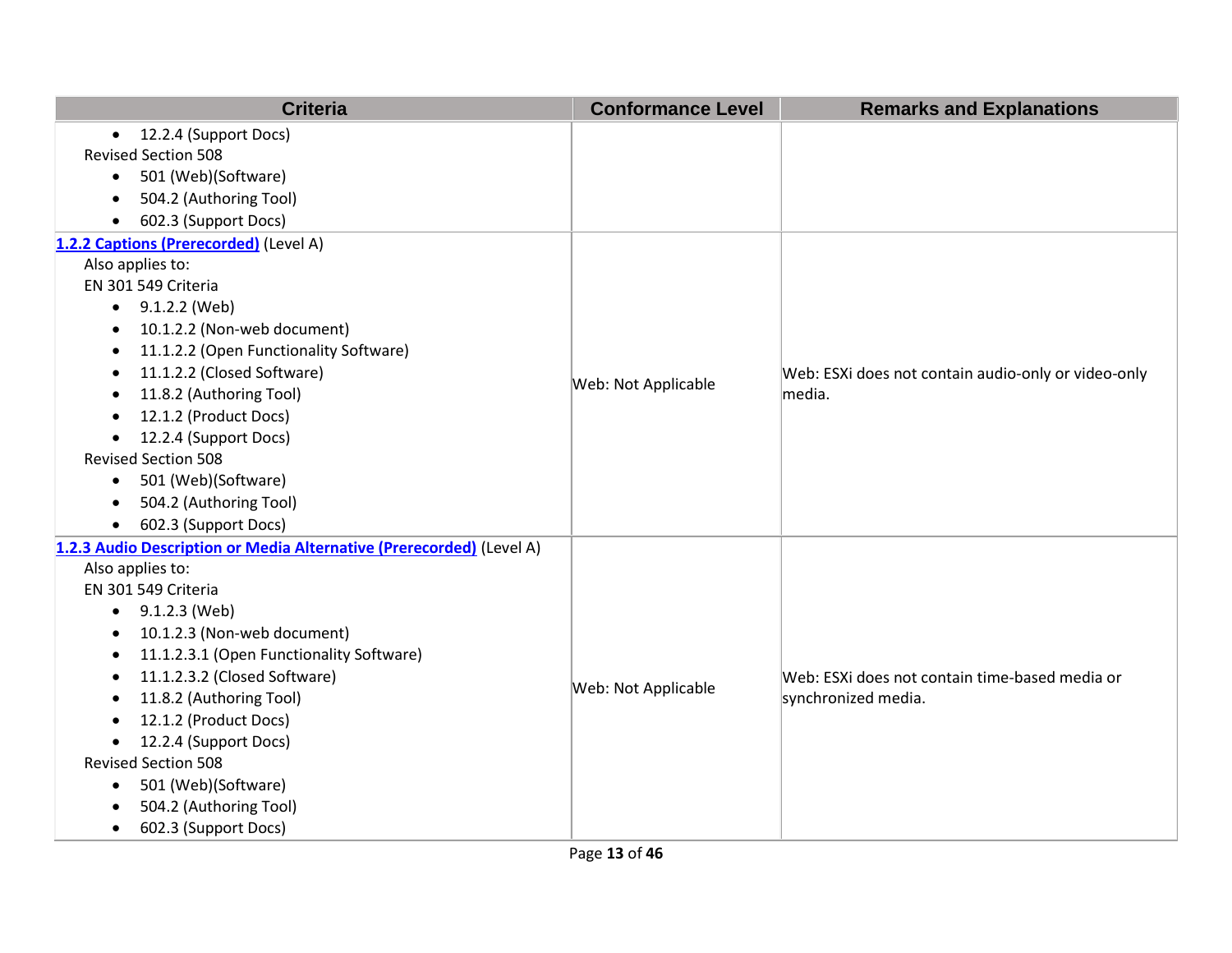| <b>Criteria</b>                                                                                                                                                                                                                                                                                                                                                                                                                          | <b>Conformance Level</b> | <b>Remarks and Explanations</b>                                                                                                                                                                                                                                                                                                                                                                                                                                                                                                                                                                                                                                                                                                                                                                                                                                                                                                                                                                                                                                                                                                                                                                      |
|------------------------------------------------------------------------------------------------------------------------------------------------------------------------------------------------------------------------------------------------------------------------------------------------------------------------------------------------------------------------------------------------------------------------------------------|--------------------------|------------------------------------------------------------------------------------------------------------------------------------------------------------------------------------------------------------------------------------------------------------------------------------------------------------------------------------------------------------------------------------------------------------------------------------------------------------------------------------------------------------------------------------------------------------------------------------------------------------------------------------------------------------------------------------------------------------------------------------------------------------------------------------------------------------------------------------------------------------------------------------------------------------------------------------------------------------------------------------------------------------------------------------------------------------------------------------------------------------------------------------------------------------------------------------------------------|
| 1.3.1 Info and Relationships (Level A)<br>Also applies to:<br>EN 301 549 Criteria<br>9.1.3.1 (Web)<br>$\bullet$<br>10.1.3.1 (Non-web document)<br>$\bullet$<br>11.1.3.1.1 (Open Functionality Software)<br>11.1.3.1.2 (Closed Software)<br>11.8.2 (Authoring Tool)<br>12.1.2 (Product Docs)<br>12.2.4 (Support Docs)<br><b>Revised Section 508</b><br>501 (Web)(Software)<br>$\bullet$<br>504.2 (Authoring Tool)<br>602.3 (Support Docs) | Web: Does Not Support    | Web:<br>ESXi conveys info and relationships in content<br>$\bullet$<br>that is available in text or can be<br>programmatically determined on many pages.<br>ESXi does not identify the left navigation, footer,<br>$\bullet$<br>sub-navigation header, or main page content<br>landmark regions on many pages.<br>ESXi relies on styling and proximity to convey<br>$\bullet$<br>the headings of pages, sections, modals,<br>navigation regions, and charts implicitly on<br>many pages.<br>ESXi uses form fields with labels that do not<br>$\bullet$<br>have valid or programmatically associated labels<br>on many pages, such as in modal content for<br>registering VMs, assigning licenses, and editing<br>settings.<br>ESXi visually groups related form inputs without<br>$\bullet$<br>programmatically grouping them with a fieldset<br>and legend on many pages, such as in modal<br>content for adding roles and ports, and<br>incorrectly grouped links in sub-navigation<br>regions.<br>ESXi uses datagrids that present table headers<br>$\bullet$<br>and body content in separate tables on many<br>pages, such as those in the footer and on Host,<br>Monitor, and Networking pages. |
| 1.3.2 Meaningful Sequence (Level A)<br>Also applies to:<br>EN 301 549 Criteria<br>9.1.3.2 (Web)<br>10.1.3.2 (Non-web document)<br>11.1.3.2.1 (Open Functionality Software)<br>11.1.3.2.2 (Closed Software)<br>$\bullet$                                                                                                                                                                                                                  | Web: Supports            | Web: ESXi presents content in a meaningful sequence.                                                                                                                                                                                                                                                                                                                                                                                                                                                                                                                                                                                                                                                                                                                                                                                                                                                                                                                                                                                                                                                                                                                                                 |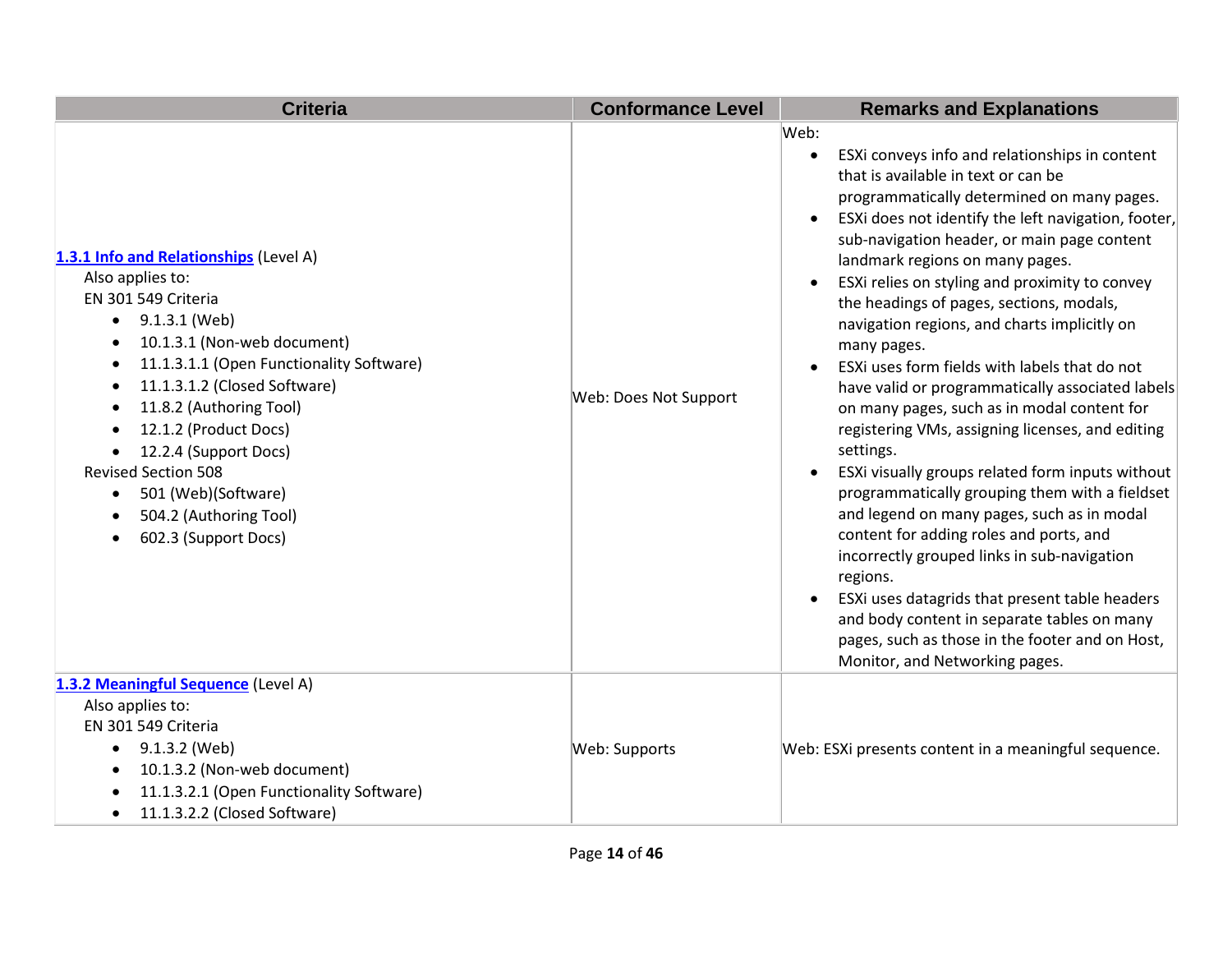| <b>Criteria</b>                                     | <b>Conformance Level</b>       | <b>Remarks and Explanations</b>                                                              |
|-----------------------------------------------------|--------------------------------|----------------------------------------------------------------------------------------------|
| 11.8.2 (Authoring Tool)<br>$\bullet$                |                                |                                                                                              |
| 12.1.2 (Product Docs)                               |                                |                                                                                              |
| 12.2.4 (Support Docs)                               |                                |                                                                                              |
| <b>Revised Section 508</b>                          |                                |                                                                                              |
| 501 (Web)(Software)<br>$\bullet$                    |                                |                                                                                              |
| 504.2 (Authoring Tool)                              |                                |                                                                                              |
| 602.3 (Support Docs)                                |                                |                                                                                              |
| 1.3.3 Sensory Characteristics (Level A)             |                                |                                                                                              |
| Also applies to:                                    |                                |                                                                                              |
| EN 301 549 Criteria                                 |                                |                                                                                              |
| 9.1.3.3 (Web)<br>$\bullet$                          |                                |                                                                                              |
| 10.1.3.3 (Non-web document)                         |                                |                                                                                              |
| 11.1.3.3 (Open Functionality Software)<br>$\bullet$ |                                | Web: ESXi includes instructions which are not                                                |
| 11.1.3.3 (Closed Software)<br>$\bullet$             | Web: Supports                  | dependent on sensory characteristics for operating and                                       |
| 11.8.2 (Authoring Tool)<br>$\bullet$                |                                | understanding content.                                                                       |
| 12.1.2 (Product Docs)                               |                                |                                                                                              |
| 12.2.4 (Support Docs)                               |                                |                                                                                              |
| <b>Revised Section 508</b>                          |                                |                                                                                              |
| 501 (Web)(Software)<br>$\bullet$                    |                                |                                                                                              |
| 504.2 (Authoring Tool)                              |                                |                                                                                              |
| 602.3 (Support Docs)<br>$\bullet$                   |                                |                                                                                              |
| 1.4.1 Use of Color (Level A)                        |                                | Web:                                                                                         |
| Also applies to:                                    |                                |                                                                                              |
| EN 301 549 Criteria                                 |                                | ESXi does not rely on the use of color to<br>$\bullet$<br>communicate meaning on many pages. |
| 9.1.4.1 (Web)                                       |                                | ESXi uses color alone to indicate selection in                                               |
| 10.1.4.1 (Non-web document)<br>$\bullet$            |                                | navigation regions for many pages, such as links                                             |
| 11.1.4.1 (Open Functionality Software)<br>$\bullet$ | <b>Web: Partially Supports</b> | and pages tabs in left, footer, and sub-                                                     |
| 11.1.4.1 (Closed Software)<br>$\bullet$             |                                | navigation regions.                                                                          |
| 11.8.2 (Authoring Tool)                             |                                | ESXi uses color alone to communicate                                                         |
| 12.1.2 (Product Docs)                               |                                | information, such as the status of completing                                                |
| 12.2.4 (Support Docs)                               |                                | steps in modal wizards and highlighting search                                               |
| <b>Revised Section 508</b>                          |                                | results on the Monitor Logs page.                                                            |
| 501 (Web)(Software)<br>$\bullet$                    |                                |                                                                                              |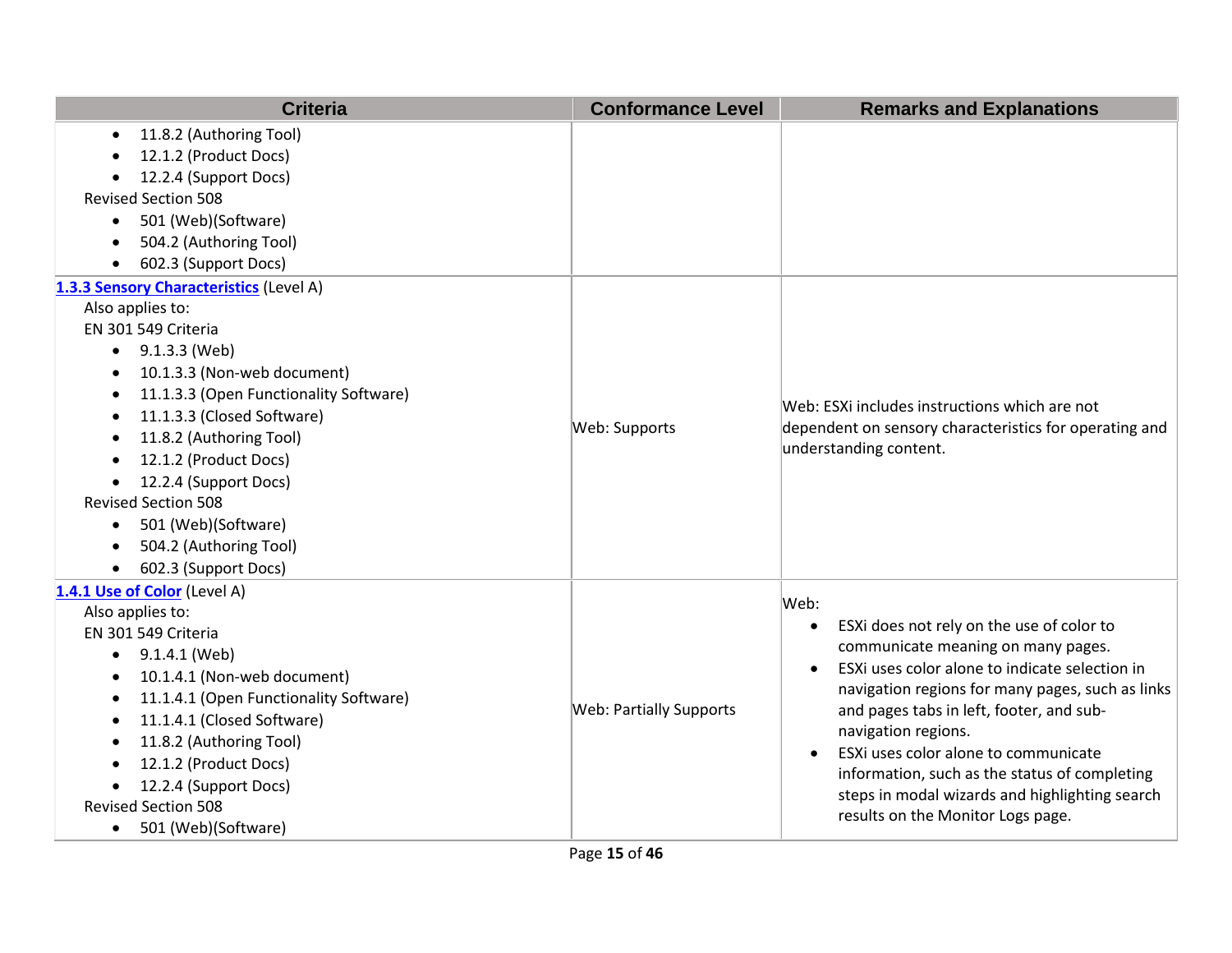| <b>Criteria</b>                                                                      | <b>Conformance Level</b> | <b>Remarks and Explanations</b>                                    |
|--------------------------------------------------------------------------------------|--------------------------|--------------------------------------------------------------------|
| 504.2 (Authoring Tool)<br>$\bullet$                                                  |                          |                                                                    |
| 602.3 (Support Docs)                                                                 |                          |                                                                    |
| 1.4.2 Audio Control (Level A)                                                        |                          |                                                                    |
| Also applies to:                                                                     |                          |                                                                    |
| EN 301 549 Criteria                                                                  |                          |                                                                    |
| 9.1.4.2 (Web)<br>$\bullet$                                                           |                          |                                                                    |
| 10.1.4.2 (Non-web document)<br>$\bullet$                                             |                          |                                                                    |
| 11.1.4.2 (Open Functionality Software)<br>$\bullet$                                  |                          |                                                                    |
| 11.1.4.2 (Closed Software)<br>$\bullet$                                              | Web: Not Applicable      | Web: ESXi does not contain audio-only media.                       |
| 11.8.2 (Authoring Tool)                                                              |                          |                                                                    |
| 12.1.2 (Product Docs)<br>$\bullet$                                                   |                          |                                                                    |
| 12.2.4 (Support Docs)<br>$\bullet$                                                   |                          |                                                                    |
| <b>Revised Section 508</b>                                                           |                          |                                                                    |
| 501 (Web)(Software)<br>$\bullet$                                                     |                          |                                                                    |
| 504.2 (Authoring Tool)                                                               |                          |                                                                    |
| 602.3 (Support Docs)<br>$\bullet$                                                    |                          |                                                                    |
|                                                                                      |                          | Web:<br>ESXi uses interactive elements, many of which<br>$\bullet$ |
| 2.1.1 Keyboard (Level A)                                                             |                          | can be accessed via keyboard.                                      |
| Also applies to:                                                                     |                          | ESXi contains menus and accordions within the                      |
| EN 301 549 Criteria                                                                  |                          | navigation header, left navigation, footer, and                    |
| 9.2.1.1 (Web)<br>$\bullet$                                                           |                          | sub-navigation regions that are not usable with                    |
| 10.2.1.1 (Non-web document)<br>$\bullet$<br>11.2.1.1.1 (Open Functionality Software) |                          | a keyboard on many pages.                                          |
| $\bullet$<br>11.2.1.1.2 (Closed Software)                                            |                          | ESXi provides interactive charts and graphs that<br>$\bullet$      |
| $\bullet$<br>11.8.2 (Authoring Tool)<br>٠                                            | Web: Does Not Support    | contain filter controls and reveal datapoints that                 |
| 12.1.2 (Product Docs)                                                                |                          | do not support keyboard interaction, such as                       |
| 12.2.4 (Support Docs)                                                                |                          | the Performance Summary Last Hour chart on                         |
| <b>Revised Section 508</b>                                                           |                          | the Host page.                                                     |
| 501 (Web)(Software)<br>$\bullet$                                                     |                          | ESXi contains links, buttons, accordions, menus,<br>$\bullet$      |
| 504.2 (Authoring Tool)                                                               |                          | navigation trees, date pickers, signposts, and                     |
| 602.3 (Support Docs)<br>$\bullet$                                                    |                          | other controls that are not usable with the                        |
|                                                                                      |                          | keyboard on many pages, such as the filter                         |
|                                                                                      |                          | menus in datagrids used on the Storage                             |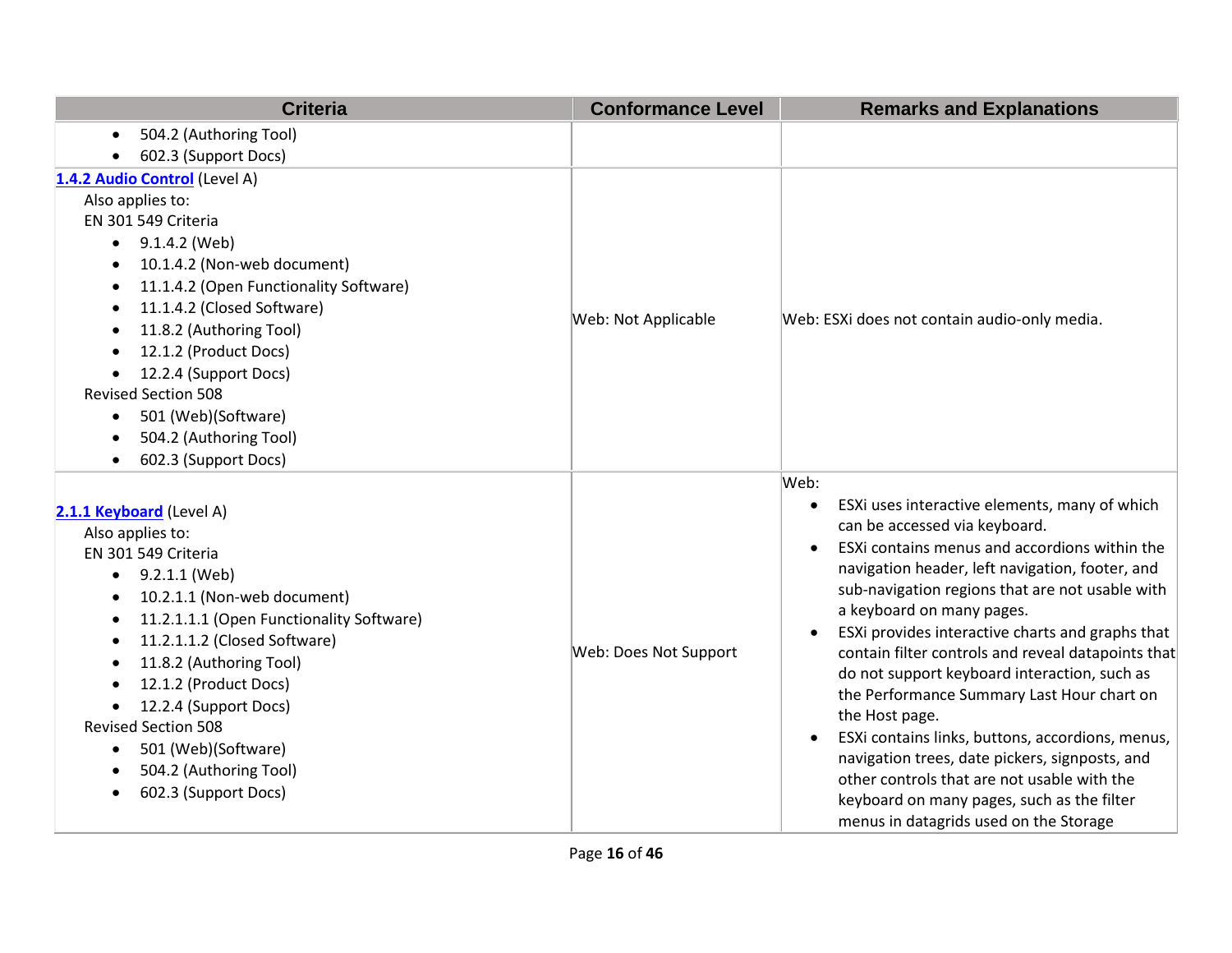| <b>Criteria</b>                                                                                                                                                                                                                                                                                                                                                                                                | <b>Conformance Level</b>       | <b>Remarks and Explanations</b>                                                                                                                                                                                                                                          |
|----------------------------------------------------------------------------------------------------------------------------------------------------------------------------------------------------------------------------------------------------------------------------------------------------------------------------------------------------------------------------------------------------------------|--------------------------------|--------------------------------------------------------------------------------------------------------------------------------------------------------------------------------------------------------------------------------------------------------------------------|
|                                                                                                                                                                                                                                                                                                                                                                                                                |                                | Adapters page and file explorers used in modals<br>on the Storage Datastores page.<br>ESXi contains static content that is focusable<br>$\bullet$<br>with the keyboard on several pages, such as<br>layout tables found on the Manage Hardware<br>Power Management page. |
| 2.1.2 No Keyboard Trap (Level A)<br>Also applies to:<br>EN 301 549 Criteria<br>$\bullet$ 9.2.1.2 (Web)<br>10.2.1.2 (Non-web document)<br>11.2.1.2 (Open Functionality Software)<br>11.2.1.2 (Closed Software)<br>11.8.2 (Authoring Tool)<br>12.1.2 (Product Docs)<br>12.2.4 (Support Docs)<br><b>Revised Section 508</b><br>501 (Web)(Software)<br>$\bullet$<br>504.2 (Authoring Tool)<br>602.3 (Support Docs) | <b>Web: Partially Supports</b> | Web:<br>ESXi does not contain keyboard traps on most<br>$\bullet$<br>pages.<br>ESXi contains VM console windows that trap<br>$\bullet$<br>keyboard focus.                                                                                                                |
| 2.1.4 Character Key Shortcuts (Level A 2.1 only)<br>Also applies to:<br>EN 301 549 Criteria<br>9.2.1.4 (Web)<br>$\bullet$<br>10.2.1.4 (Non-web document)<br>11.2.1.4.1 (Open Functionality Software)<br>11.2.1.4.2 (Closed Software)<br>11.8.2 (Authoring Tool)<br>12.1.2 (Product Docs)<br>$\bullet$<br>12.2.4 (Support Docs)<br>Revised Section 508 - Does not apply                                         | Web: Not Applicable            | Web: ESXi does not contain character key shortcuts.                                                                                                                                                                                                                      |
| 2.2.1 Timing Adjustable (Level A)<br>Also applies to:                                                                                                                                                                                                                                                                                                                                                          | Web: Supports                  | Web: ESXi provides a method to extend timing for limits<br>that are set by content.                                                                                                                                                                                      |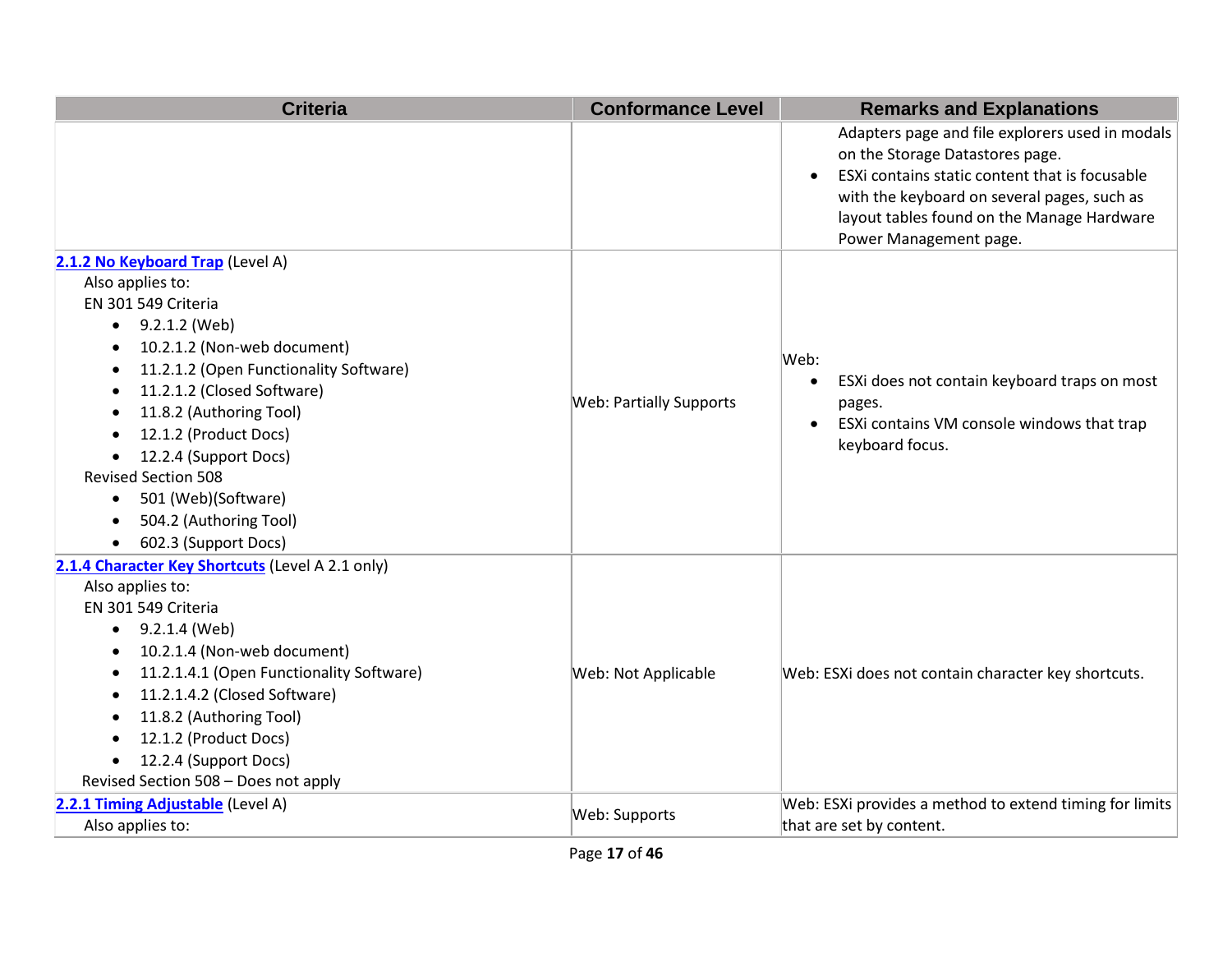| <b>Criteria</b>                                  | <b>Conformance Level</b> | <b>Remarks and Explanations</b>                      |
|--------------------------------------------------|--------------------------|------------------------------------------------------|
| EN 301 549 Criteria                              |                          |                                                      |
| 9.2.2.1 (Web)<br>$\bullet$                       |                          |                                                      |
| 10.2.2.1 (Non-web document)                      |                          |                                                      |
| 11.2.2.1 (Open Functionality Software)           |                          |                                                      |
| 11.2.2.1 (Closed Software)<br>$\bullet$          |                          |                                                      |
| 11.8.2 (Authoring Tool)                          |                          |                                                      |
| 12.1.2 (Product Docs)                            |                          |                                                      |
| 12.2.4 (Support Docs)                            |                          |                                                      |
| <b>Revised Section 508</b>                       |                          |                                                      |
| 501 (Web)(Software)<br>$\bullet$                 |                          |                                                      |
| 504.2 (Authoring Tool)<br>$\bullet$              |                          |                                                      |
| 602.3 (Support Docs)<br>$\bullet$                |                          |                                                      |
| 2.2.2 Pause, Stop, Hide (Level A)                |                          |                                                      |
| Also applies to:                                 |                          |                                                      |
| EN 301 549 Criteria                              |                          |                                                      |
| $-9.2.2.2$ (Web)                                 |                          |                                                      |
| 10.2.2.2 (Non-web document)<br>$\bullet$         |                          |                                                      |
| 11.2.2.2 (Open Functionality Software)           |                          | Web: ESXi does not provide moving, blinking, or      |
| 11.2.2.2 (Closed Software)                       | Web: Supports            | scrolling content and the frequency of auto-updating |
| 11.8.2 (Authoring Tool)                          |                          | content can be adjusted.                             |
| 12.1.2 (Product Docs)                            |                          |                                                      |
| 12.2.4 (Support Docs)<br>$\bullet$               |                          |                                                      |
| <b>Revised Section 508</b>                       |                          |                                                      |
| 501 (Web)(Software)<br>$\bullet$                 |                          |                                                      |
| 504.2 (Authoring Tool)                           |                          |                                                      |
| 602.3 (Support Docs)                             |                          |                                                      |
| 2.3.1 Three Flashes or Below Threshold (Level A) |                          |                                                      |
| Also applies to:                                 |                          |                                                      |
| EN 301 549 Criteria                              |                          |                                                      |
| $\bullet$ 9.2.3.1 (Web)                          | Web: Not Applicable      | Web: ESXi does not contain flashing content.         |
| 10.2.3.1 (Non-web document)                      |                          |                                                      |
| 11.2.3.1 (Open Functionality Software)           |                          |                                                      |
| 11.2.3.1 (Closed Software)<br>$\bullet$          |                          |                                                      |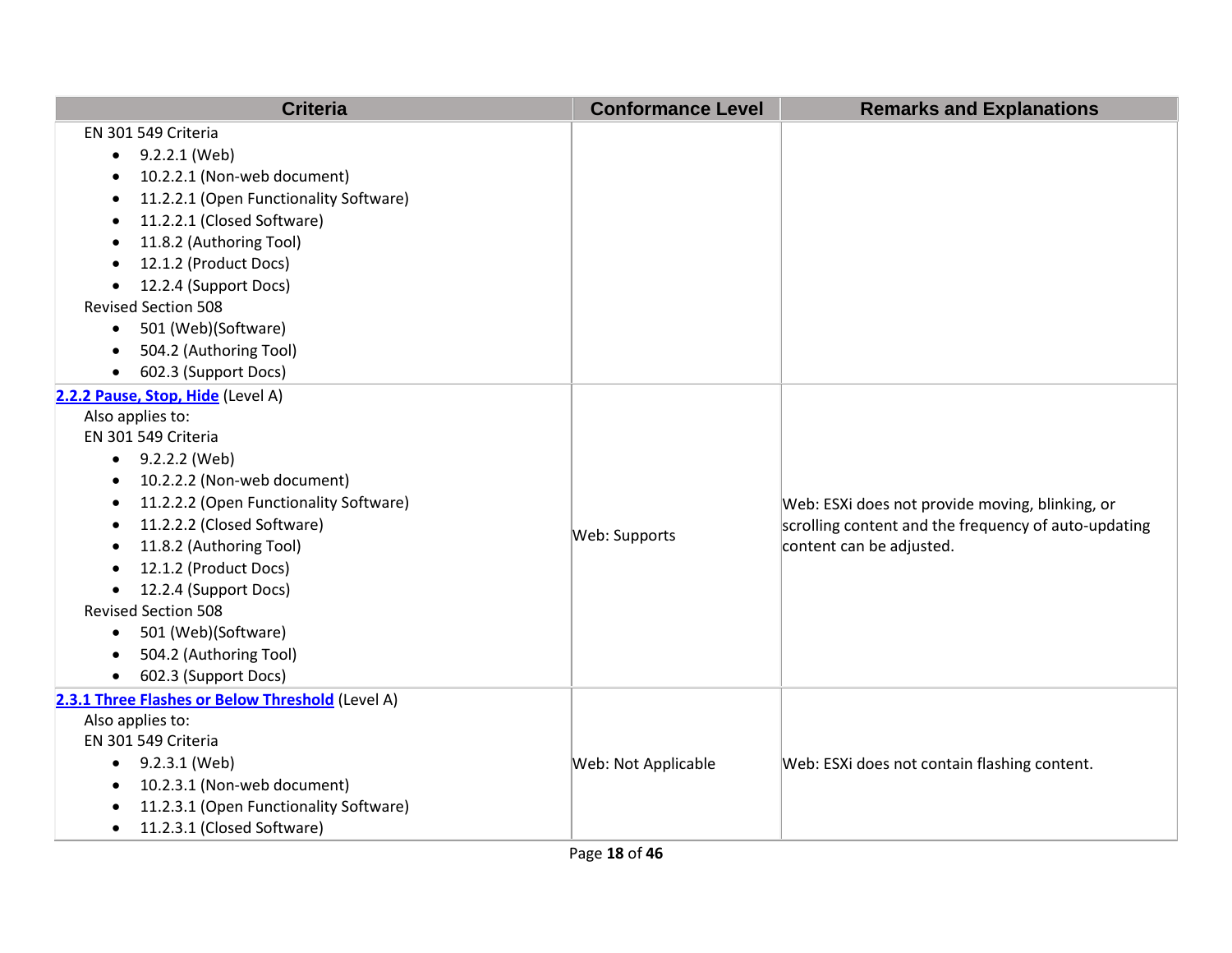| <b>Criteria</b>                                                       | <b>Conformance Level</b> | <b>Remarks and Explanations</b>                                                 |
|-----------------------------------------------------------------------|--------------------------|---------------------------------------------------------------------------------|
| 11.8.2 (Authoring Tool)<br>$\bullet$                                  |                          |                                                                                 |
| 12.1.2 (Product Docs)<br>$\bullet$                                    |                          |                                                                                 |
| 12.2.4 (Support Docs)                                                 |                          |                                                                                 |
| <b>Revised Section 508</b>                                            |                          |                                                                                 |
| 501 (Web)(Software)<br>$\bullet$                                      |                          |                                                                                 |
| 504.2 (Authoring Tool)                                                |                          |                                                                                 |
| 602.3 (Support Docs)<br>$\bullet$                                     |                          |                                                                                 |
| 2.4.1 Bypass Blocks (Level A)                                         |                          |                                                                                 |
| Also applies to:                                                      |                          |                                                                                 |
| EN 301 549 Criteria                                                   |                          |                                                                                 |
| $\bullet$ 9.2.4.1 (Web)                                               |                          |                                                                                 |
| 10.2.4.1 (Non-web document) - Does not apply<br>$\bullet$             |                          |                                                                                 |
| 11.2.4.1 (Open Functionality Software) - Does not apply<br>$\bullet$  |                          |                                                                                 |
| 11.2.4.1 (Closed Software) - Does not apply<br>$\bullet$              | Web: Does Not Support    | Web: ESXi does not provide a mechanism to bypass<br>blocks of repeated content. |
| 11.8.2 (Authoring Tool)<br>$\bullet$                                  |                          |                                                                                 |
| 12.1.2 (Product Docs)<br>$\bullet$                                    |                          |                                                                                 |
| 12.2.4 (Support Docs)<br>$\bullet$                                    |                          |                                                                                 |
| <b>Revised Section 508</b>                                            |                          |                                                                                 |
| 501 (Web)(Software) – Does not apply to non-web software<br>$\bullet$ |                          |                                                                                 |
| 504.2 (Authoring Tool)<br>$\bullet$                                   |                          |                                                                                 |
| 602.3 (Support Docs) - Does not apply to non-web docs<br>$\bullet$    |                          |                                                                                 |
| 2.4.2 Page Titled (Level A)                                           |                          |                                                                                 |
| Also applies to:                                                      |                          |                                                                                 |
| EN 301 549 Criteria                                                   |                          |                                                                                 |
| 9.2.4.2 (Web)<br>$\bullet$                                            |                          |                                                                                 |
| 10.2.4.2 (Non-web document)<br>$\bullet$                              |                          |                                                                                 |
| 11.2.4.2 (Open Functionality Software) - Does not apply<br>$\bullet$  | Web: Does Not Support    | Web: ESXi does not provide web pages that describe                              |
| 11.2.4.2 (Closed Software) - Does not apply<br>٠                      |                          | their topic or purpose.                                                         |
| 11.8.2 (Authoring Tool)<br>$\bullet$                                  |                          |                                                                                 |
| 12.1.2 (Product Docs)                                                 |                          |                                                                                 |
| 12.2.4 (Support Docs)<br>$\bullet$                                    |                          |                                                                                 |
| <b>Revised Section 508</b>                                            |                          |                                                                                 |
| 501 (Web)(Software)<br>$\bullet$                                      |                          |                                                                                 |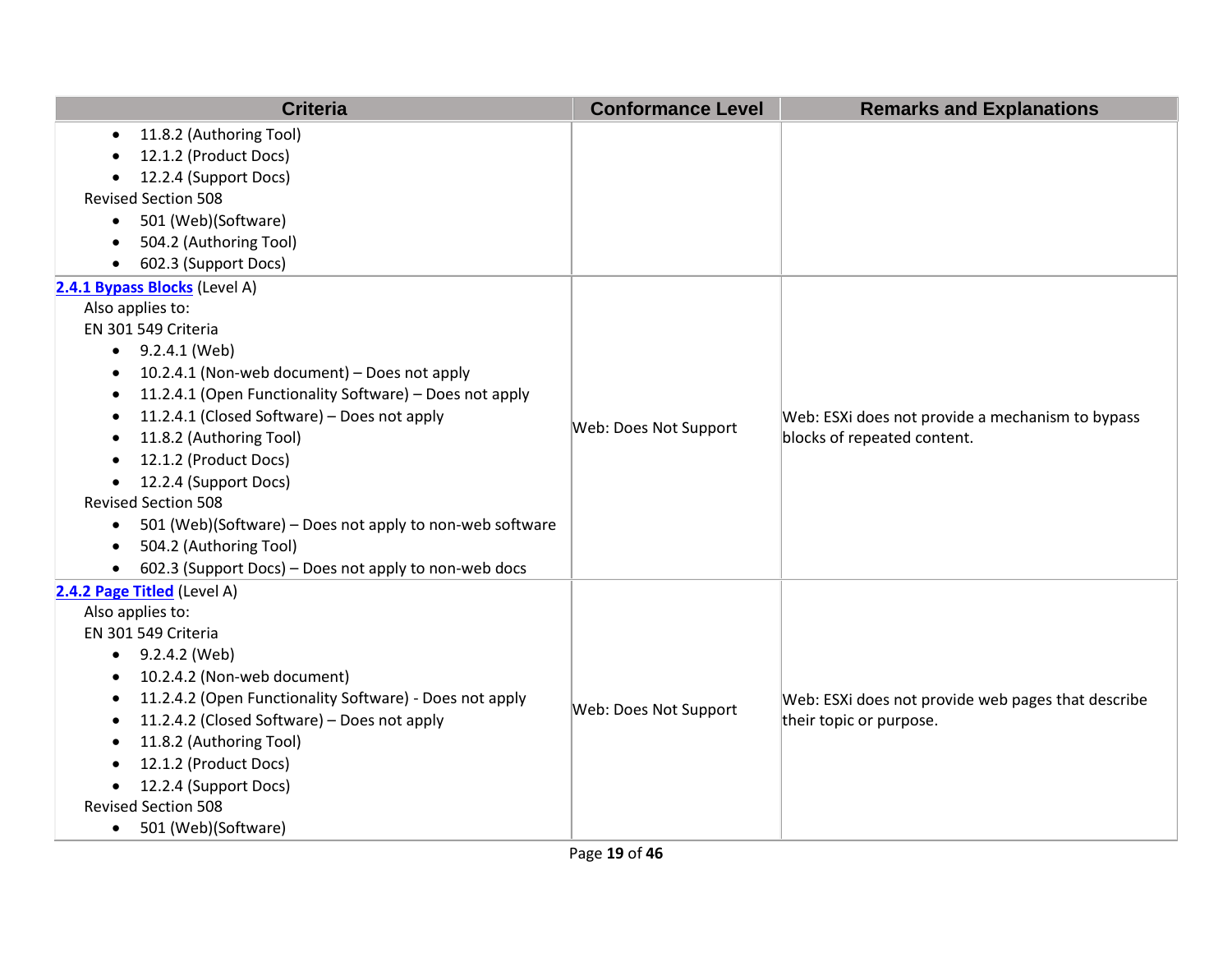| <b>Criteria</b>                                     | <b>Conformance Level</b>       | <b>Remarks and Explanations</b>                          |
|-----------------------------------------------------|--------------------------------|----------------------------------------------------------|
| 504.2 (Authoring Tool)<br>$\bullet$                 |                                |                                                          |
| 602.3 (Support Docs)                                |                                |                                                          |
| 2.4.3 Focus Order (Level A)                         |                                |                                                          |
| Also applies to:                                    |                                |                                                          |
| EN 301 549 Criteria                                 |                                |                                                          |
| $\bullet$ 9.2.4.3 (Web)                             |                                | Web:                                                     |
| 10.2.4.3 (Non-web document)                         |                                | ESXi provides a meaningful focus order on many           |
| 11.2.4.3 (Open Functionality Software)<br>$\bullet$ |                                | pages.                                                   |
| 11.2.4.3 (Closed Software)<br>$\bullet$             | <b>Web: Partially Supports</b> | ESXi contains components that do not manage<br>$\bullet$ |
| 11.8.2 (Authoring Tool)                             |                                | focus logically on many pages. Examples include          |
| 12.1.2 (Product Docs)<br>$\bullet$                  |                                | filter menus in datagrids on the Manage System           |
| 12.2.4 (Support Docs)                               |                                | pages and the "new datastore" and "register a            |
| <b>Revised Section 508</b>                          |                                | VM" modals found on Networking pages.                    |
| 501 (Web)(Software)<br>$\bullet$                    |                                |                                                          |
| 504.2 (Authoring Tool)<br>$\bullet$                 |                                |                                                          |
| 602.3 (Support Docs)<br>$\bullet$                   |                                |                                                          |
| 2.4.4 Link Purpose (In Context) (Level A)           |                                |                                                          |
| Also applies to:                                    |                                |                                                          |
| EN 301 549 Criteria                                 |                                |                                                          |
| 9.2.4.4 (Web)<br>$\bullet$                          |                                |                                                          |
| 10.2.4.4 (Non-web document)<br>$\bullet$            |                                | Web:                                                     |
| 11.2.4.4 (Open Functionality Software)<br>$\bullet$ |                                | In ESXi, link purpose is identified on many<br>$\bullet$ |
| 11.2.4.4 (Closed Software                           | <b>Web: Partially Supports</b> | pages.                                                   |
| 11.8.2 (Authoring Tool)<br>$\bullet$                |                                | ESXi contains links that open modals but do not          |
| 12.1.2 (Product Docs)                               |                                | indicate the fact.                                       |
| 12.2.4 (Support Docs)                               |                                |                                                          |
| <b>Revised Section 508</b>                          |                                |                                                          |
| 501 (Web)(Software)<br>$\bullet$                    |                                |                                                          |
| 504.2 (Authoring Tool)<br>$\bullet$                 |                                |                                                          |
| 602.3 (Support Docs)<br>$\bullet$                   |                                |                                                          |
| 2.5.1 Pointer Gestures (Level A 2.1 only)           |                                |                                                          |
| Also applies to:                                    | Web: Not Applicable            | Web: ESXi does not use pointer gestures.                 |
| EN 301 549 Criteria                                 |                                |                                                          |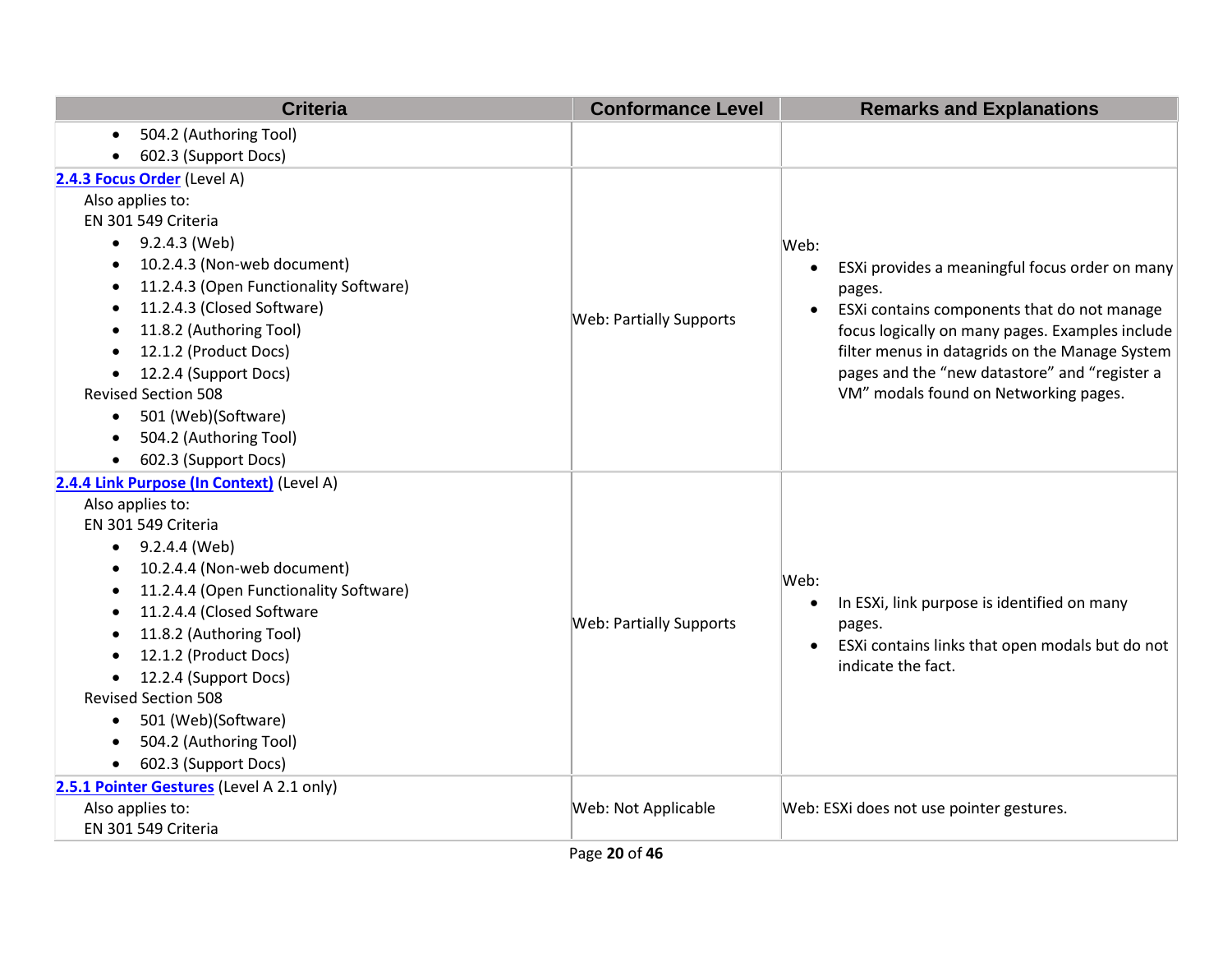| <b>Criteria</b>                               | <b>Conformance Level</b> | <b>Remarks and Explanations</b>                        |
|-----------------------------------------------|--------------------------|--------------------------------------------------------|
| 9.2.5.1 (Web)                                 |                          |                                                        |
| 10.2.5.1 (Non-web document)                   |                          |                                                        |
| 11.2.5.1 (Open Functionality Software)        |                          |                                                        |
| 11.2.5.1 (Closed Software)                    |                          |                                                        |
| 11.8.2 (Authoring Tool)                       |                          |                                                        |
| 12.1.2 (Product Docs)                         |                          |                                                        |
| 12.2.4 (Support Docs)                         |                          |                                                        |
| Revised Section 508 - Does not apply          |                          |                                                        |
| 2.5.2 Pointer Cancellation (Level A 2.1 only) |                          |                                                        |
| Also applies to:                              |                          |                                                        |
| EN 301 549 Criteria                           |                          |                                                        |
| $\bullet$ 9.2.5.2 (Web)                       |                          |                                                        |
| 10.2.5.2 (Non-web document)                   |                          |                                                        |
| 11.2.5.2 (Open Functionality Software)        | Web: Not Applicable      | Web: ESXi does not use pointer gestures.               |
| 11.2.5.2 (Closed Software)                    |                          |                                                        |
| 11.8.2 (Authoring Tool)                       |                          |                                                        |
| 12.1.2 (Product Docs)                         |                          |                                                        |
| 12.2.4 (Support Docs)                         |                          |                                                        |
| Revised Section 508 - Does not apply          |                          |                                                        |
| 2.5.3 Label in Name (Level A 2.1 only)        |                          |                                                        |
| Also applies to:                              |                          |                                                        |
| EN 301 549 Criteria                           |                          |                                                        |
| $\bullet$ 9.2.5.3 (Web)                       |                          |                                                        |
| 10.2.5.3 (Non-web document)                   |                          | Web: In ESXi, accessible names of user interface       |
| 11.2.5.3.1 (Open Functionality Software)      | Web: Supports            | components match visible text when text labels are     |
| 11.2.5.3.2 (Closed Software)                  |                          | used.                                                  |
| 11.8.2 (Authoring Tool)                       |                          |                                                        |
| 12.1.2 (Product Docs)                         |                          |                                                        |
| 12.2.4 (Support Docs)<br>$\bullet$            |                          |                                                        |
| Revised Section 508 - Does not apply          |                          |                                                        |
| 2.5.4 Motion Actuation (Level A 2.1 only)     |                          | Web: ESXi does not include functionality that requires |
| Also applies to:                              | Web: Not Applicable      | device motion or user motion.                          |
| EN 301 549 Criteria                           |                          |                                                        |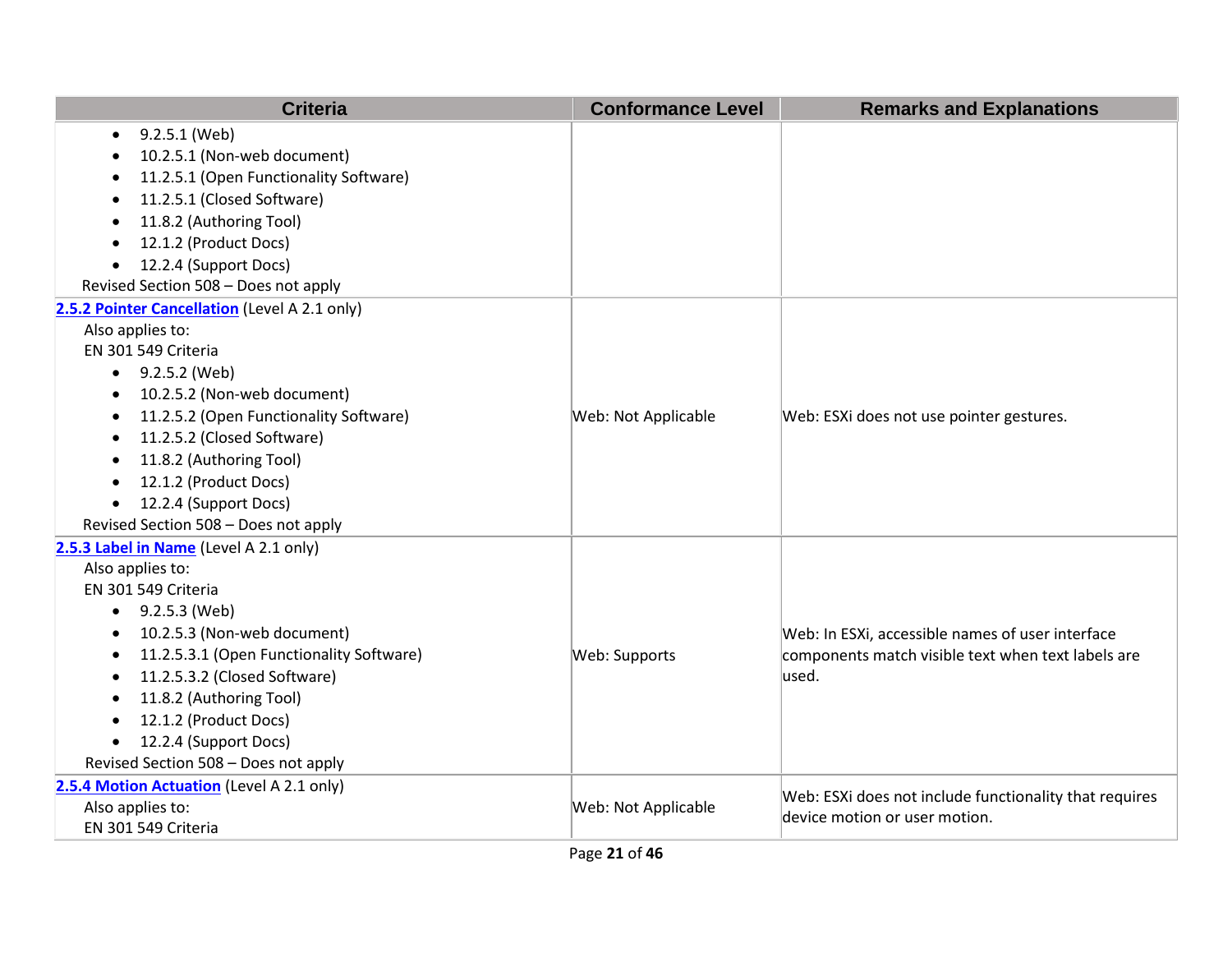| <b>Criteria</b>                                       | <b>Conformance Level</b> | <b>Remarks and Explanations</b>                                               |
|-------------------------------------------------------|--------------------------|-------------------------------------------------------------------------------|
| 9.2.5.4 (Web)<br>٠                                    |                          |                                                                               |
| 10.2.5.4 (Non-web document)                           |                          |                                                                               |
| 11.2.5.4 (Open Functionality Software)                |                          |                                                                               |
| 11.2.5.4 (Closed Software)                            |                          |                                                                               |
| 11.8.2 (Authoring Tool)                               |                          |                                                                               |
| 12.1.2 (Product Docs)                                 |                          |                                                                               |
| 12.2.4 (Support Docs)<br>$\bullet$                    |                          |                                                                               |
| Revised Section 508 - Does not apply                  |                          |                                                                               |
| 3.1.1 Language of Page (Level A)                      |                          |                                                                               |
| Also applies to:                                      |                          |                                                                               |
| EN 301 549 Criteria                                   |                          |                                                                               |
| $\bullet$ 9.3.1.1 (Web)                               |                          |                                                                               |
| 10.3.1.1 (Non-web document)                           |                          | Web: In ESXi, the human language of pages is not<br>defined programmatically. |
| 11.3.1.1.1 (Open Functionality Software)<br>$\bullet$ |                          |                                                                               |
| 11.3.1.1.2 (Closed Software)                          | Web: Does Not Support    |                                                                               |
| 11.8.2 (Authoring Tool)                               |                          |                                                                               |
| 12.1.2 (Product Docs)<br>$\bullet$                    |                          |                                                                               |
| 12.2.4 (Support Docs)<br>$\bullet$                    |                          |                                                                               |
| <b>Revised Section 508</b>                            |                          |                                                                               |
| 501 (Web)(Software)<br>٠                              |                          |                                                                               |
| 504.2 (Authoring Tool)                                |                          |                                                                               |
| 602.3 (Support Docs)<br>$\bullet$                     |                          |                                                                               |
| 3.2.1 On Focus (Level A)                              |                          |                                                                               |
| Also applies to:                                      |                          |                                                                               |
| EN 301 549 Criteria                                   |                          |                                                                               |
| 9.3.2.1 (Web)<br>$\bullet$                            |                          |                                                                               |
| 10.3.2.1 (Non-web document)                           |                          | Web: ESXi includes components that do not initiate a                          |
| 11.3.2.1 (Open Functionality Software)                | Web: Supports            | change of context when they receive focus.                                    |
| 11.3.2.1 (Closed Software)<br>٠                       |                          |                                                                               |
| 11.8.2 (Authoring Tool)                               |                          |                                                                               |
| 12.1.2 (Product Docs)                                 |                          |                                                                               |
| 12.2.4 (Support Docs)                                 |                          |                                                                               |
| <b>Revised Section 508</b>                            |                          |                                                                               |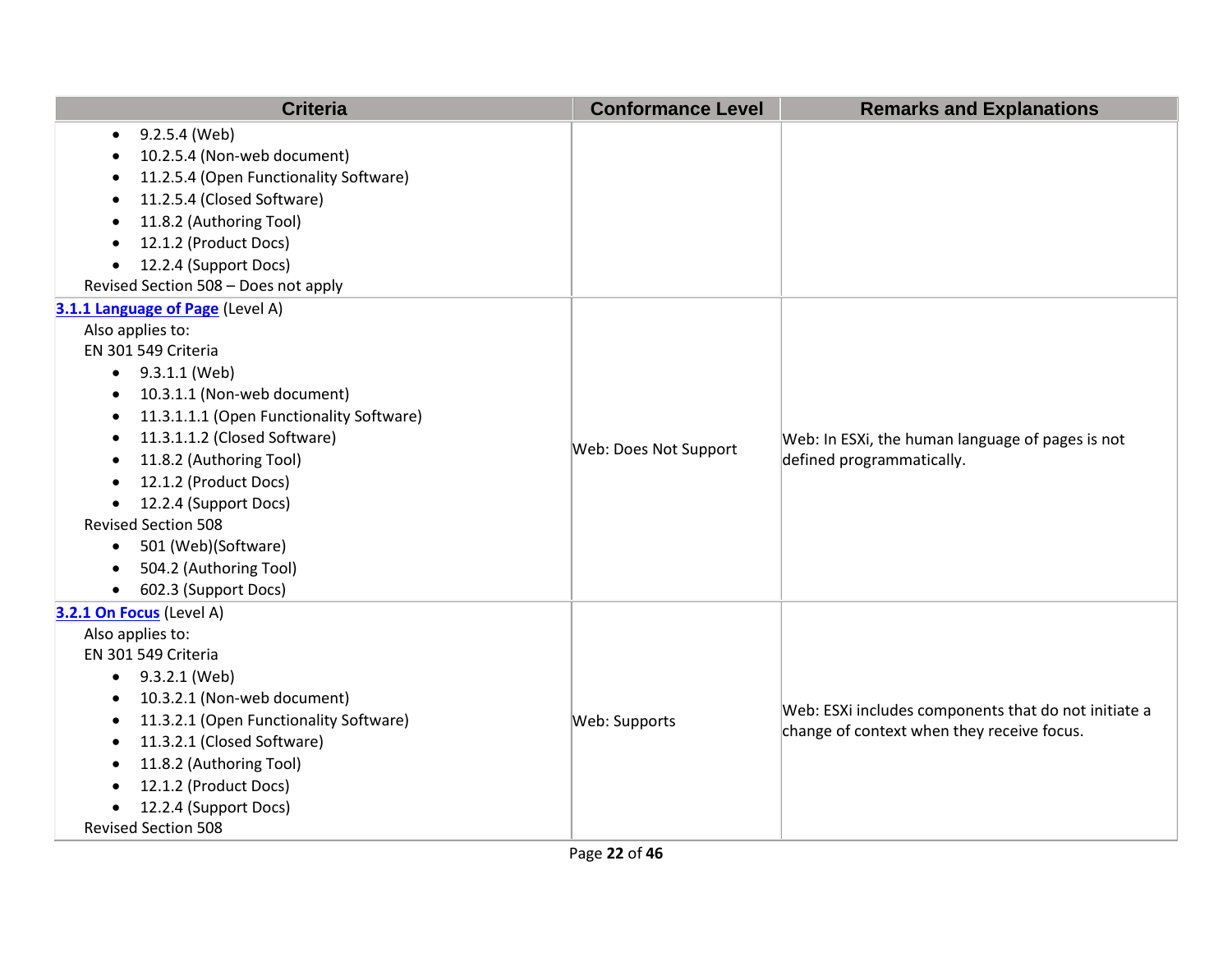| <b>Criteria</b>                                       | <b>Conformance Level</b>       | <b>Remarks and Explanations</b>                               |
|-------------------------------------------------------|--------------------------------|---------------------------------------------------------------|
| 501 (Web)(Software)<br>$\bullet$                      |                                |                                                               |
| 504.2 (Authoring Tool)                                |                                |                                                               |
| 602.3 (Support Docs)                                  |                                |                                                               |
| 3.2.2 On Input (Level A)                              |                                |                                                               |
| Also applies to:                                      |                                |                                                               |
| EN 301 549 Criteria                                   |                                |                                                               |
| 9.3.2.2 (Web)<br>$\bullet$                            |                                |                                                               |
| 10.3.2.2 (Non-web document)<br>$\bullet$              |                                |                                                               |
| 11.3.2.2 (Open Functionality Software)<br>$\bullet$   |                                |                                                               |
| 11.3.2.2 (Closed Software)<br>$\bullet$               | Web: Supports                  | Web: ESXi does not include components which initiate a        |
| 11.8.2 (Authoring Tool)<br>$\bullet$                  |                                | change of context on input.                                   |
| 12.1.2 (Product Docs)                                 |                                |                                                               |
| 12.2.4 (Support Docs)<br>$\bullet$                    |                                |                                                               |
| <b>Revised Section 508</b>                            |                                |                                                               |
| 501 (Web)(Software)<br>$\bullet$                      |                                |                                                               |
| 504.2 (Authoring Tool)<br>$\bullet$                   |                                |                                                               |
| 602.3 (Support Docs)<br>$\bullet$                     |                                |                                                               |
| 3.3.1 Error Identification (Level A)                  |                                | Web:                                                          |
| Also applies to:<br>EN 301 549 Criteria               |                                |                                                               |
| 9.3.3.1 (Web)                                         |                                | ESXi uses error identification in many<br>$\bullet$           |
| 10.3.3.1 (Non-web document)<br>$\bullet$              |                                | workflows.                                                    |
| 11.3.3.1.1 (Open Functionality Software)<br>$\bullet$ |                                | ESXi does not sufficiently describe errors that<br>$\bullet$  |
| 11.3.3.1.2 (Closed Software)<br>$\bullet$             |                                | occur in text in several instances, such as form              |
| 11.8.2 (Authoring Tool)<br>$\bullet$                  | <b>Web: Partially Supports</b> | errors on the Manage Security & User Roles                    |
| 12.1.2 (Product Docs)                                 |                                | page.                                                         |
| 12.2.4 (Support Docs)                                 |                                | ESXi uses color for error identification without<br>$\bullet$ |
| <b>Revised Section 508</b>                            |                                | providing a textual equivalent in several                     |
| 501 (Web)(Software)<br>$\bullet$                      |                                | instances, such as form fields in the static                  |
| 504.2 (Authoring Tool)<br>$\bullet$                   |                                | targets table on the Storage Adapters page.                   |
| 602.3 (Support Docs)<br>$\bullet$                     |                                |                                                               |
| 3.3.2 Labels or Instructions (Level A)                |                                |                                                               |
| Also applies to:                                      | <b>Web: Partially Supports</b> | Web:                                                          |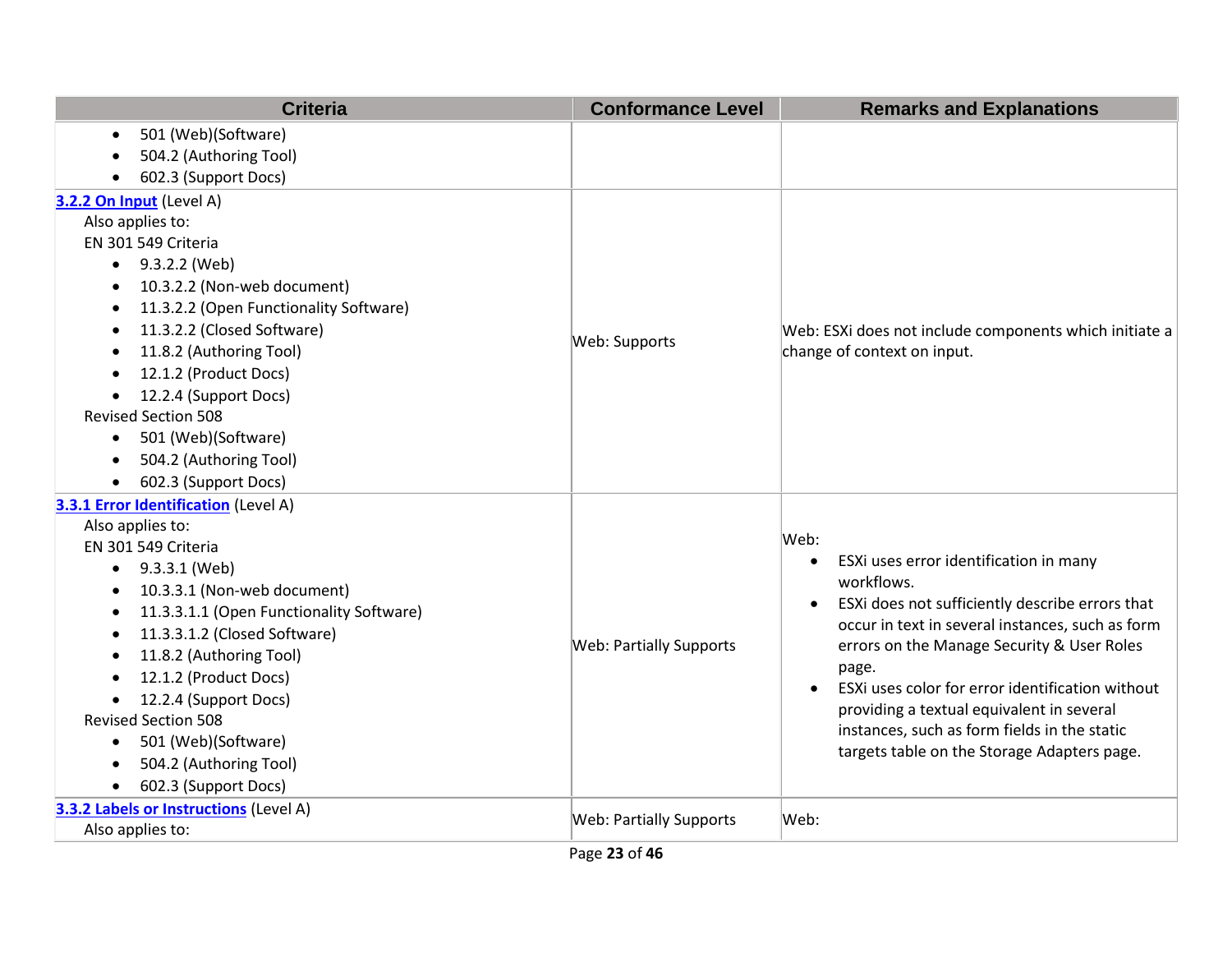| <b>Criteria</b>                                                                                                                                                                                                                                                                                                                                                                                                                            | <b>Conformance Level</b> | <b>Remarks and Explanations</b>                                                                                                                                                                                                                                                                                                                                                                                                                     |
|--------------------------------------------------------------------------------------------------------------------------------------------------------------------------------------------------------------------------------------------------------------------------------------------------------------------------------------------------------------------------------------------------------------------------------------------|--------------------------|-----------------------------------------------------------------------------------------------------------------------------------------------------------------------------------------------------------------------------------------------------------------------------------------------------------------------------------------------------------------------------------------------------------------------------------------------------|
| EN 301 549 Criteria<br>9.3.3.2 (Web)<br>$\bullet$<br>10.3.3.2 (Non-web document)<br>11.3.3.2 (Open Functionality Software)<br>11.3.3.2 (Closed Software)<br>11.8.2 (Authoring Tool)<br>12.1.2 (Product Docs)<br>12.2.4 (Support Docs)<br><b>Revised Section 508</b><br>501 (Web)(Software)<br>$\bullet$<br>504.2 (Authoring Tool)<br>$\bullet$<br>602.3 (Support Docs)                                                                     |                          | ESXi provides labels or instructions for user<br>$\bullet$<br>input on many pages.<br>ESXi does not provide formatting instructions<br>$\bullet$<br>for date entries, license keys, or accessing<br>additional content on several forms, such as<br>those on Manage Date & Time and Manage<br>Licensing page.<br>ESXi does not indicate when user input is<br>$\bullet$<br>required on several forms, such as those on the<br>Manage Packages page. |
| 4.1.1 Parsing (Level A)<br>Also applies to:<br>EN 301 549 Criteria<br>9.4.1.1 (Web)<br>$\bullet$<br>10.4.1.1 (Non-web document)<br>11.4.1.1.1 (Open Functionality Software)<br>11.4.1.1.2 (Closed Software) - Does not apply<br>11.8.2 (Authoring Tool)<br>12.1.2 (Product Docs)<br>12.2.4 (Support Docs)<br>$\bullet$<br><b>Revised Section 508</b><br>501 (Web)(Software)<br>$\bullet$<br>504.2 (Authoring Tool)<br>602.3 (Support Docs) | Web: Supports            | Web: ESXi provides content that have complete start<br>and end tags and elements that are nested according to<br>their specifications, do not contain duplicate attributes,<br>and provide unique IDs.                                                                                                                                                                                                                                              |
| 4.1.2 Name, Role, Value (Level A)<br>Also applies to:<br>EN 301 549 Criteria<br>9.4.1.2 (Web)<br>$\bullet$<br>10.4.1.2 (Non-web document)<br>11.4.1.2.1 (Open Functionality Software)<br>11.4.1.2.2 (Closed Software) - Not required<br>$\bullet$                                                                                                                                                                                          | Web: Does Not Support    | Web:<br>ESXi follows HTML specifications that facilitates<br>$\bullet$<br>accessibility on many pages.<br>ESXi contains many user interface components<br>$\bullet$<br>that that do not have programmatically<br>determinable names, roles, and states including<br>page tabs, data grids, navigation trees, menus,                                                                                                                                 |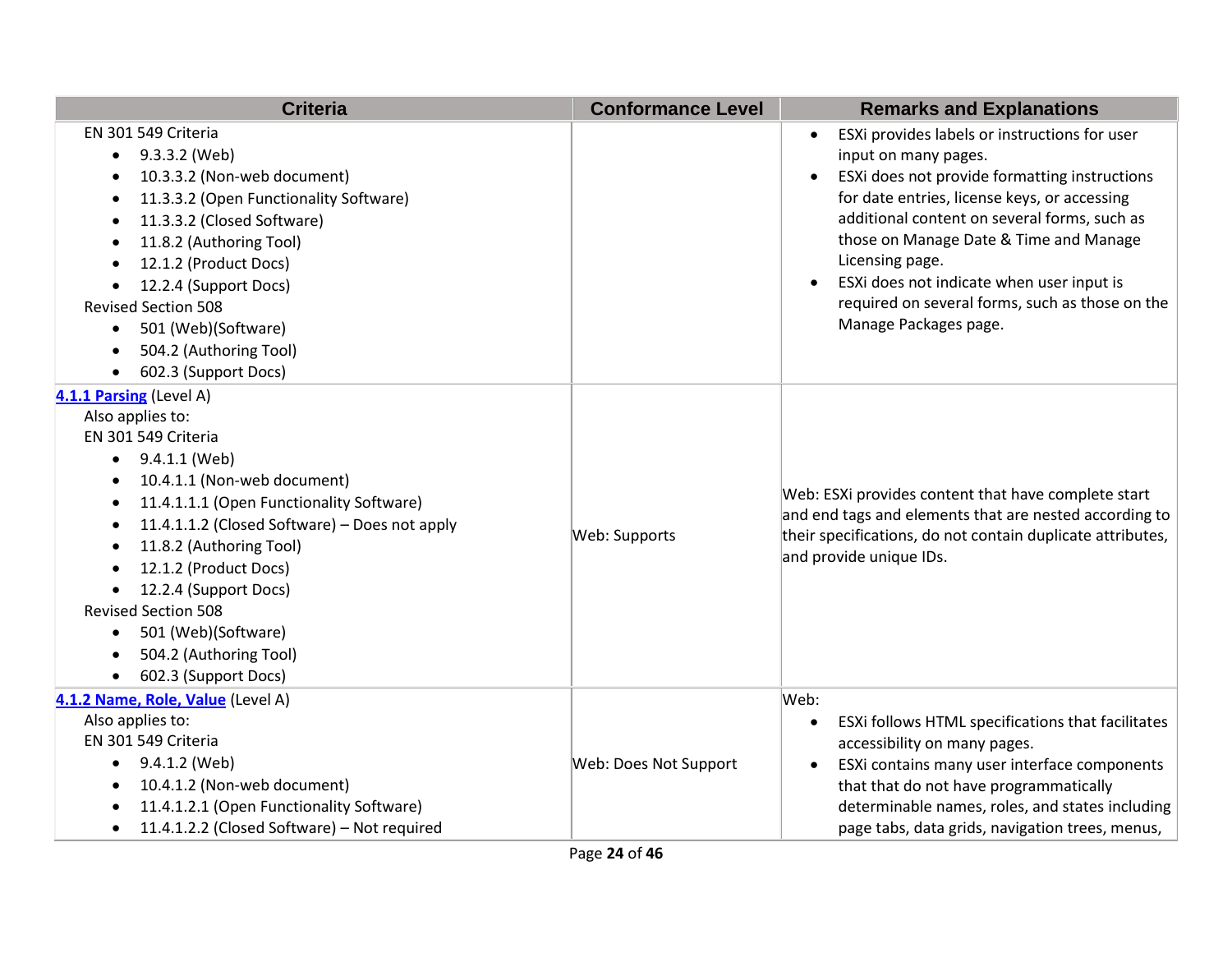| <b>Criteria</b>                      | <b>Conformance Level</b> | <b>Remarks and Explanations</b>                  |
|--------------------------------------|--------------------------|--------------------------------------------------|
| 11.8.2 (Authoring Tool)<br>$\bullet$ |                          | disabled form inputs, accordions, modals, date   |
| 12.1.2 (Product Docs)                |                          | pickers, image links, and image buttons, such as |
| 12.2.4 (Support Docs)<br>$\bullet$   |                          | those found on Storage Device pages.             |
| <b>Revised Section 508</b>           |                          |                                                  |
| 501 (Web)(Software)                  |                          |                                                  |
| 504.2 (Authoring Tool)               |                          |                                                  |
| 602.3 (Support Docs)                 |                          |                                                  |

## **Table 2: Success Criteria, Level AA**

Notes:

| <b>Criteria</b>                                                                                                                                                                                                                                                                                                                                                                                      | <b>Conformance Level</b> | <b>Remarks and Explanations</b>                |
|------------------------------------------------------------------------------------------------------------------------------------------------------------------------------------------------------------------------------------------------------------------------------------------------------------------------------------------------------------------------------------------------------|--------------------------|------------------------------------------------|
| 1.2.4 Captions (Live) (Level AA)<br>Also applies to:<br>EN 301 549 Criteria<br>9.1.2.4 (Web)<br>$\bullet$<br>10.1.2.4 (Non-web document)<br>11.1.2.4 (Open Functionality Software)<br>11.1.2.4 (Closed Software)<br>11.8.2 (Authoring Tool)<br>12.1.2 (Product Docs)<br>12.2.4 (Support Docs)<br><b>Revised Section 508</b><br>501 (Web)(Software)<br>504.2 (Authoring Tool)<br>602.3 (Support Docs) | Web: Not Applicable      | Web: ESXi does not contain live audio content. |
| 1.2.5 Audio Description (Prerecorded) (Level AA)<br>Also applies to:<br>EN 301 549 Criteria<br>9.1.2.5 (Web)<br>$\bullet$<br>10.1.2.5 (Non-web document)                                                                                                                                                                                                                                             | Web: Not Applicable      | Web: ESXI does not contain live audio content. |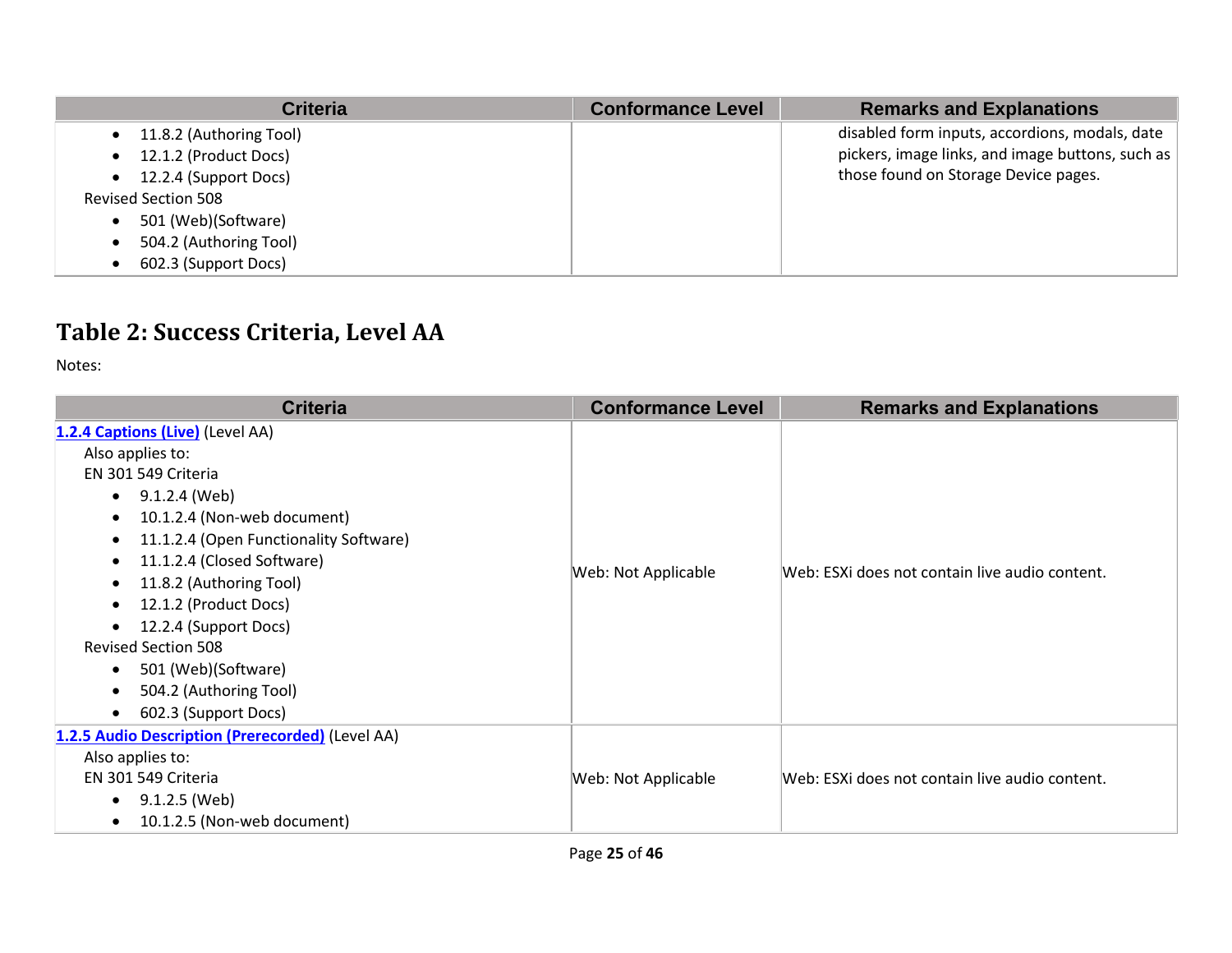| <b>Criteria</b>                                       | <b>Conformance Level</b>       | <b>Remarks and Explanations</b>                                                             |
|-------------------------------------------------------|--------------------------------|---------------------------------------------------------------------------------------------|
| 11.1.2.5 (Open Functionality Software)<br>$\bullet$   |                                |                                                                                             |
| 11.1.2.5 (Closed Software)                            |                                |                                                                                             |
| 11.8.2 (Authoring Tool)                               |                                |                                                                                             |
| 12.1.2 (Product Docs)                                 |                                |                                                                                             |
| 12.2.4 (Support Docs)                                 |                                |                                                                                             |
| <b>Revised Section 508</b>                            |                                |                                                                                             |
| 501 (Web)(Software)<br>$\bullet$                      |                                |                                                                                             |
| 504.2 (Authoring Tool)                                |                                |                                                                                             |
| 602.3 (Support Docs)<br>$\bullet$                     |                                |                                                                                             |
| 1.3.4 Orientation (Level AA 2.1 only)                 |                                |                                                                                             |
| Also applies to:                                      |                                |                                                                                             |
| EN 301 549 Criteria                                   |                                |                                                                                             |
| $\bullet$ 9.1.3.4 (Web)                               |                                | Web: ESXi does not restrict content views and operation<br>to a single display orientation. |
| 10.1.3.4 (Non-web document)                           |                                |                                                                                             |
| 11.1.3.4 (Open Functionality Software)                | Web: Supports                  |                                                                                             |
| 11.1.3.4 (Closed Software)                            |                                |                                                                                             |
| 11.8.2 (Authoring Tool)                               |                                |                                                                                             |
| 12.1.2 (Product Docs)<br>$\bullet$                    |                                |                                                                                             |
| 12.2.4 (Support Docs)<br>$\bullet$                    |                                |                                                                                             |
| Revised Section 508 - Does not apply                  |                                |                                                                                             |
| 1.3.5 Identify Input Purpose (Level AA 2.1 only)      |                                |                                                                                             |
| Also applies to:                                      |                                |                                                                                             |
| EN 301 549 Criteria                                   |                                |                                                                                             |
| $\bullet$ 9.1.3.5 (Web)                               |                                |                                                                                             |
| 10.1.3.5 (Non-web document)<br>$\bullet$              |                                | Web: ESXi does not contain form fields that collect                                         |
| 11.1.3.5.1 (Open Functionality Software)<br>$\bullet$ | Web: Supports                  | information about the user.                                                                 |
| 11.1.3.5.2 (Closed Software)                          |                                |                                                                                             |
| 11.8.2 (Authoring Tool)                               |                                |                                                                                             |
| 12.1.2 (Product Docs)<br>$\bullet$                    |                                |                                                                                             |
| 12.2.4 (Support Docs)<br>$\bullet$                    |                                |                                                                                             |
| Revised Section 508 - Does not apply                  |                                |                                                                                             |
| 1.4.3 Contrast (Minimum) (Level AA)                   | <b>Web: Partially Supports</b> | Web:                                                                                        |
| Also applies to:                                      |                                | ESXi provides sufficient contrast for text in many<br>$\bullet$                             |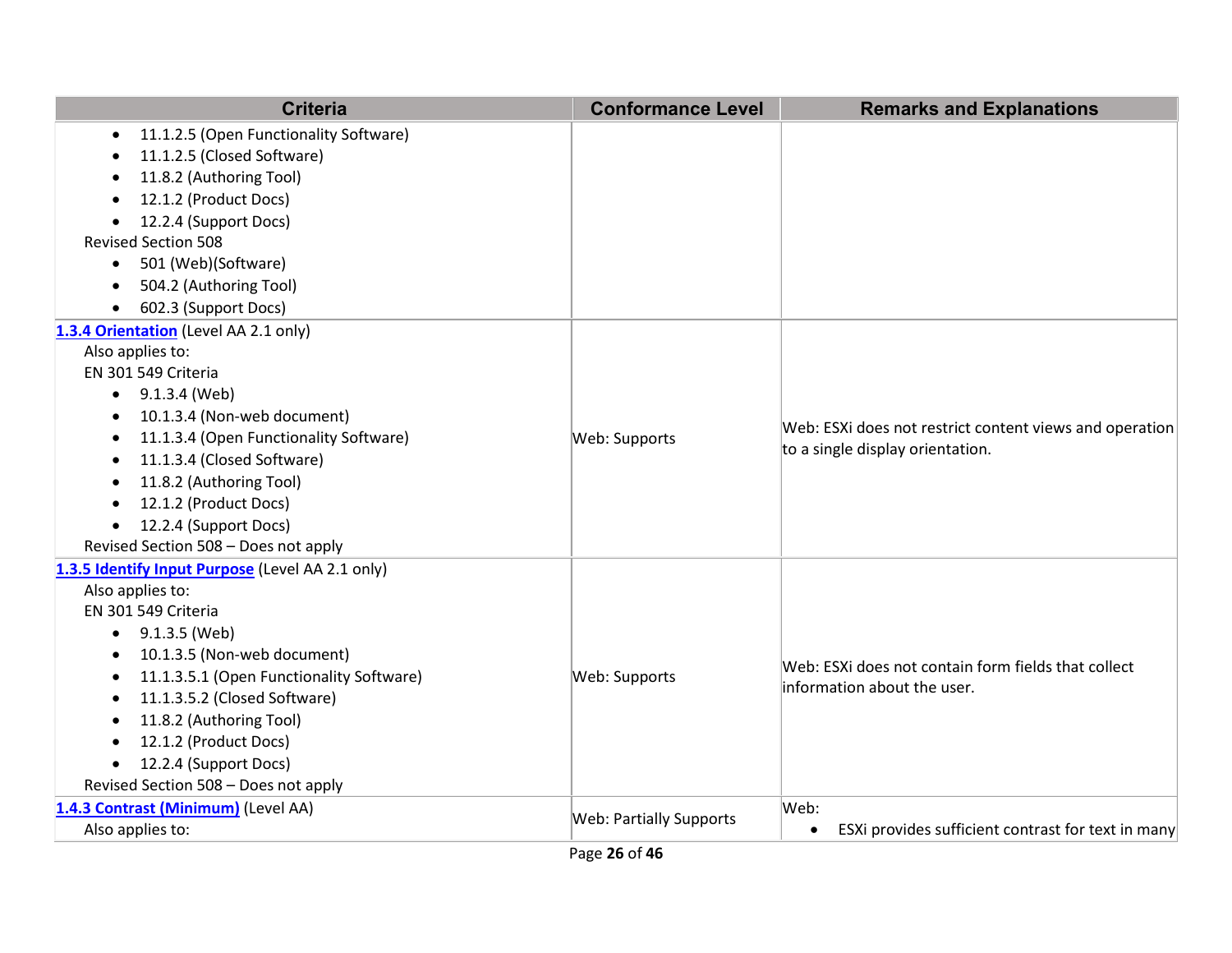| <b>Criteria</b>                                                                                                                                                                                                                                                                                                                                                                                                   | <b>Conformance Level</b>       | <b>Remarks and Explanations</b>                                                                                                                                                                                                                                                                                                                       |
|-------------------------------------------------------------------------------------------------------------------------------------------------------------------------------------------------------------------------------------------------------------------------------------------------------------------------------------------------------------------------------------------------------------------|--------------------------------|-------------------------------------------------------------------------------------------------------------------------------------------------------------------------------------------------------------------------------------------------------------------------------------------------------------------------------------------------------|
| EN 301 549 Criteria<br>9.1.4.3 (Web)<br>$\bullet$<br>10.1.4.3 (Non-web document)<br>11.1.4.3 (Open Functionality Software)<br>11.1.4.3 (Closed Software)<br>11.8.2 (Authoring Tool)<br>12.1.2 (Product Docs)<br>12.2.4 (Support Docs)<br><b>Revised Section 508</b><br>501 (Web)(Software)<br>$\bullet$<br>504.2 (Authoring Tool)<br>602.3 (Support Docs)                                                         |                                | workflows.<br>ESXi contains many elements that do not meet<br>$\bullet$<br>the minimum contrast requirements such as<br>error messages, text for links and menu options,<br>number indicators, text that explains charts and<br>graphs, notifications, date picker selections, and<br>status banners on the host and networking port<br>groups pages. |
| 1.4.4 Resize text (Level AA)<br>Also applies to:<br>EN 301 549 Criteria<br>9.1.4.4 (Web)<br>$\bullet$<br>10.1.4.4 (Non-web document)<br>11.1.4.4.1 (Open Functionality Software)<br>11.1.4.4.2 (Closed Software)<br>11.8.2 (Authoring Tool)<br>12.1.2 (Product Docs)<br>12.2.4 (Support Docs)<br>$\bullet$<br><b>Revised Section 508</b><br>501 (Web)(Software)<br>504.2 (Authoring Tool)<br>602.3 (Support Docs) | <b>Web: Partially Supports</b> | Web:<br>ESXi allows text to be resized up to 200 percent<br>$\bullet$<br>without loss of content or functionality in many<br>workflows.<br>ESXi includes several instances where content<br>$\bullet$<br>and functionality are lost when resized to 200<br>percent, such as on the Manage Hardware PCI<br>Devices and Monitor Performance pages.      |
| 1.4.5 Images of Text (Level AA)<br>Also applies to:<br>EN 301 549 Criteria<br>9.1.4.5 (Web)<br>10.1.4.5 (Non-web document)<br>11.1.4.5.1 (Open Functionality Software)<br>11.1.4.5.2 (Closed Software) - Does not apply<br>$\bullet$                                                                                                                                                                              | Web: Supports                  | Web: ESXi provides information with plain text rather<br>than images of text.                                                                                                                                                                                                                                                                         |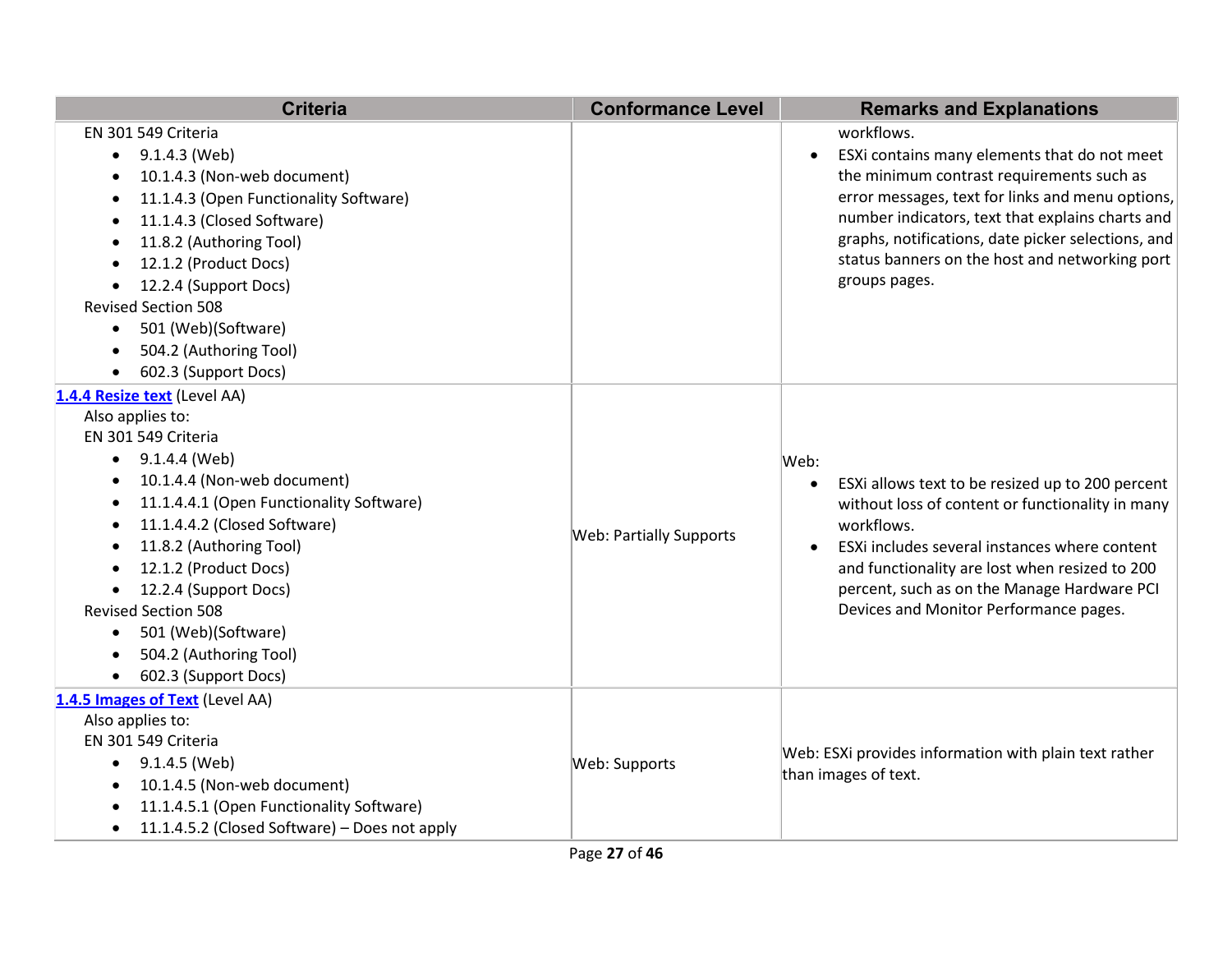| <b>Criteria</b>                                      | <b>Conformance Level</b>       | <b>Remarks and Explanations</b>                                                     |
|------------------------------------------------------|--------------------------------|-------------------------------------------------------------------------------------|
| 11.8.2 (Authoring Tool)<br>$\bullet$                 |                                |                                                                                     |
| 12.1.2 (Product Docs)                                |                                |                                                                                     |
| 12.2.4 (Support Docs)<br><b>Revised Section 508</b>  |                                |                                                                                     |
| 501 (Web)(Software)                                  |                                |                                                                                     |
| $\bullet$<br>504.2 (Authoring Tool)                  |                                |                                                                                     |
| $\bullet$<br>602.3 (Support Docs)<br>$\bullet$       |                                |                                                                                     |
| 1.4.10 Reflow (Level AA 2.1 only)                    |                                |                                                                                     |
| Also applies to:                                     |                                |                                                                                     |
| EN 301 549 Criteria                                  |                                |                                                                                     |
| 9.1.4.10 (Web)<br>$\bullet$                          |                                |                                                                                     |
| 10.1.4.10 (Non-web document)<br>$\bullet$            |                                | Web: In ESXi, content cannot be presented without loss                              |
| 11.1.4.10 (Open Functionality Software)<br>$\bullet$ | Web: Does Not Support          | of information or functionality or without scrolling in                             |
| 11.1.4.10 (Closed Software)<br>$\bullet$             |                                | two dimensions, at the dimensions required by this                                  |
| 11.8.2 (Authoring Tool)                              |                                | criterion.                                                                          |
| 12.1.2 (Product Docs)<br>$\bullet$                   |                                |                                                                                     |
| 12.2.4 (Support Docs)<br>$\bullet$                   |                                |                                                                                     |
| Revised Section 508 - Does not apply                 |                                |                                                                                     |
|                                                      |                                | Web:                                                                                |
|                                                      |                                | ESXi provides sufficient color contrast for user                                    |
| 1.4.11 Non-text Contrast (Level AA 2.1 only)         |                                | interface components and graphical objects on                                       |
| Also applies to:                                     |                                | many pages.                                                                         |
| EN 301 549 Criteria                                  |                                | ESXi contains several instances of user interface                                   |
| 9.1.4.11 (Web)<br>٠                                  |                                | components that provide insufficient contrast                                       |
| 10.1.4.11 (Non-web document)<br>$\bullet$            |                                | such as close buttons and information signposts                                     |
| 11.1.4.11 (Open Functionality Software)<br>$\bullet$ | <b>Web: Partially Supports</b> | found in the Create/Register VM modal on the                                        |
| 11.1.4.11 (Closed Software)                          |                                | Host page.                                                                          |
| 11.8.2 (Authoring Tool)<br>$\bullet$                 |                                | ESXI contains several instances of interactive                                      |
| 12.1.2 (Product Docs)                                |                                | charts and graphs that do not provide sufficient                                    |
| 12.2.4 (Support Docs)<br>$\bullet$                   |                                | contrast, such as the Performance Summary<br>Last Hour line chart on the Host page. |
| Revised Section 508 - Does not apply                 |                                | ESXi contains many instances of user interface                                      |
|                                                      |                                | components that do not provide sufficient                                           |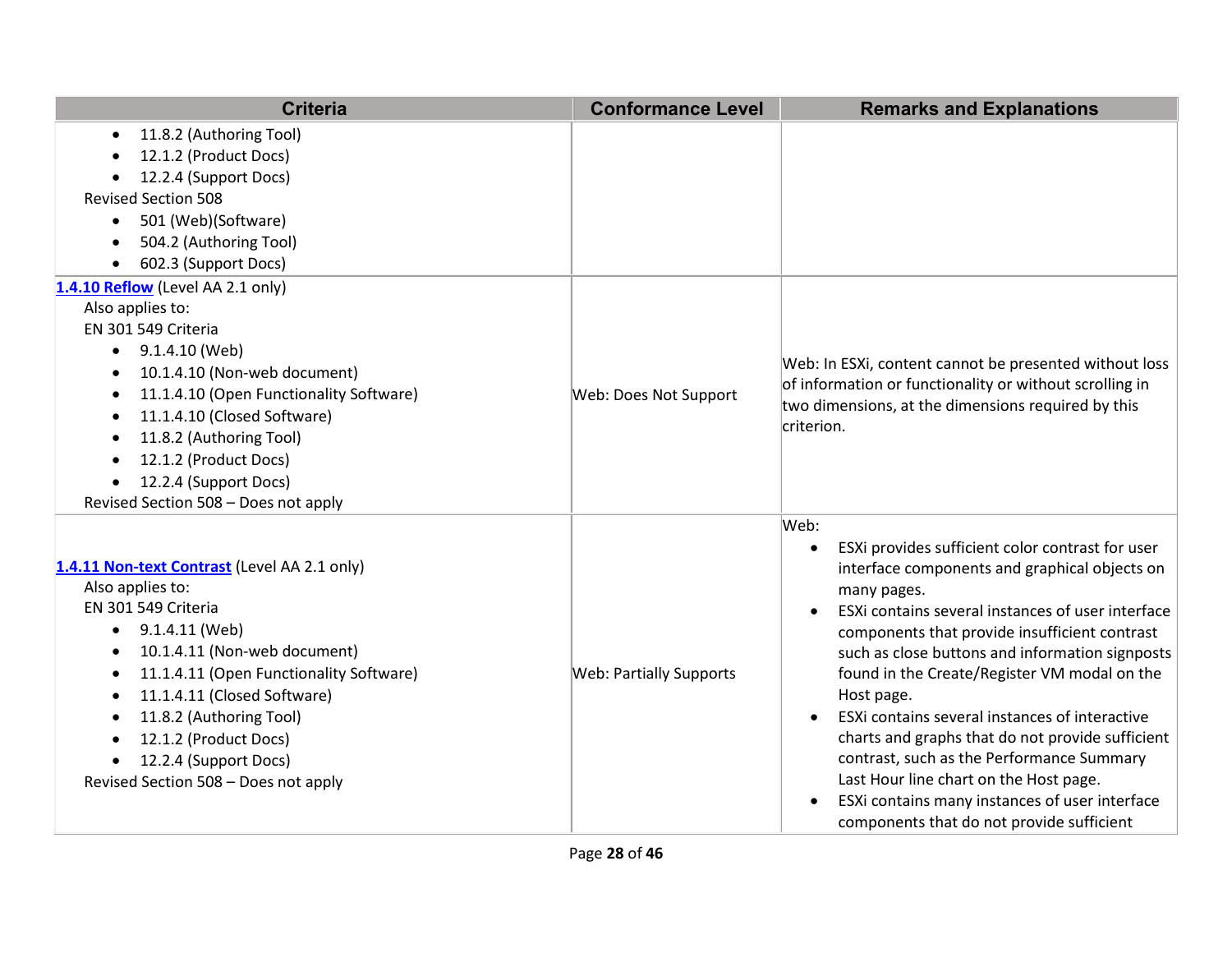| <b>Criteria</b>                                             | <b>Conformance Level</b>       | <b>Remarks and Explanations</b>                                                                |
|-------------------------------------------------------------|--------------------------------|------------------------------------------------------------------------------------------------|
|                                                             |                                | contrast for visible keyboard focus indication                                                 |
|                                                             |                                | such as the navigation links, search fields,                                                   |
|                                                             |                                | notification close buttons, and page tabs found                                                |
|                                                             |                                | on Manage and Monitor pages.                                                                   |
| 1.4.12 Text Spacing (Level AA 2.1 only)<br>Also applies to: |                                |                                                                                                |
| EN 301 549 Criteria                                         |                                |                                                                                                |
| $\bullet$ 9.1.4.12 (Web)                                    |                                |                                                                                                |
| 10.1.4.12 (Non-web document)<br>$\bullet$                   |                                | Web: In ESXi, no loss of content or functionality occurs                                       |
| 11.1.4.12 (Open Functionality Software)                     | Web: Supports                  | when text spacing is increased according to the                                                |
| 11.1.4.12 (Closed Software)                                 |                                | guidelines in this criterion.                                                                  |
| 11.8.2 (Authoring Tool)                                     |                                |                                                                                                |
| 12.1.2 (Product Docs)                                       |                                |                                                                                                |
| 12.2.4 (Support Docs)<br>$\bullet$                          |                                |                                                                                                |
| Revised Section 508 - Does not apply                        |                                |                                                                                                |
|                                                             |                                | Web:                                                                                           |
| 1.4.13 Content on Hover or Focus (Level AA 2.1 only)        |                                | ESXi includes content on hover or focus that<br>$\bullet$                                      |
| Also applies to:                                            |                                | persists until the user removes keyboard focus                                                 |
| EN 301 549 Criteria                                         |                                | or mouse pointer away from the revealed                                                        |
| $\bullet$ 9.1.4.13 (Web)                                    |                                | content on many pages.                                                                         |
| 10.1.4.13 (Non-web document)<br>$\bullet$                   |                                | ESXi contains content that cannot be dismissed                                                 |
| 11.1.4.13 (Open Functionality Software)                     | <b>Web: Partially Supports</b> | without moving the pointer or keyboard focus                                                   |
| 11.1.4.13 (Closed Software)                                 |                                | and cannot be moved to the new content                                                         |
| 11.8.2 (Authoring Tool)                                     |                                | without the content disappearing in many                                                       |
| 12.1.2 (Product Docs)                                       |                                | instances, such as the Performance Summary                                                     |
| 12.2.4 (Support Docs)<br>$\bullet$                          |                                | Last Hour chart on the Host page, and signposts<br>on Monitor Performance and Storage Adapters |
| Revised Section 508 - Does not apply                        |                                | pages.                                                                                         |
| 2.4.5 Multiple Ways (Level AA)                              |                                |                                                                                                |
| Also applies to:                                            | Web: Supports                  | Web: ESXi provides multiple ways for users to locate                                           |
| EN 301 549 Criteria                                         |                                | required content.                                                                              |
| 9.2.4.5 (Web)<br>$\bullet$                                  |                                |                                                                                                |
| 10.2.4.5 (Non-web document) - Does not apply<br>$\bullet$   |                                |                                                                                                |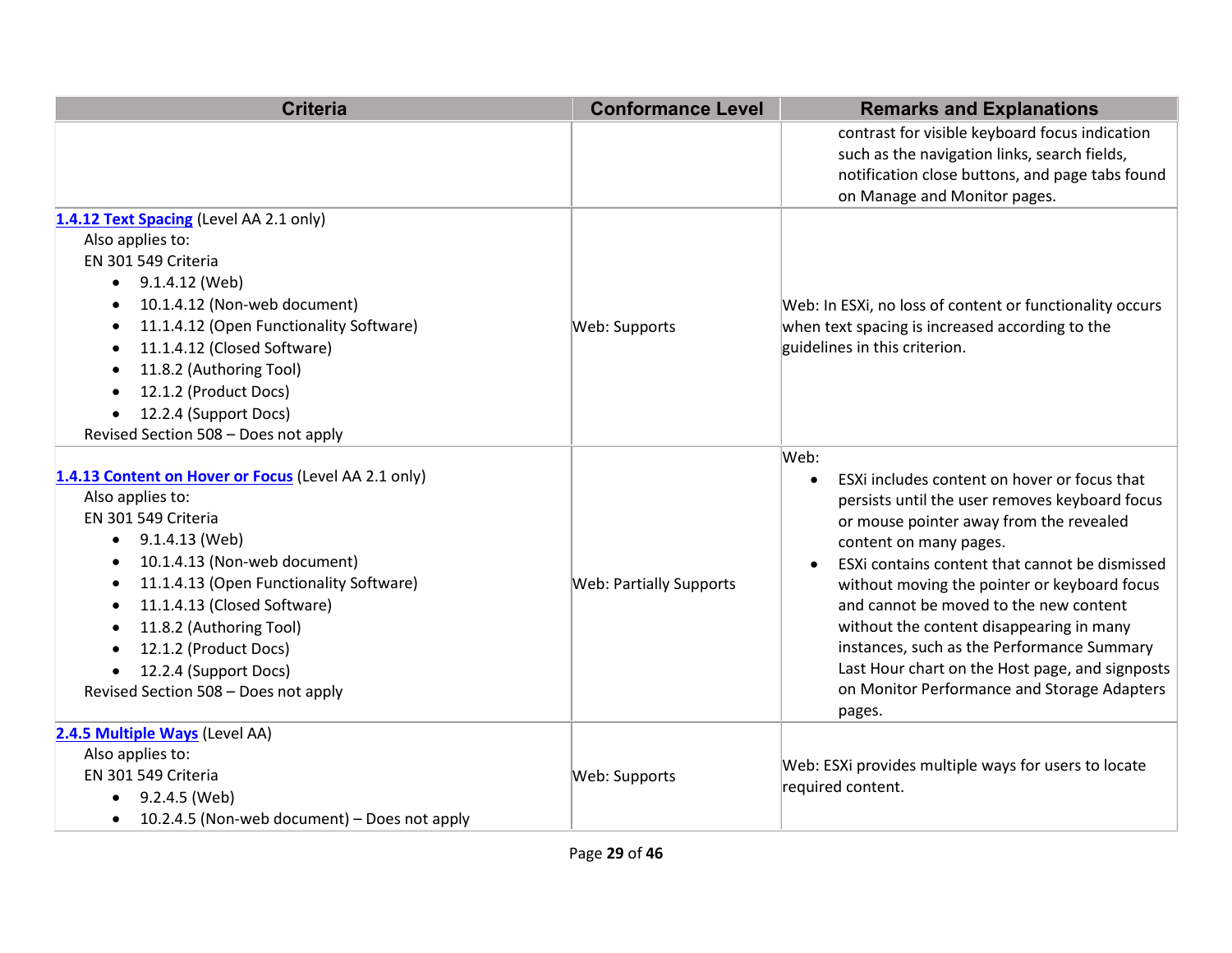| <b>Criteria</b>                                                                                                                                                                                                                                                                                                                                                                                               | <b>Conformance Level</b>       | <b>Remarks and Explanations</b>                                                                                                                                                                                                                                                                                                                                  |
|---------------------------------------------------------------------------------------------------------------------------------------------------------------------------------------------------------------------------------------------------------------------------------------------------------------------------------------------------------------------------------------------------------------|--------------------------------|------------------------------------------------------------------------------------------------------------------------------------------------------------------------------------------------------------------------------------------------------------------------------------------------------------------------------------------------------------------|
| 11.2.4.5 (Open Functionality Software) - Does not apply<br>11.2.4.5 (Closed Software) - Does not apply<br>11.8.2 (Authoring Tool)<br>12.1.2 (Product Docs)<br>12.2.4 (Support Docs)<br><b>Revised Section 508</b><br>501 (Web)(Software) - Does not apply to non-web software<br>$\bullet$<br>504.2 (Authoring Tool)<br>602.3 (Support Docs) - Does not apply to non-web docs                                 |                                |                                                                                                                                                                                                                                                                                                                                                                  |
| 2.4.6 Headings and Labels (Level AA)<br>Also applies to:<br>EN 301 549 Criteria<br>9.2.4.6 (Web)<br>10.2.4.6 (Non-web document)<br>11.2.4.6 (Open Functionality Software)<br>٠<br>11.2.4.6 (Closed Software)<br>11.8.2 (Authoring Tool)<br>12.1.2 (Product Docs)<br>12.2.4 (Support Docs)<br><b>Revised Section 508</b><br>501 (Web)(Software)<br>$\bullet$<br>504.2 (Authoring Tool)<br>602.3 (Support Docs) | <b>Web: Partially Supports</b> | Web:<br>ESXi provides headings and labels that<br>$\bullet$<br>sufficiently describe form inputs and interactive<br>controls on many pages.<br>ESXi includes labels for several menus that are<br>$\bullet$<br>generic, such as filter menus in datagrids on<br>Manage pages.                                                                                    |
| 2.4.7 Focus Visible (Level AA)<br>Also applies to:<br>EN 301 549 Criteria<br>9.2.4.7 (Web)<br>$\bullet$<br>10.2.4.7 (Non-web document)<br>11.2.4.7 (Open Functionality Software)<br>11.2.4.7 (Closed Software)<br>11.8.2 (Authoring Tool)<br>12.1.2 (Product Docs)<br>12.2.4 (Support Docs)<br>$\bullet$                                                                                                      | <b>Web: Partially Supports</b> | Web:<br>ESXi contains user interfaces where keyboard<br>$\bullet$<br>focus is visible on many pages.<br>ESXi does not provide a visible indication of<br>$\bullet$<br>keyboard focus for components on many pages<br>including navigation links, pages tabs, and sort<br>menus in datagrids, such as those on Manage,<br>Monitor, Storage, and Networking pages. |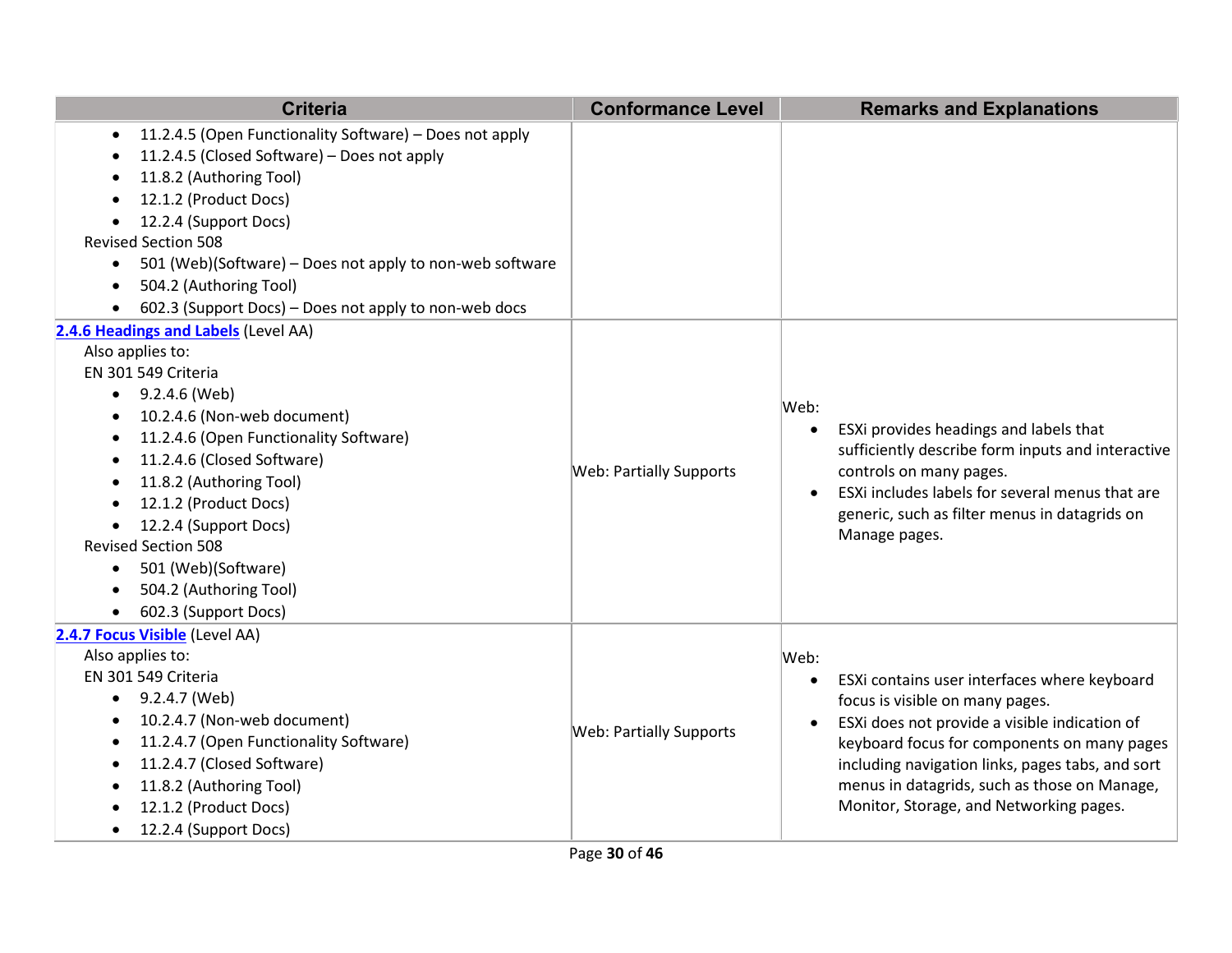| <b>Criteria</b>                                                       | <b>Conformance Level</b> | <b>Remarks and Explanations</b>                      |
|-----------------------------------------------------------------------|--------------------------|------------------------------------------------------|
| <b>Revised Section 508</b>                                            |                          |                                                      |
| 501 (Web)(Software)<br>$\bullet$                                      |                          |                                                      |
| 504.2 (Authoring Tool)<br>$\bullet$                                   |                          |                                                      |
| 602.3 (Support Docs)<br>$\bullet$                                     |                          |                                                      |
| 3.1.2 Language of Parts (Level AA)                                    |                          |                                                      |
| Also applies to:                                                      |                          |                                                      |
| EN 301 549 Criteria                                                   |                          |                                                      |
| 9.3.1.2 (Web)<br>$\bullet$                                            |                          |                                                      |
| 10.3.1.2 (Non-web document)<br>$\bullet$                              |                          |                                                      |
| 11.3.1.2 (Open Functionality Software) - Does not apply<br>$\bullet$  |                          |                                                      |
| 11.3.1.2 (Closed Software) - Does not apply<br>$\bullet$              | Web: Not Applicable      | Web: ESXi does not change languages in page content. |
| 11.8.2 (Authoring Tool)<br>٠                                          |                          |                                                      |
| 12.1.2 (Product Docs)<br>$\bullet$                                    |                          |                                                      |
| 12.2.4 (Support Docs)<br>$\bullet$                                    |                          |                                                      |
| <b>Revised Section 508</b>                                            |                          |                                                      |
| 501 (Web)(Software)<br>$\bullet$                                      |                          |                                                      |
| 504.2 (Authoring Tool)<br>$\bullet$                                   |                          |                                                      |
| 602.3 (Support Docs)<br>$\bullet$                                     |                          |                                                      |
| 3.2.3 Consistent Navigation (Level AA)                                |                          |                                                      |
| Also applies to:                                                      |                          |                                                      |
| EN 301 549 Criteria                                                   |                          |                                                      |
| 9.3.2.3 (Web)<br>$\bullet$                                            |                          |                                                      |
| 10.3.2.3 (Non-web document) - Does not apply<br>$\bullet$             |                          |                                                      |
| 11.3.2.3 (Open Functionality Software) - Does not apply<br>$\bullet$  |                          |                                                      |
| 11.3.2.3 (Closed Software) - Does not apply<br>$\bullet$              | Web: Supports            | Web: ESXi provides a consistent navigation mechanism |
| 11.8.2 (Authoring Tool)<br>$\bullet$                                  |                          | for all pages.                                       |
| 12.1.2 (Product Docs)<br>$\bullet$                                    |                          |                                                      |
| 12.2.4 (Support Docs)<br>$\bullet$<br><b>Revised Section 508</b>      |                          |                                                      |
| 501 (Web)(Software) - Does not apply to non-web software<br>$\bullet$ |                          |                                                      |
| 504.2 (Authoring Tool)<br>$\bullet$                                   |                          |                                                      |
| 602.3 (Support Docs) – Does not apply to non-web docs<br>$\bullet$    |                          |                                                      |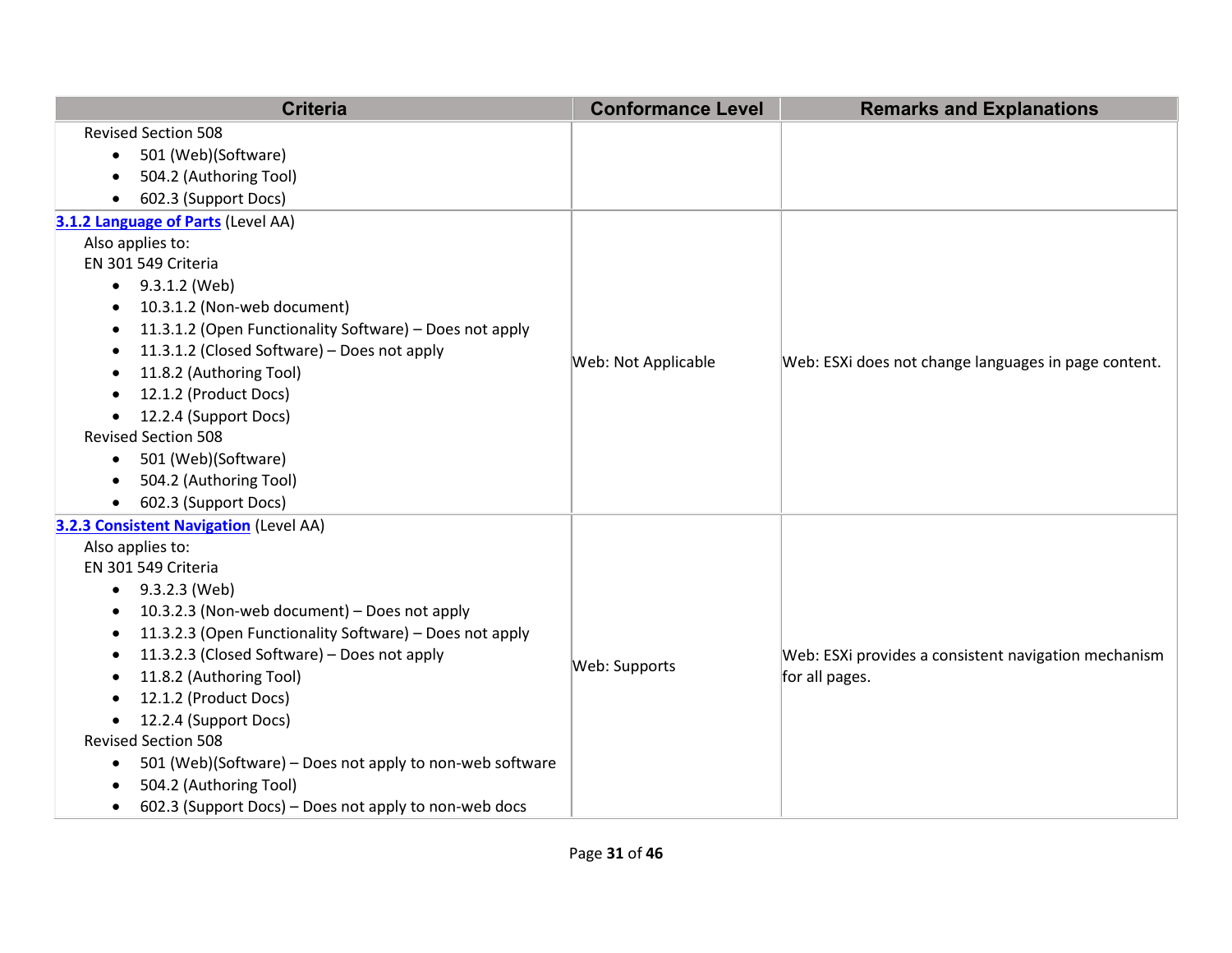| <b>Criteria</b>                                                       | <b>Conformance Level</b>       | <b>Remarks and Explanations</b>                                                                                                                                                                                                                                               |
|-----------------------------------------------------------------------|--------------------------------|-------------------------------------------------------------------------------------------------------------------------------------------------------------------------------------------------------------------------------------------------------------------------------|
| 3.2.4 Consistent Identification (Level AA)                            |                                |                                                                                                                                                                                                                                                                               |
| Also applies to:                                                      |                                |                                                                                                                                                                                                                                                                               |
| EN 301 549 Criteria                                                   |                                |                                                                                                                                                                                                                                                                               |
| 9.3.2.4 (Web)<br>$\bullet$                                            |                                |                                                                                                                                                                                                                                                                               |
| 10.3.2.4 (Non-web document) - Does not apply<br>$\bullet$             |                                |                                                                                                                                                                                                                                                                               |
| 11.3.2.4 (Open Functionality Software) - Does not apply<br>$\bullet$  |                                |                                                                                                                                                                                                                                                                               |
| 11.3.2.4 (Closed Software) - Does not apply<br>$\bullet$              | Web: Supports                  |                                                                                                                                                                                                                                                                               |
| 11.8.2 (Authoring Tool)<br>$\bullet$                                  |                                | Web: ESXi identifies elements consistently in its pages.                                                                                                                                                                                                                      |
| 12.1.2 (Product Docs)<br>$\bullet$                                    |                                |                                                                                                                                                                                                                                                                               |
| 12.2.4 (Support Docs)<br>$\bullet$                                    |                                |                                                                                                                                                                                                                                                                               |
| <b>Revised Section 508</b>                                            |                                |                                                                                                                                                                                                                                                                               |
| 501 (Web)(Software) – Does not apply to non-web software<br>$\bullet$ |                                |                                                                                                                                                                                                                                                                               |
| 504.2 (Authoring Tool)<br>$\bullet$                                   |                                |                                                                                                                                                                                                                                                                               |
| 602.3 (Support Docs) - Does not apply to non-web docs<br>$\bullet$    |                                |                                                                                                                                                                                                                                                                               |
| 3.3.3 Error Suggestion (Level AA)                                     |                                |                                                                                                                                                                                                                                                                               |
| Also applies to:                                                      |                                |                                                                                                                                                                                                                                                                               |
| EN 301 549 Criteria                                                   |                                | Web:<br>ESXi provides error suggestions to correct<br>$\bullet$<br>invalid entries for many form fields.<br>ESXi does not provide user guidance on how to<br>$\bullet$<br>correct invalid form entries, formatting, or failed<br>processes on several pages, such as the edit |
| $\bullet$ 9.3.3.3 (Web)                                               |                                |                                                                                                                                                                                                                                                                               |
| 10.3.3.3 (Non-web document)<br>$\bullet$                              |                                |                                                                                                                                                                                                                                                                               |
| 11.3.3.3 (Open Functionality Software)<br>$\bullet$                   |                                |                                                                                                                                                                                                                                                                               |
| 11.3.3.3 (Closed Software)<br>$\bullet$                               | <b>Web: Partially Supports</b> |                                                                                                                                                                                                                                                                               |
| 11.8.2 (Authoring Tool)<br>$\bullet$                                  |                                |                                                                                                                                                                                                                                                                               |
| 12.1.2 (Product Docs)<br>$\bullet$                                    |                                | modals in edit modals on Manage pages, joining                                                                                                                                                                                                                                |
| 12.2.4 (Support Docs)<br>$\bullet$                                    |                                | domains on the Manage Security & User page,                                                                                                                                                                                                                                   |
| <b>Revised Section 508</b>                                            |                                | and process failures on the Storage Adapters                                                                                                                                                                                                                                  |
| 501 (Web)(Software)<br>$\bullet$                                      |                                | page.                                                                                                                                                                                                                                                                         |
| 504.2 (Authoring Tool)<br>$\bullet$                                   |                                |                                                                                                                                                                                                                                                                               |
| 602.3 (Support Docs)<br>$\bullet$                                     |                                |                                                                                                                                                                                                                                                                               |
| 3.3.4 Error Prevention (Legal, Financial, Data) (Level AA)            |                                | Web: ESXi does not cause legal commitments or                                                                                                                                                                                                                                 |
| Also applies to:                                                      |                                | financial transactions, and functions that modify or                                                                                                                                                                                                                          |
| EN 301 549 Criteria                                                   | Web: Supports                  | delete user-controllable data can be checked,                                                                                                                                                                                                                                 |
| 9.3.3.4 (Web)<br>$\bullet$                                            |                                | confirmed, or reversed.                                                                                                                                                                                                                                                       |
| 10.3.3.4 (Non-web document)<br>$\bullet$                              |                                |                                                                                                                                                                                                                                                                               |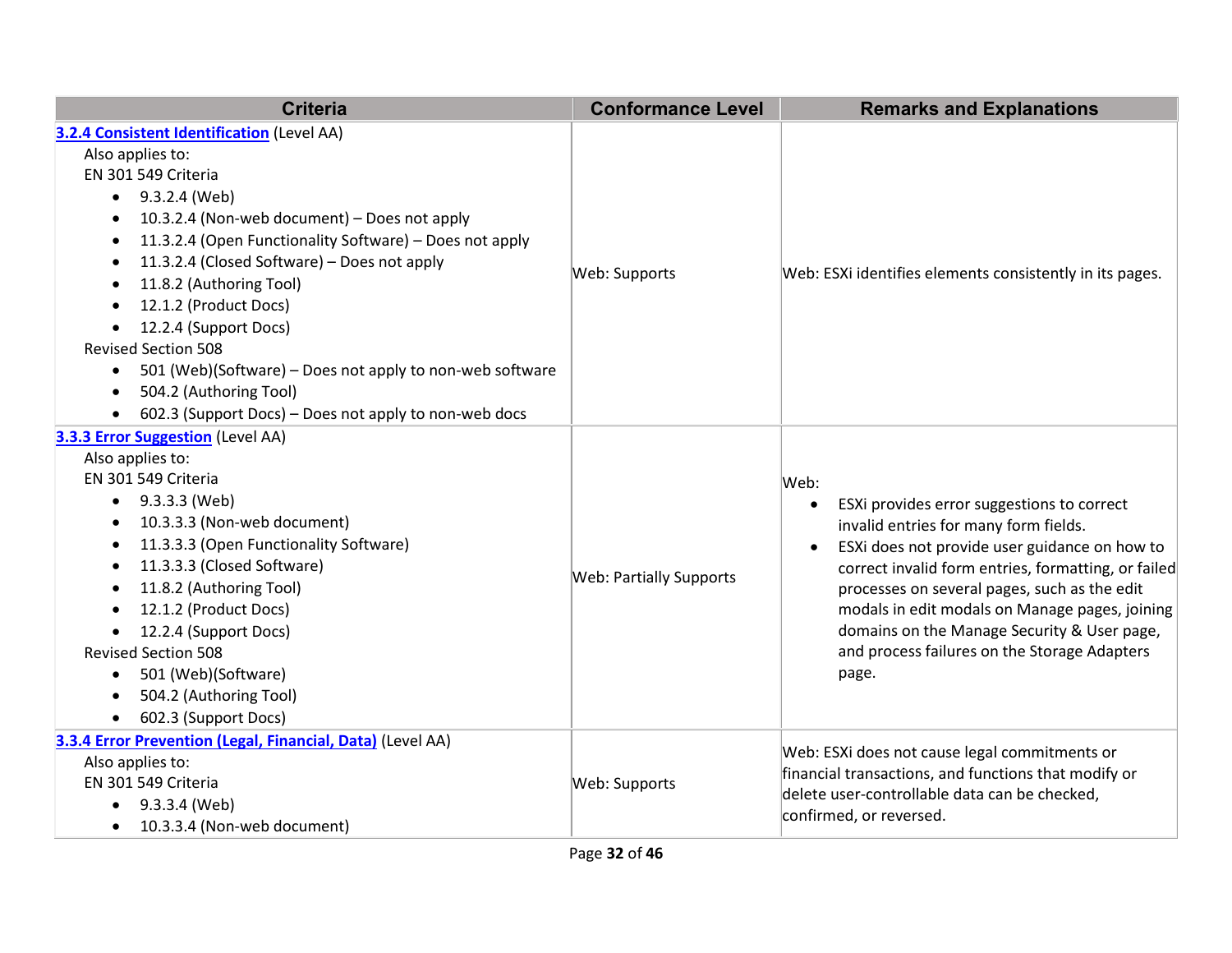| <b>Criteria</b>                                          | <b>Conformance Level</b>       | <b>Remarks and Explanations</b>               |
|----------------------------------------------------------|--------------------------------|-----------------------------------------------|
| 11.3.3.4 (Open Functionality Software)<br>$\bullet$      |                                |                                               |
| 11.3.3.4 (Closed Software)                               |                                |                                               |
| 11.8.2 (Authoring Tool)                                  |                                |                                               |
| 12.1.2 (Product Docs)                                    |                                |                                               |
| 12.2.4 (Support Docs)                                    |                                |                                               |
| <b>Revised Section 508</b>                               |                                |                                               |
| 501 (Web)(Software)<br>$\bullet$                         |                                |                                               |
| 504.2 (Authoring Tool)<br>$\bullet$                      |                                |                                               |
| 602.3 (Support Docs)<br>$\bullet$                        |                                |                                               |
| 4.1.3 Status Messages (Level AA 2.1 only)                |                                |                                               |
| Also applies to:                                         |                                |                                               |
| EN 301 549 Criteria                                      |                                |                                               |
| 9.4.1.3 (Web)<br>$\bullet$                               |                                | Web:                                          |
| 10.4.1.3 (Non-web document)<br>$\bullet$                 |                                | In ESXi, many status messages are announced.  |
| 11.4.1.3 (Open Functionality Software)<br>$\bullet$      | <b>Web: Partially Supports</b> | ESXi does not communicate status messages for |
| 11.4.1.3 (Closed Software) – Does not apply<br>$\bullet$ |                                | processes that appear in the footer.          |
| 11.8.2 (Authoring Tool)<br>$\bullet$                     |                                |                                               |
| 12.1.2 (Product Docs)                                    |                                |                                               |
| 12.2.4 (Support Docs)                                    |                                |                                               |
| Revised Section 508 - Does not apply                     |                                |                                               |

#### **Table 3: Success Criteria, Level AAA**

Notes: AAA Criteria are not evaluated in this report.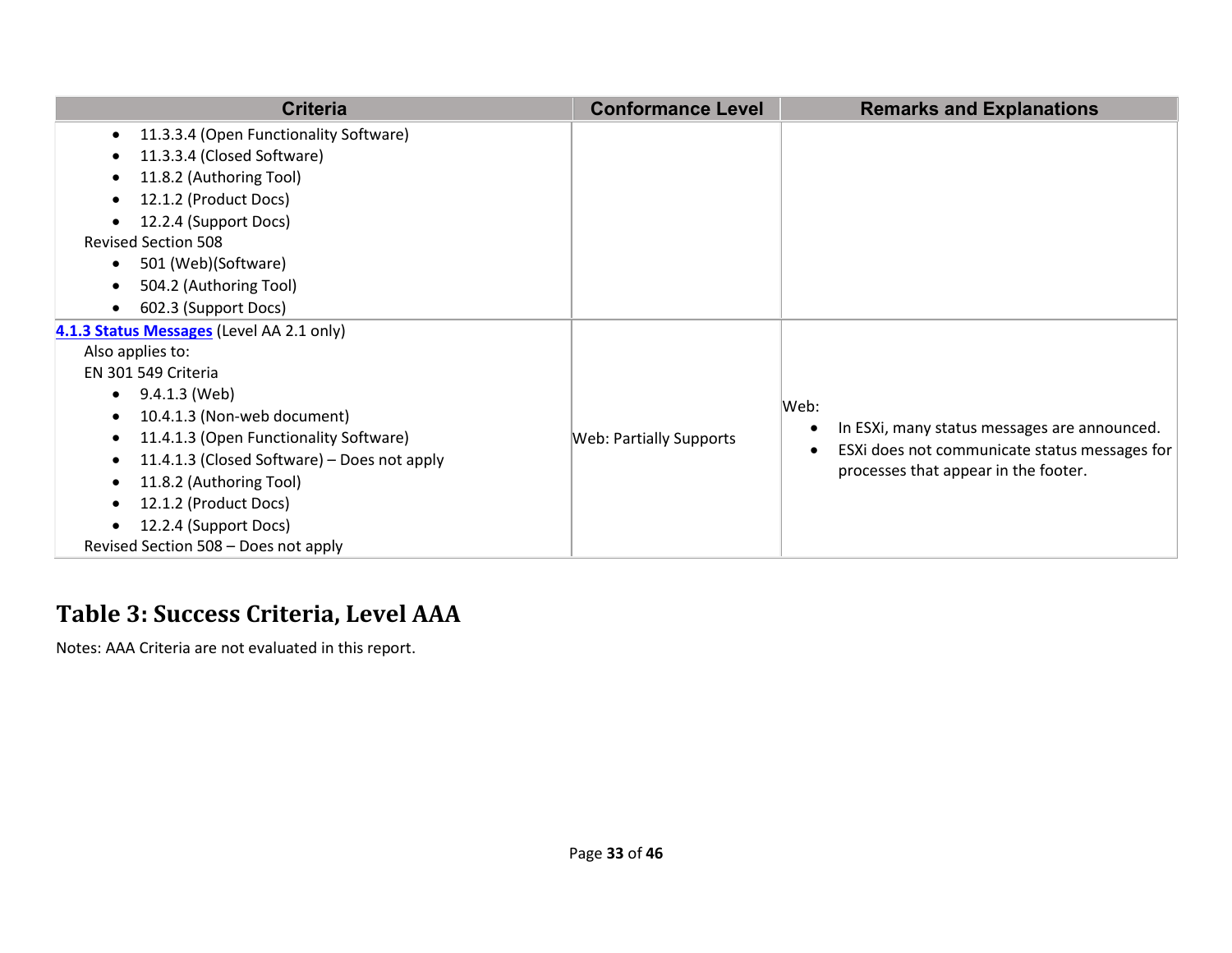## **Revised Section 508 Report**

Notes: Applicable for all 47 workflows and 157 tasks

#### **Chapter 3: [Functional Performance Criteria](https://www.access-board.gov/guidelines-and-standards/communications-and-it/about-the-ict-refresh/final-rule/text-of-the-standards-and-guidelines#302-functional-performance-criteria) (FPC)**

Notes: Applicable for all 47 workflows and 157 tasks

| <b>Criteria</b>                   | <b>Conformance Level</b> | <b>Remarks and Explanations</b>                                                                                                                                                                                                                          |
|-----------------------------------|--------------------------|----------------------------------------------------------------------------------------------------------------------------------------------------------------------------------------------------------------------------------------------------------|
| 302.1 Without Vision              | Does Not Support         | ESXi cannot be operated by people<br>without vision. Many challenges may occur<br>as disclosed in Table 1: 1.1.1, 1.3.1, 1.4.1,<br>$2.1.1, 2.1.2, 2.4.1, 2.4.2, 2.4.3, 2.4.4, 3.1.1,$<br>3.3.1, 3.3.2, 4.1.2 and Table 2: 2.4.6, 3.3.3,<br>and $4.1.3$ . |
| 302.2 With Limited Vision         | Partially Supports       | ESXi can be operated by people with<br>limited vision. Some challenges may occur<br>as disclosed in Table 1: 1.1.1 and 1.4.1, and<br>Table 2: 1.4.3, 1.4.4, 1.4.10, 1.4.11, and<br>1.4.13.                                                               |
| 302.3 Without Perception of Color | Partially Supports       | ESXi can be operated by people without<br>perception of color. Some challenges may<br>bccur as disclosed in Table 1: 1.4.1 and<br>Table 2: 1.4.3 and 1.4.11.                                                                                             |
| 302.4 Without Hearing             | Supports                 | ESXi can be operated by people without<br>hearing.                                                                                                                                                                                                       |
| 302.5 With Limited Hearing        | Supports                 | ESXi can be operated by people with<br>limited hearing.                                                                                                                                                                                                  |
| 302.6 Without Speech              | Supports                 | ESXi can be operated by people without<br>speech.                                                                                                                                                                                                        |
| 302.7 With Limited Manipulation   | Partially Supports       | ESXi can be used by people with limited<br>manipulation. Many challenges may occur<br>as disclosed in Table 1: 2.1.1, 2.1.2, 2.4.1,<br>and 2.4.3 and Table 2: 1.4.13 and 2.4.7.                                                                          |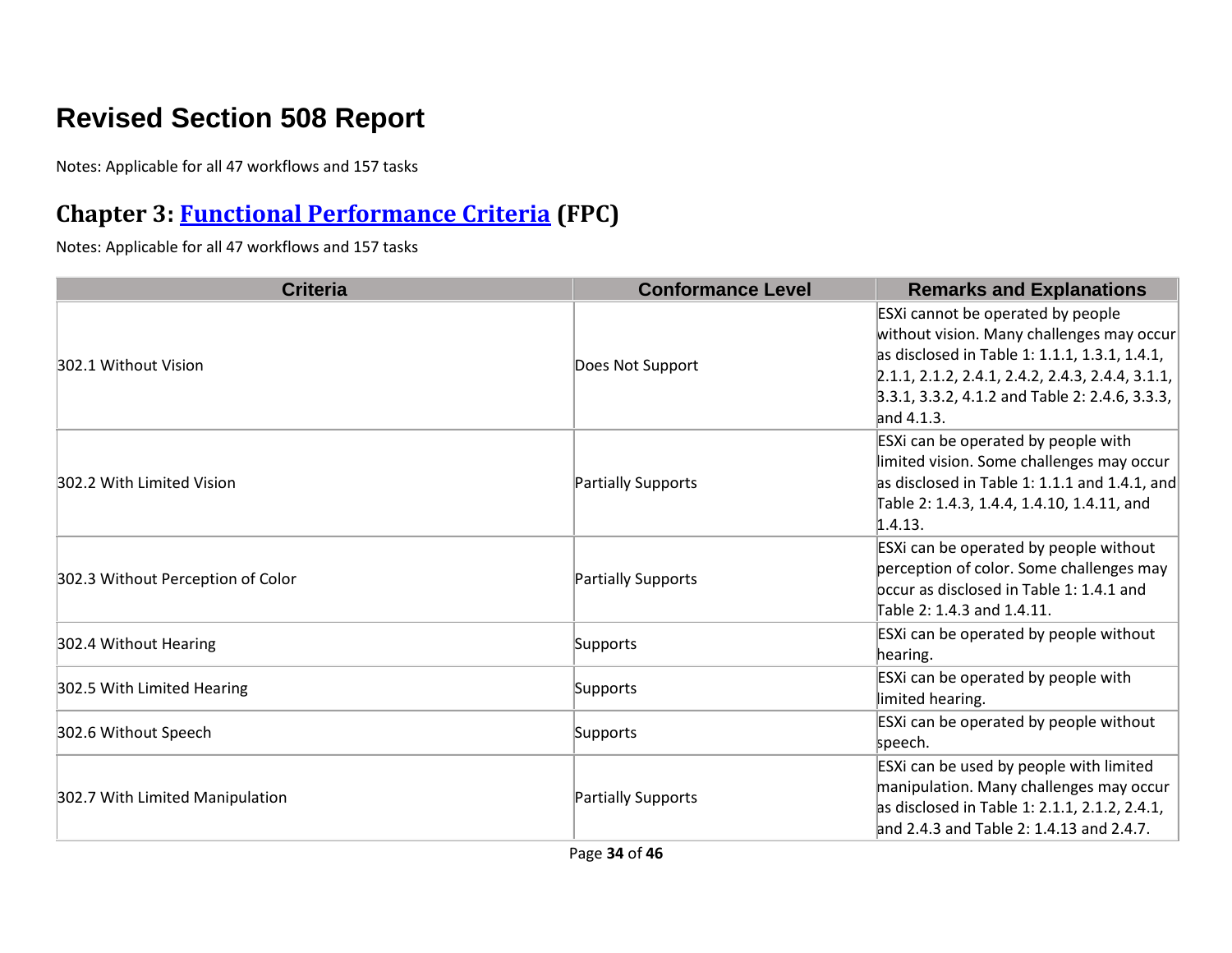| <b>Criteria</b>                                                | <b>Conformance Level</b> | <b>Remarks and Explanations</b>                |
|----------------------------------------------------------------|--------------------------|------------------------------------------------|
|                                                                |                          | ESXi can be used by people with limited        |
|                                                                |                          | reach and strength. Many challenges may        |
| 302.8 With Limited Reach and Strength                          | Partially Supports       | bccur as disclosed in Table 1: 2.1.1, 2.1.2,   |
|                                                                |                          | 2.4.1, and 2.4.3 and Table 2: 1.4.13 and       |
|                                                                |                          | 2.4.7.                                         |
| 302.9 With Limited Language, Cognitive, and Learning Abilities |                          | ESXI can be used with limited language,        |
|                                                                |                          | cognitive, and learning abilities. Some        |
|                                                                | Partially Supports       | challenges may occur as disclosed in Table     |
|                                                                |                          | 1: 2.4.2, 2.4.4, 3.3.1, and 3.3.2 and Table 2: |
|                                                                |                          | $[2.4.6, 3.3.3,$ and 4.1.3.                    |

#### **Chapter 4: [Hardware](https://www.access-board.gov/guidelines-and-standards/communications-and-it/about-the-ict-refresh/final-rule/text-of-the-standards-and-guidelines#401-general)**

Notes: Not Applicable

#### **Chapter 5: [Software](https://www.access-board.gov/guidelines-and-standards/communications-and-it/about-the-ict-refresh/final-rule/text-of-the-standards-and-guidelines#501-general)**

Notes: Applicable for all 47 workflows and 157 tasks

| <b>Criteria</b>                                       | <b>Conformance Level</b>            | <b>Remarks and Explanations</b>     |
|-------------------------------------------------------|-------------------------------------|-------------------------------------|
| 501.1 Scope - Incorporation of WCAG 2.0 AA            | See WCAG 2.1 section                | See information in WCAG 2.1 section |
| <b>502 Interoperability with Assistive Technology</b> | Heading cell - no response required | Heading cell - no response required |
| 502.2.1 User Control of Accessibility Features        | Not Applicable                      | ESXi is not platform software.      |
| 502.2.2 No Disruption of Accessibility Features       | Not Applicable                      | ESXi is not platform software.      |
| <b>502.3 Accessibility Services</b>                   | Heading cell - no response required | Heading cell - no response required |
| 502.3.1 Object Information                            | Not Applicable                      | ESXi is not platform software.      |
| 502.3.2 Modification of Object Information            | Not Applicable                      | ESXi is not platform software.      |
| 502.3.3 Row, Column, and Headers                      | Not Applicable                      | ESXi is not platform software.      |
| 502.3.4 Values                                        | Not Applicable                      | ESXi is not platform software.      |
| 502.3.5 Modification of Values                        | Not Applicable                      | ESXi is not platform software.      |
| 502.3.6 Label Relationships                           | Not Applicable                      | ESXi is not platform software.      |
| 502.3.7 Hierarchical Relationships                    | Not Applicable                      | ESXi is not platform software.      |
| 502.3.8 Text                                          | Not Applicable                      | ESXi is not platform software.      |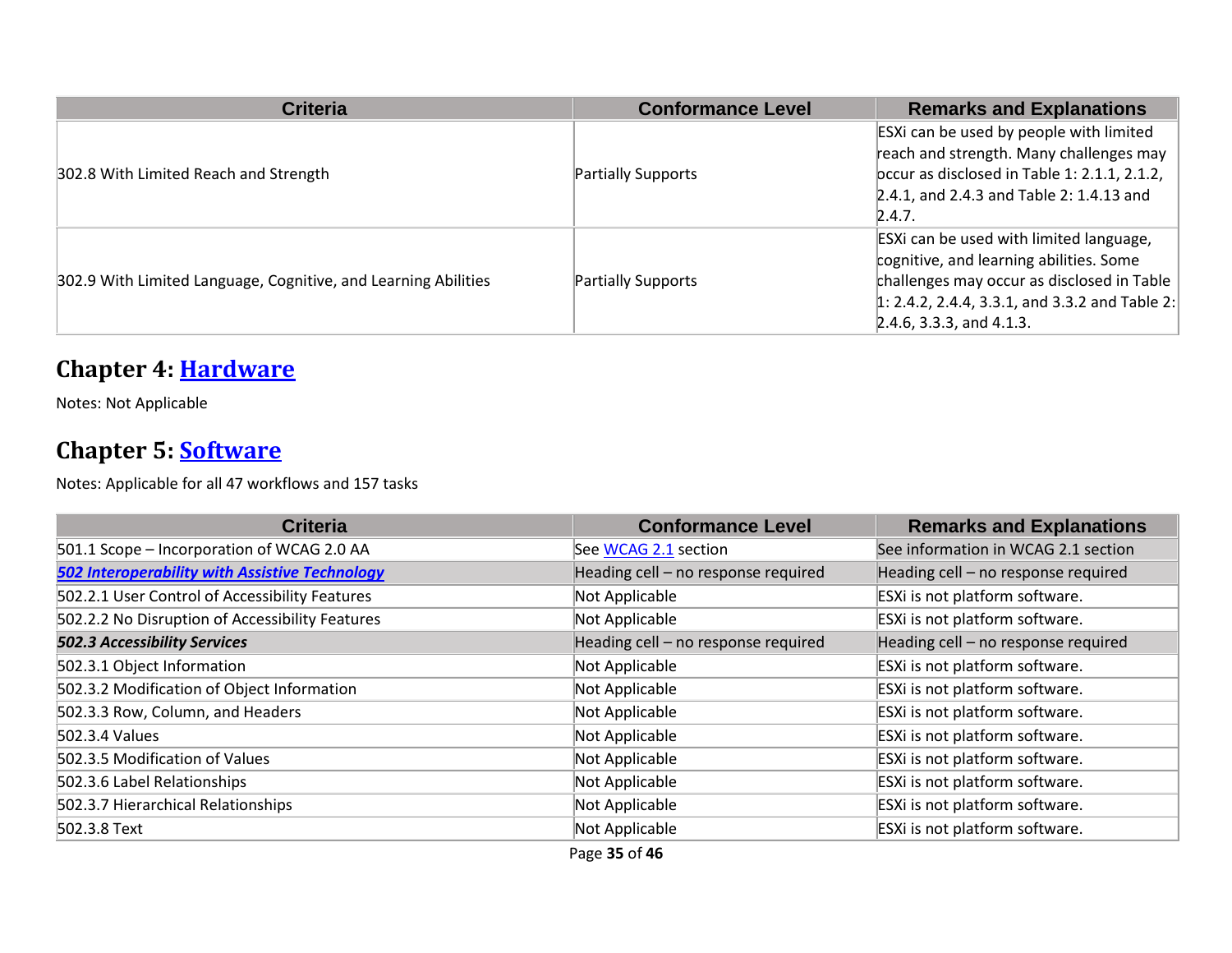| <b>Criteria</b>                                                                        | <b>Conformance Level</b>            | <b>Remarks and Explanations</b>           |
|----------------------------------------------------------------------------------------|-------------------------------------|-------------------------------------------|
| 502.3.9 Modification of Text                                                           | Not Applicable                      | ESXi is not platform software.            |
| 502.3.10 List of Actions                                                               | Not Applicable                      | ESXi is not platform software.            |
| 502.3.11 Actions on Objects                                                            | Not Applicable                      | ESXi is not platform software.            |
| 502.3.12 Focus Cursor                                                                  | Not Applicable                      | ESXi is not platform software.            |
| 502.3.13 Modification of Focus Cursor                                                  | Not Applicable                      | ESXi is not platform software.            |
| 502.3.14 Event Notification                                                            | Not Applicable                      | ESXi is not platform software.            |
| 502.4 Platform Accessibility Features                                                  | Not Applicable                      | ESXi is not platform software.            |
| <b>503 Applications</b>                                                                | Heading cell - no response required | Heading cell - no response required       |
| 503.2 User Preferences                                                                 | Not Applicable                      | ESXi does not contain synchronized media. |
| 503.3 Alternative User Interfaces                                                      | Not Applicable                      | ESXi does not contain synchronized media. |
| 503.4 User Controls for Captions and Audio Description                                 | Heading cell - no response required | Heading cell - no response required       |
| 503.4.1 Caption Controls                                                               | Not Applicable                      | ESXi does not contain synchronized media. |
| 503.4.2 Audio Description Controls                                                     | Not Applicable                      | ESXi does not contain synchronized media. |
| <b>504 Authoring Tools</b>                                                             | Heading cell - no response required | Heading cell - no response required       |
| 504.2 Content Creation or Editing (if not authoring tool, enter "not<br>applicable")   | See WCAG 2.1 section                | See information in WCAG 2.1 section       |
| 504.2.1 Preservation of Information Provided for Accessibility in Format<br>Conversion | Not Applicable                      | ESXi is not an authoring tool.            |
| 504.2.2 PDF Export                                                                     | Not Applicable                      | ESXi is not an authoring tool.            |
| 504.3 Prompts                                                                          | Not Applicable                      | ESXi is not an authoring tool.            |
| 504.4 Templates                                                                        | Not Applicable                      | ESXi is not an authoring tool.            |

#### **Chapter 6: [Support Documentation and Services](https://www.access-board.gov/guidelines-and-standards/communications-and-it/about-the-ict-refresh/final-rule/text-of-the-standards-and-guidelines#601-general)**

Notes: Support documentation and services of vSphere are not part of the accessibility review.

| <b>Criteria</b>                                | <b>Conformance Level</b>            | <b>Remarks and Explanations</b>                                                        |
|------------------------------------------------|-------------------------------------|----------------------------------------------------------------------------------------|
| 601.1 Scope                                    | Heading cell - no response required | Heading cell - no response required                                                    |
| <b>602 Support Documentation</b>               | Heading cell - no response required | Heading cell - no response required                                                    |
| 602.2 Accessibility and Compatibility Features | Not Applicable                      | In ESXi, accessibility and compatibility<br>features are not part of the accessibility |
|                                                |                                     | review.                                                                                |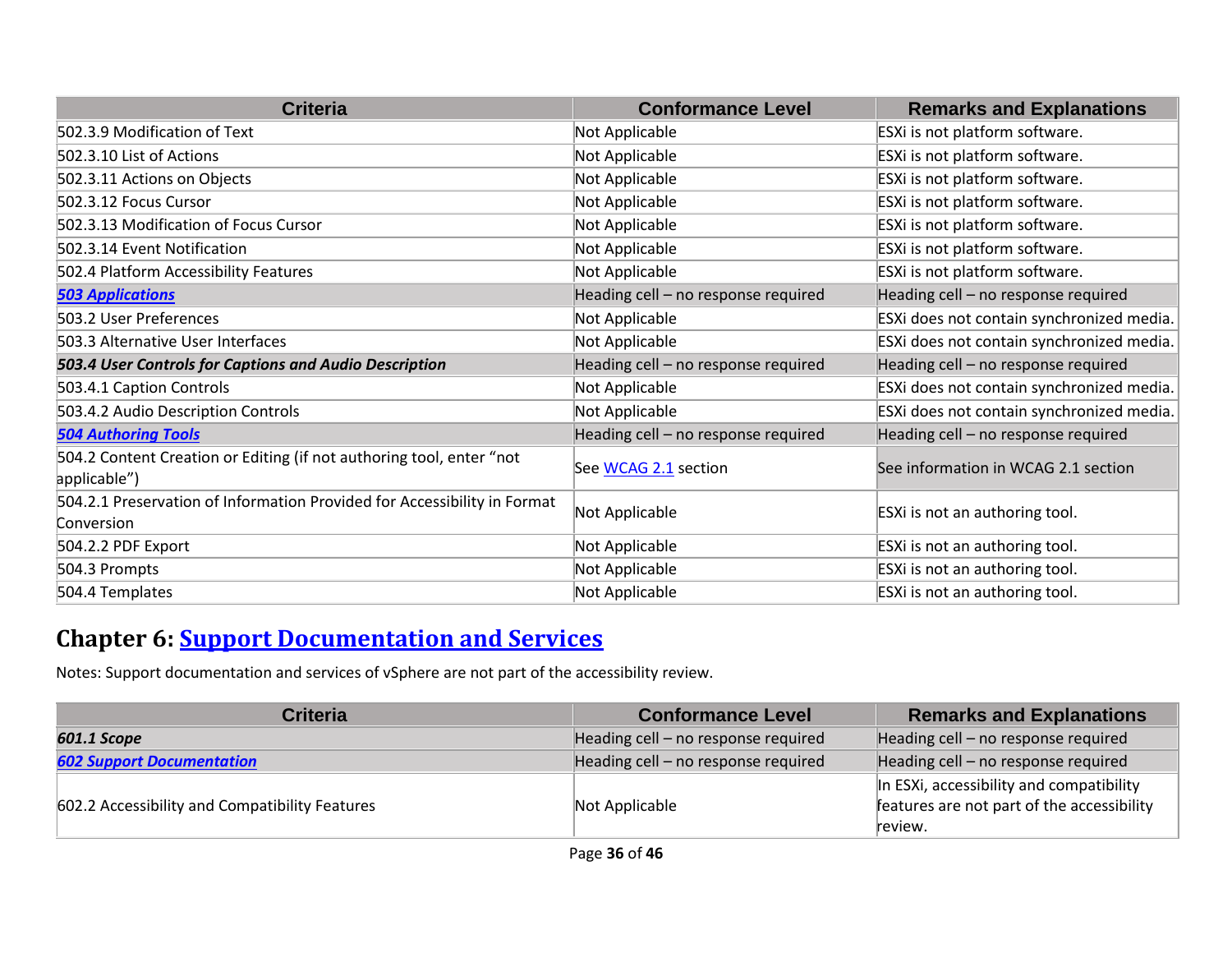| <b>Criteria</b>                                                  | <b>Conformance Level</b>            | <b>Remarks and Explanations</b>            |
|------------------------------------------------------------------|-------------------------------------|--------------------------------------------|
| 602.3 Electronic Support Documentation                           | See WCAG 2.1 section                | See information in WCAG 2.1 section        |
|                                                                  |                                     | In ESXi, accessibility and compatibility   |
| 602.4 Alternate Formats for Non-Electronic Support Documentation | Not Applicable                      | features are not part of the accessibility |
|                                                                  |                                     | review.                                    |
| <b>603 Support Services</b>                                      | Heading cell - no response required | Heading cell - no response required        |
|                                                                  |                                     | In ESXi, accessibility and compatibility   |
| 603.2 Information on Accessibility and Compatibility Features    | Not Applicable                      | features are not part of the accessibility |
|                                                                  |                                     | review.                                    |
|                                                                  |                                     | In ESXi, accessibility and compatibility   |
| 603.3 Accommodation of Communication Needs                       | Not Applicable                      | features are not part of the accessibility |
|                                                                  |                                     | review.                                    |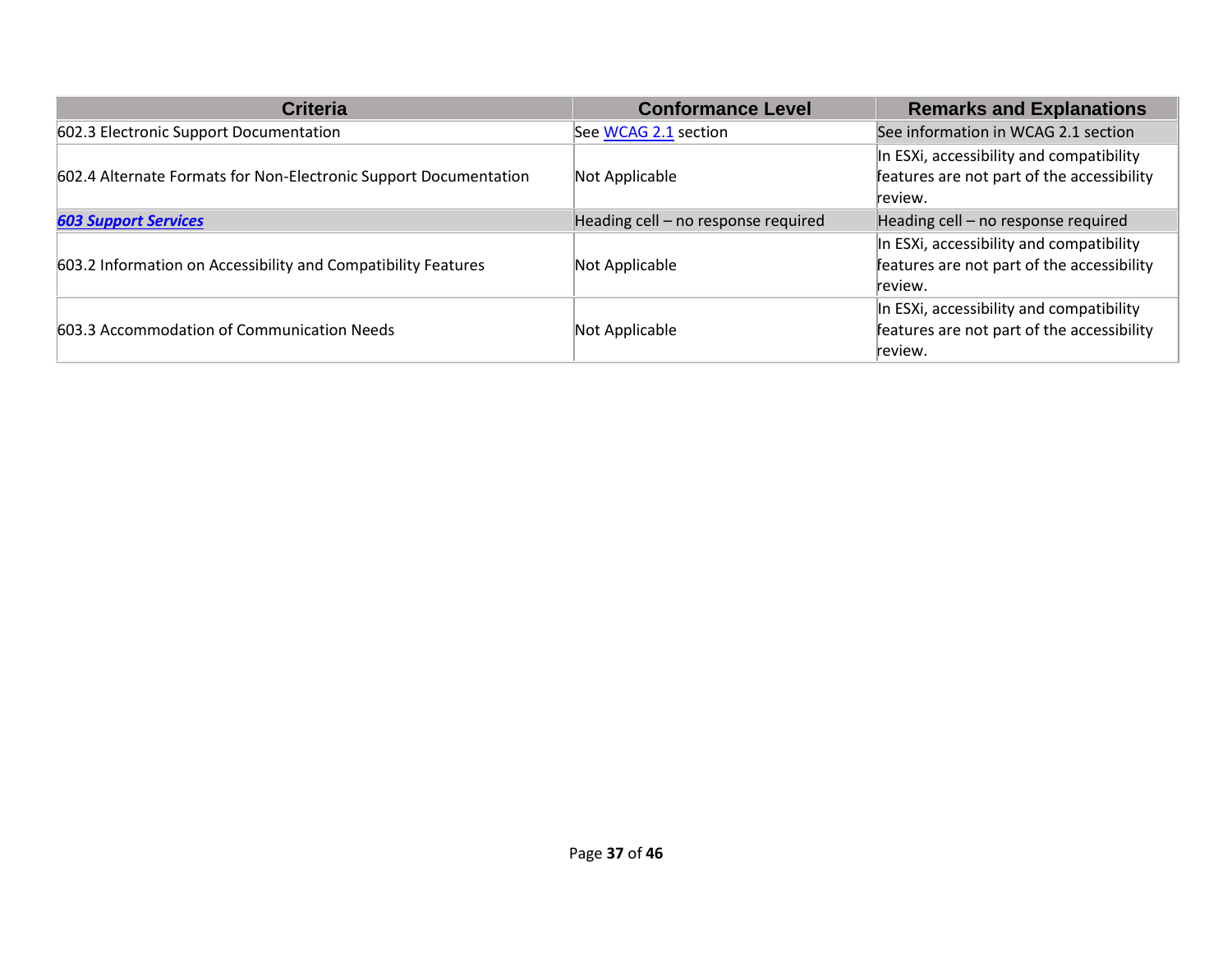## **EN 301 549 Report**

Notes: Applicable for all 47 workflows and 157 tasks.

#### **Chapter 4: [Functional Performance Statements](https://www.etsi.org/deliver/etsi_en/301500_301599/301549/03.01.01_60/en_301549v030101p.pdf#%5B%7B%22num%22%3A38%2C%22gen%22%3A0%7D%2C%7B%22name%22%3A%22XYZ%22%7D%2C54%2C747%2C0%5D) (FPS)**

Notes: Applicable for all 47 workflows and 157 tasks.

| <b>Criteria</b>                                   | <b>Conformance Level</b> | <b>Remarks and Explanations</b>                                                                                                                                                                                                                          |
|---------------------------------------------------|--------------------------|----------------------------------------------------------------------------------------------------------------------------------------------------------------------------------------------------------------------------------------------------------|
| 4.2.1 Usage without vision                        | Does Not Support         | ESXi cannot be operated by people<br>without vision. Many challenges may occur<br>as disclosed in Table 1: 1.1.1, 1.3.1, 1.4.1,<br>$[2.1.1, 2.1.2, 2.4.1, 2.4.2, 2.4.3, 2.4.4, 3.1.1,$<br>$3.3.1, 3.3.2, 4.1.2$ and Table 2: 2.4.6, 3.3.3,<br>and 4.1.3. |
| 4.2.2 Usage with limited vision                   | Partially Supports       | ESXi can be operated by people with<br>limited vision. Some challenges may occur<br>as disclosed in Table 1: 1.1.1 and 1.4.1, and<br>Table 2: 1.4.3, 1.4.4, 1.4.10, 1.4.11, and<br>1.4.13.                                                               |
| 4.2.3 Usage without perception of colour          | Partially Supports       | ESXi can be operated by people without<br>perception of colour. Some challenges may<br>occur as disclosed in Table 1: 1.4.1 and<br>Table 2: 1.4.3 and 1.4.11.                                                                                            |
| 4.2.4 Usage without hearing                       | Supports                 | ESXi can be operated by people without<br>hearing.                                                                                                                                                                                                       |
| 4.2.5 Usage with limited hearing                  | Supports                 | ESXi can be operated by people limited<br>hearing.                                                                                                                                                                                                       |
| 4.2.6 Usage with no or limited vocal capability   | Supports                 | ESXi can be operated by people with no or<br>limited vocal capability.                                                                                                                                                                                   |
| 4.2.7 Usage with limited manipulation or strength | Partially Supports       | ESXi can be used by people with limited<br>manipulation or strength. Many challenges<br>may occur as disclosed in Table 1: 2.1.1,<br>2.1.2, 2.4.1, and 2.4.3 and Table 2: 1.4.13                                                                         |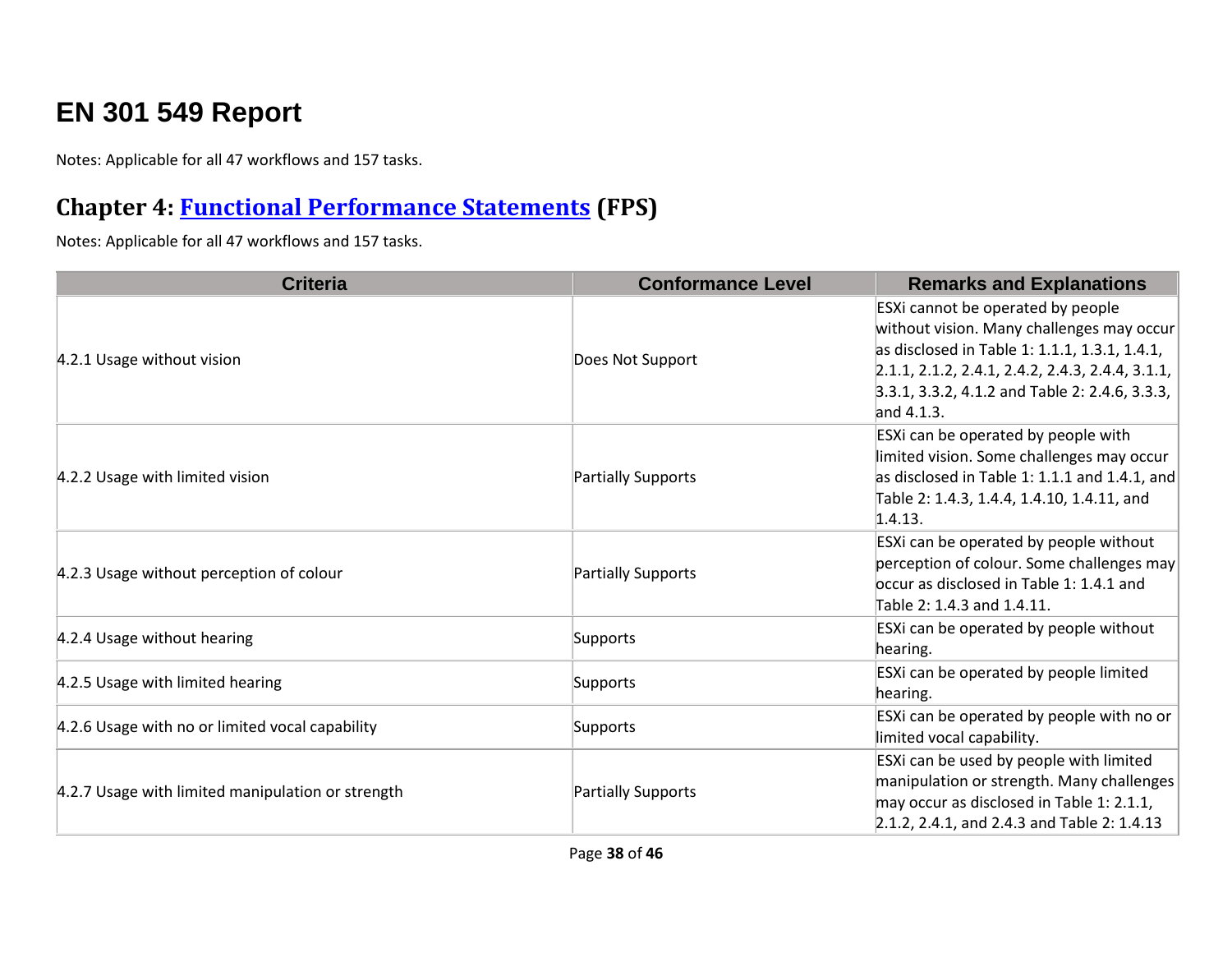| <b>Criteria</b>                                           | <b>Conformance Level</b> | <b>Remarks and Explanations</b>                                                                                                                                                                   |
|-----------------------------------------------------------|--------------------------|---------------------------------------------------------------------------------------------------------------------------------------------------------------------------------------------------|
|                                                           |                          | and $2.4.7$ .                                                                                                                                                                                     |
| 4.2.8 Usage with limited reach                            | Partially Supports       | ESXi can be used by people with limited<br>reach. Many challenges may occur as<br>disclosed in Table 1: 2.1.1, 2.1.2, 2.4.1, and<br>2.4.3 and Table 2: 1.4.13 and 2.4.7.                          |
| 4.2.9 Minimize photosensitive seizure triggers            | Supports                 | ESXi does not include any content that<br>triggers photosensitive seizures in the<br>application.                                                                                                 |
| 4.2.10 Usage with limited cognition, language or learning | Partially Supports       | ESXI can be used with limited cognition,<br>anguage or learning. Some challenges may<br>occur as disclosed in Table 1: 2.4.2, 2.4.4,<br>3.3.1, and 3.3.2 and Table 2: 2.4.6, 3.3.3,<br>and 4.1.3. |
| $4.2.11$ Privacy                                          | Supports                 | ESXi features respect the privacy of<br>assistive technology users.                                                                                                                               |

## **Chapter [5: Generic Requirements](https://www.etsi.org/deliver/etsi_en/301500_301599/301549/03.01.01_60/en_301549v030101p.pdf#%5B%7B%22num%22%3A45%2C%22gen%22%3A0%7D%2C%7B%22name%22%3A%22XYZ%22%7D%2C54%2C747%2C0%5D)**

Notes: ESXi supports standard assistive technologies and is, therefore, not subject to the Closed Functionality criteria described in this chapter.

| <b>Criteria</b>                                   | <b>Conformance Level</b>            | <b>Remarks and Explanations</b>                                                                                                                       |
|---------------------------------------------------|-------------------------------------|-------------------------------------------------------------------------------------------------------------------------------------------------------|
| <b>5.1 Closed functionality</b>                   | Heading cell - no response required | Heading cell - no response required                                                                                                                   |
| 5.1.2 General                                     | Heading cell - no response required | Heading cell - no response required                                                                                                                   |
| 5.1.2.1 Closed functionality                      | See 5.2 through 13                  | See information in 5.2 through 13                                                                                                                     |
| 5.1.2.2 Assistive technology                      | See 5.1.3 through 5.1.6             | See information in 5.1.3 through 5.1.6                                                                                                                |
| 5.1.3 Non-visual access                           | Heading cell - no response required | Heading cell - no response required                                                                                                                   |
| 5.1.3.1 Audio output of visual information        | Not Applicable                      | ESXi supports standard assistive<br>technologies and is, therefore, not subject<br>to the Closed Functionality criteria<br>described in this Chapter. |
| 5.1.3.2 Auditory output delivery including speech | Not Applicable                      | ESXi supports standard assistive<br>technologies and is, therefore, not subject                                                                       |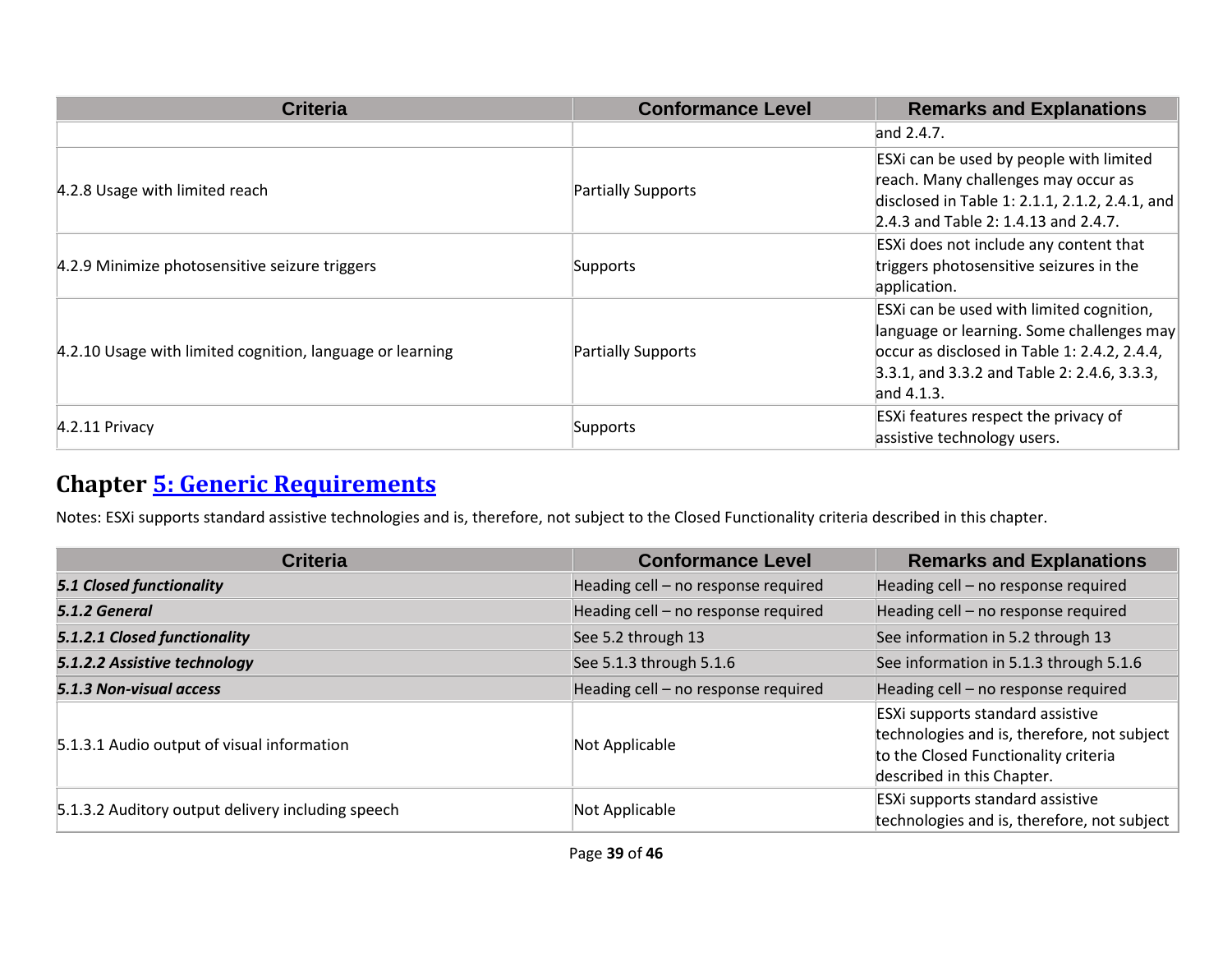| <b>Criteria</b>                              | <b>Conformance Level</b> | <b>Remarks and Explanations</b>                                                                                                                       |
|----------------------------------------------|--------------------------|-------------------------------------------------------------------------------------------------------------------------------------------------------|
|                                              |                          | to the Closed Functionality criteria<br>described in this Chapter.                                                                                    |
| 5.1.3.3 Auditory output correlation          | Not Applicable           | ESXi supports standard assistive<br>technologies and is, therefore, not subject<br>to the Closed Functionality criteria<br>described in this Chapter. |
| 5.1.3.4 Speech output user control           | Not Applicable           | ESXi supports standard assistive<br>technologies and is, therefore, not subject<br>to the Closed Functionality criteria<br>described in this Chapter. |
| 5.1.3.5 Speech output automatic interruption | Not Applicable           | ESXi supports standard assistive<br>technologies and is, therefore, not subject<br>to the Closed Functionality criteria<br>described in this Chapter. |
| 5.1.3.6 Speech output for non-text content   | Not Applicable           | ESXi supports standard assistive<br>technologies and is, therefore, not subject<br>to the Closed Functionality criteria<br>described in this Chapter. |
| 5.1.3.7 Speech output for video information  | Not Applicable           | ESXi supports standard assistive<br>technologies and is, therefore, not subject<br>to the Closed Functionality criteria<br>described in this Chapter. |
| 5.1.3.8 Masked entry                         | Not Applicable           | ESXi supports standard assistive<br>technologies and is, therefore, not subject<br>to the Closed Functionality criteria<br>described in this Chapter. |
| 5.1.3.9 Private access to personal data      | Not Applicable           | ESXi supports standard assistive<br>technologies and is, therefore, not subject<br>to the Closed Functionality criteria<br>described in this Chapter. |
| 5.1.3.10 Non-interfering audio output        | Not Applicable           | ESXi supports standard assistive<br>technologies and is, therefore, not subject<br>to the Closed Functionality criteria                               |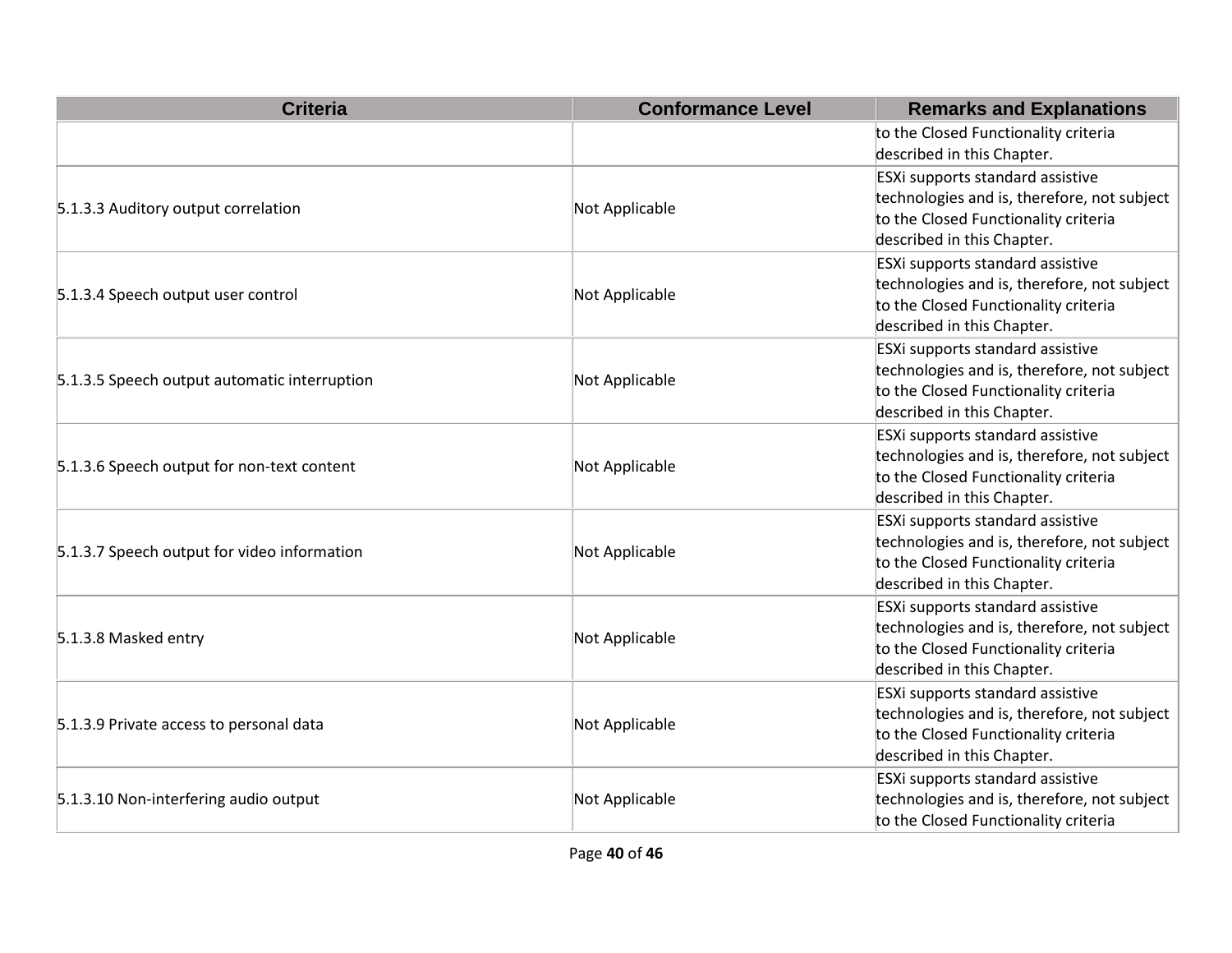| <b>Criteria</b>                                       | <b>Conformance Level</b> | <b>Remarks and Explanations</b>                                                                                                                       |
|-------------------------------------------------------|--------------------------|-------------------------------------------------------------------------------------------------------------------------------------------------------|
|                                                       |                          | described in this Chapter.                                                                                                                            |
| 5.1.3.11 Private listening volume                     | Not Applicable           | ESXi supports standard assistive<br>technologies and is, therefore, not subject<br>to the Closed Functionality criteria<br>described in this Chapter. |
| 5.1.3.12 Speaker volume                               | Not Applicable           | ESXi supports standard assistive<br>technologies and is, therefore, not subject<br>to the Closed Functionality criteria<br>described in this Chapter. |
| 5.1.3.13 Volume reset                                 | Not Applicable           | ESXi supports standard assistive<br>technologies and is, therefore, not subject<br>to the Closed Functionality criteria<br>described in this Chapter. |
| 5.1.3.14 Spoken languages                             | Not Applicable           | ESXi supports standard assistive<br>technologies and is, therefore, not subject<br>to the Closed Functionality criteria<br>described in this Chapter. |
| 5.1.3.15 Non-visual error identification              | Not Applicable           | ESXi supports standard assistive<br>technologies and is, therefore, not subject<br>to the Closed Functionality criteria<br>described in this Chapter. |
| 5.1.3.16 Receipts, tickets, and transactional outputs | Not Applicable           | ESXi supports standard assistive<br>technologies and is, therefore, not subject<br>to the Closed Functionality criteria<br>described in this Chapter. |
| 5.1.4 Functionality closed to text enlargement        | Not Applicable           | ESXi supports standard assistive<br>technologies and is, therefore, not subject<br>to the Closed Functionality criteria<br>described in this Chapter. |
| 5.1.5 Visual output for auditory information          | Not Applicable           | ESXi supports standard assistive<br>technologies and is, therefore, not subject<br>to the Closed Functionality criteria<br>described in this Chapter. |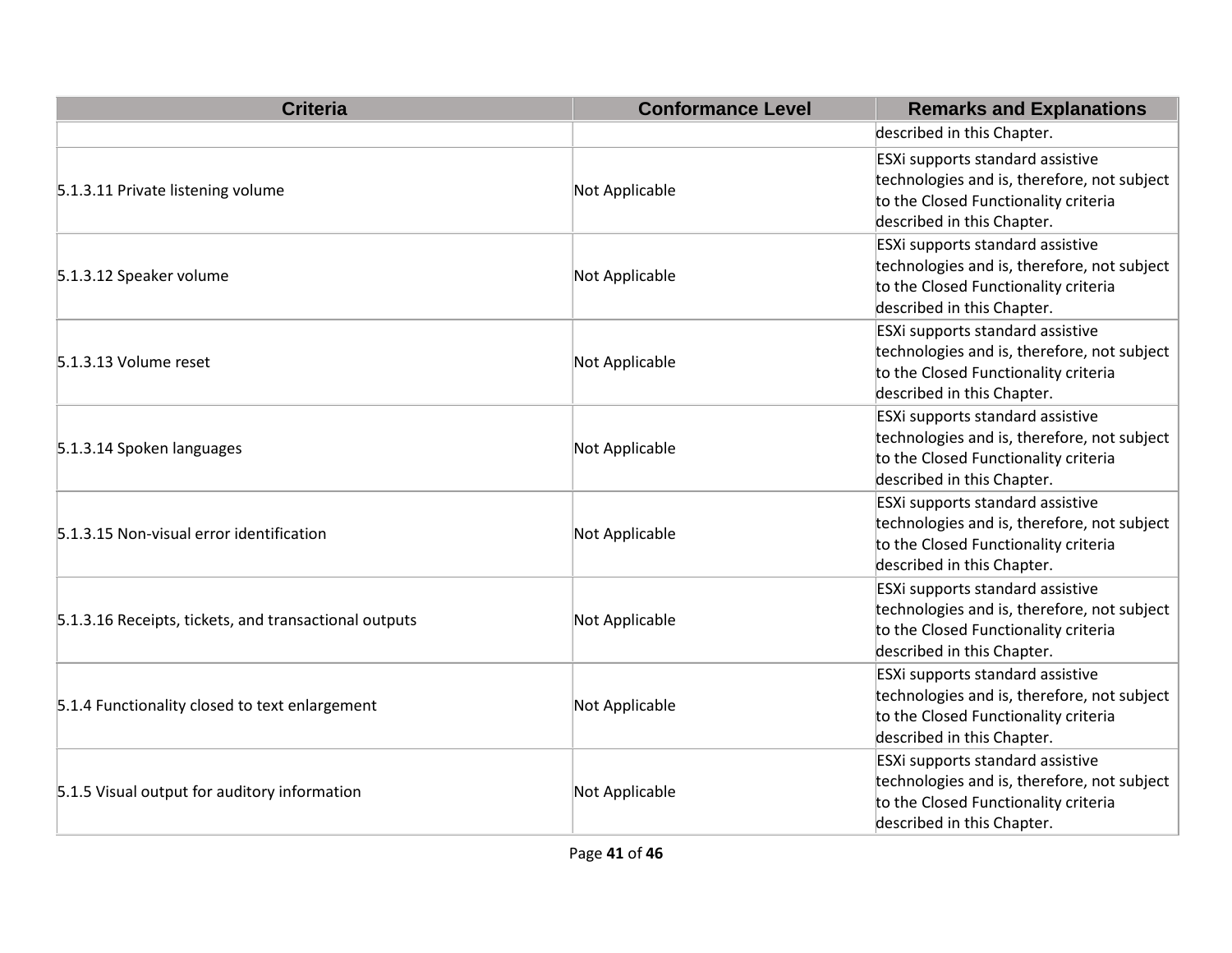| <b>Criteria</b>                                                 | <b>Conformance Level</b>            | <b>Remarks and Explanations</b>                                                                                                                              |
|-----------------------------------------------------------------|-------------------------------------|--------------------------------------------------------------------------------------------------------------------------------------------------------------|
| 5.1.6 Operation without keyboard interface                      | Heading cell - no response required | Heading cell - no response required                                                                                                                          |
| 5.1.6.1 Closed functionality                                    | See 5.1.3.1 through 5.1.3.16        | See information in 5.1.3.1 through 5.1.3.16                                                                                                                  |
| 5.1.6.2 Input focus                                             | Not Applicable                      | <b>ESXi supports standard assistive</b><br>technologies and is, therefore, not subject<br>to the Closed Functionality criteria<br>described in this Chapter. |
| 5.1.7 Access without speech                                     | Not Applicable                      | ESXi supports standard assistive<br>technologies and is, therefore, not subject<br>to the Closed Functionality criteria<br>described in this Chapter.        |
| 5.2 Activation of accessibility features                        | Not Applicable                      | <b>ESXi supports standard assistive</b><br>technologies and is, therefore, not subject<br>to the Closed Functionality criteria<br>described in this Chapter. |
| 5.3 Biometrics                                                  | Not Applicable                      | <b>ESXi supports standard assistive</b><br>technologies and is, therefore, not subject<br>to the Closed Functionality criteria<br>described in this Chapter. |
| 5.4 Preservation of accessibility information during conversion | Not Applicable                      | <b>ESXi supports standard assistive</b><br>technologies and is, therefore, not subject<br>to the Closed Functionality criteria<br>described in this Chapter. |
| 5.5 Operable parts                                              | Heading cell - no response required | Heading cell - no response required                                                                                                                          |
| 5.5.1 Means of operation                                        | Not Applicable                      | <b>ESXi supports standard assistive</b><br>technologies and is, therefore, not subject<br>to the Closed Functionality criteria<br>described in this Chapter. |
| 5.5.2 Operable parts discernibility                             | Not Applicable                      | <b>ESXi supports standard assistive</b><br>technologies and is, therefore, not subject<br>to the Closed Functionality criteria<br>described in this Chapter. |
| 5.6 Locking or toggle controls                                  | Heading cell - no response required | Heading cell - no response required                                                                                                                          |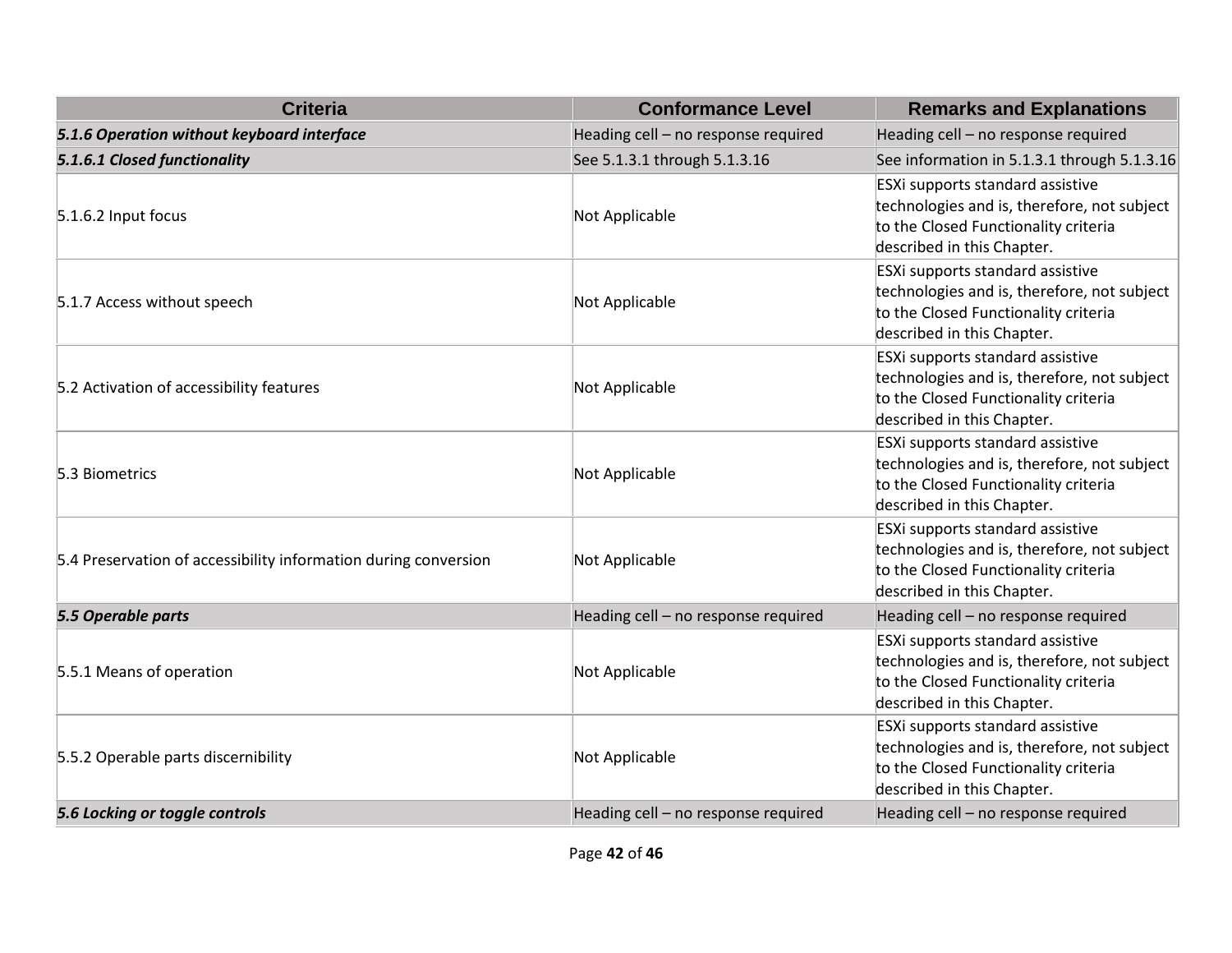| <b>Criteria</b>                  | <b>Conformance Level</b> | <b>Remarks and Explanations</b>                                                                                                                       |
|----------------------------------|--------------------------|-------------------------------------------------------------------------------------------------------------------------------------------------------|
| 5.6.1 Tactile or auditory status | Not Applicable           | ESXi supports standard assistive<br>technologies and is, therefore, not subject<br>to the Closed Functionality criteria<br>described in this Chapter. |
| 5.6.2 Visual status              | Not Applicable           | ESXi supports standard assistive<br>technologies and is, therefore, not subject<br>to the Closed Functionality criteria<br>described in this Chapter. |
| 5.7 Key repeat                   | Not Applicable           | ESXi supports standard assistive<br>technologies and is, therefore, not subject<br>to the Closed Functionality criteria<br>described in this Chapter. |
| 5.8 Double-strike key acceptance | Not Applicable           | ESXi supports standard assistive<br>technologies and is, therefore, not subject<br>to the Closed Functionality criteria<br>described in this Chapter. |
| 5.9 Simultaneous user actions    | Not Applicable           | ESXi supports standard assistive<br>technologies and is, therefore, not subject<br>to the Closed Functionality criteria<br>described in this Chapter. |

#### **Chapter [6: ICT with Two-Way Voice Communication](https://www.etsi.org/deliver/etsi_en/301500_301599/301549/03.01.01_60/en_301549v030101p.pdf#%5B%7B%22num%22%3A60%2C%22gen%22%3A0%7D%2C%7B%22name%22%3A%22XYZ%22%7D%2C54%2C747%2C0%5D)**

Notes: Not Applicable

#### **Chapter [7: ICT with Video Capabilities](https://www.etsi.org/deliver/etsi_en/301500_301599/301549/03.01.01_60/en_301549v030101p.pdf#%5B%7B%22num%22%3A70%2C%22gen%22%3A0%7D%2C%7B%22name%22%3A%22XYZ%22%7D%2C54%2C747%2C0%5D)**

Notes: Not Applicable

#### **Chapter [8: Hardware](https://www.etsi.org/deliver/etsi_en/301500_301599/301549/03.01.01_60/en_301549v030101p.pdf#%5B%7B%22num%22%3A74%2C%22gen%22%3A0%7D%2C%7B%22name%22%3A%22XYZ%22%7D%2C54%2C747%2C0%5D)**

Notes: Not Applicable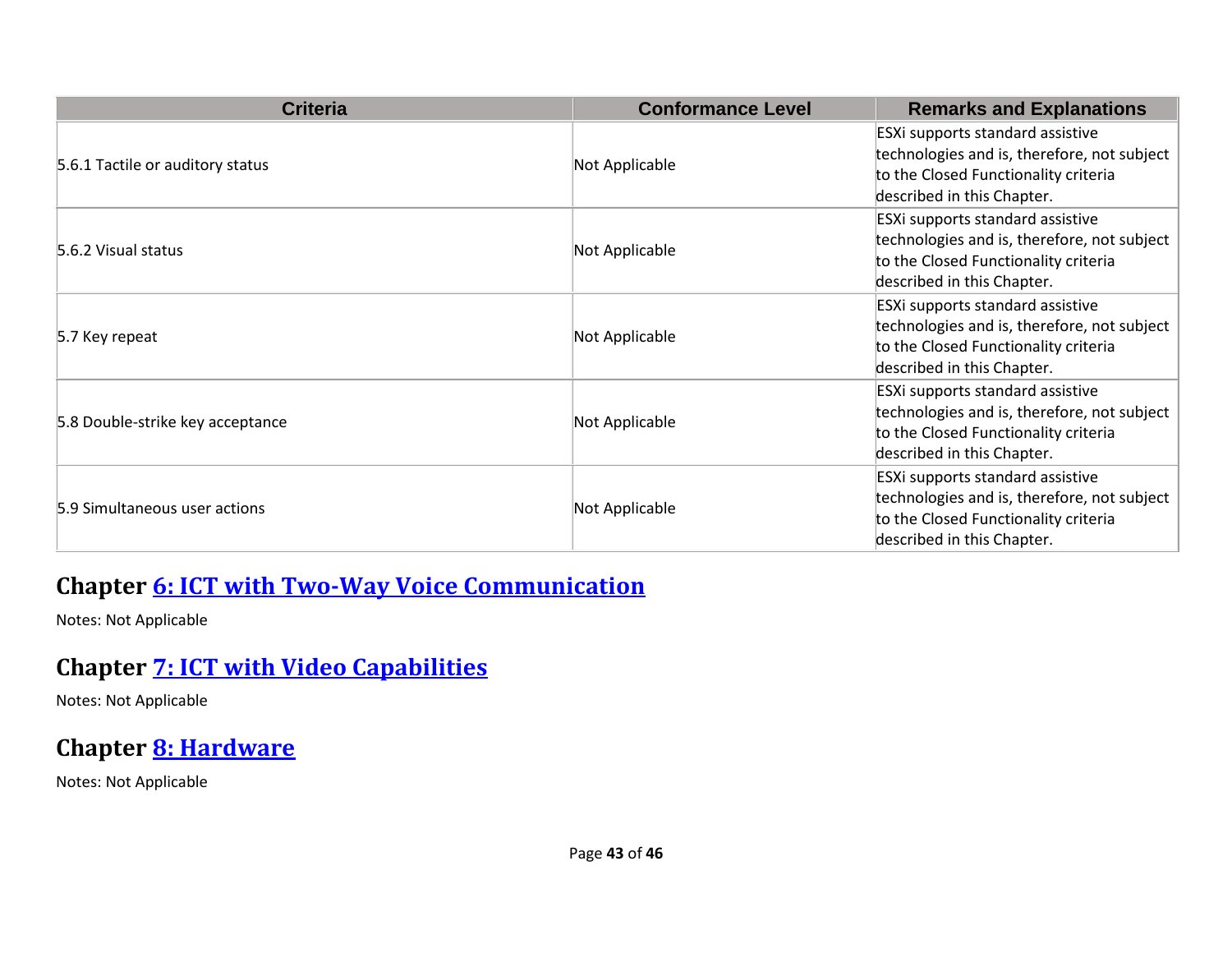#### **Chapter [9: Web](https://www.etsi.org/deliver/etsi_en/301500_301599/301549/03.01.01_60/en_301549v030101p.pdf#%5B%7B%22num%22%3A113%2C%22gen%22%3A0%7D%2C%7B%22name%22%3A%22XYZ%22%7D%2C54%2C747%2C0%5D)** *(see [WCAG 2.1 section\)](#page-0-0)*

Notes: Refer to the previously identified remarks and details for WCAG 2.1 already provided in this VPAT.

#### **Chapter [10: Non-Web Software](https://www.etsi.org/deliver/etsi_en/301500_301599/301549/03.01.01_60/en_301549v030101p.pdf#%5B%7B%22num%22%3A127%2C%22gen%22%3A0%7D%2C%7B%22name%22%3A%22XYZ%22%7D%2C54%2C747%2C0%5D)**

Notes: Not Applicable

#### **Chapter [11: Software](https://www.etsi.org/deliver/etsi_en/301500_301599/301549/03.01.01_60/en_301549v030101p.pdf#%5B%7B%22num%22%3A149%2C%22gen%22%3A0%7D%2C%7B%22name%22%3A%22XYZ%22%7D%2C54%2C747%2C0%5D)**

Notes: Applicable for all 47 workflows and 157 tasks.

| <b>Criteria</b>                                                                                                               | <b>Conformance Level</b>            | <b>Remarks and Explanations</b>                  |
|-------------------------------------------------------------------------------------------------------------------------------|-------------------------------------|--------------------------------------------------|
| 11.0 General (informative)                                                                                                    | Heading cell - no response required | Heading cell - no response required              |
| 11.1.1.1 through 11.4.1.3                                                                                                     | See WCAG 2.1 section                | See information in WCAG 2.1 section              |
| 11.5 Interoperability with assistive technology                                                                               | Heading cell - no response required | Heading cell - no response required              |
| 11.5.1 Closed functionality                                                                                                   | Heading cell - no response required | Heading cell - no response required              |
| 11.5.2 Accessibility services                                                                                                 | Heading cell - no response required | Heading cell - no response required              |
| 11.5.2.1 Platform accessibility service support for software that provides See 11.5.2.5 through 11.5.2.17<br>a user interface |                                     | See information in 11.5.2.5 through<br>11.5.2.17 |
| 11.5.2.2 Platform accessibility service support for assistive technologies See 11.5.2.5 through 11.5.2.17                     |                                     | See information in 11.5.2.5 through<br>11.5.2.17 |
| 11.5.2.3 Use of accessibility services                                                                                        | Not Applicable                      | ESXi is not platform software.                   |
| 11.5.2.4 Assistive technology                                                                                                 | Not Applicable                      | ESXi is not platform software.                   |
| 11.5.2.5 Object information                                                                                                   | Not Applicable                      | ESXi is not platform software.                   |
| 11.5.2.6 Row, column, and headers                                                                                             | Not Applicable                      | ESXi is not platform software.                   |
| 11.5.2.7 Values                                                                                                               | Not Applicable                      | ESXi is not platform software.                   |
| 11.5.2.8 Label relationships                                                                                                  | Not Applicable                      | ESXi is not platform software.                   |
| 11.5.2.9 Parent-child relationships                                                                                           | Not Applicable                      | ESXi is not platform software.                   |
| 11.5.2.10 Text                                                                                                                | Not Applicable                      | ESXi is not platform software.                   |
| 11.5.2.11 List of available actions                                                                                           | Not Applicable                      | ESXi is not platform software.                   |
| 11.5.2.12 Execution of available actions                                                                                      | Not Applicable                      | ESXi is not platform software.                   |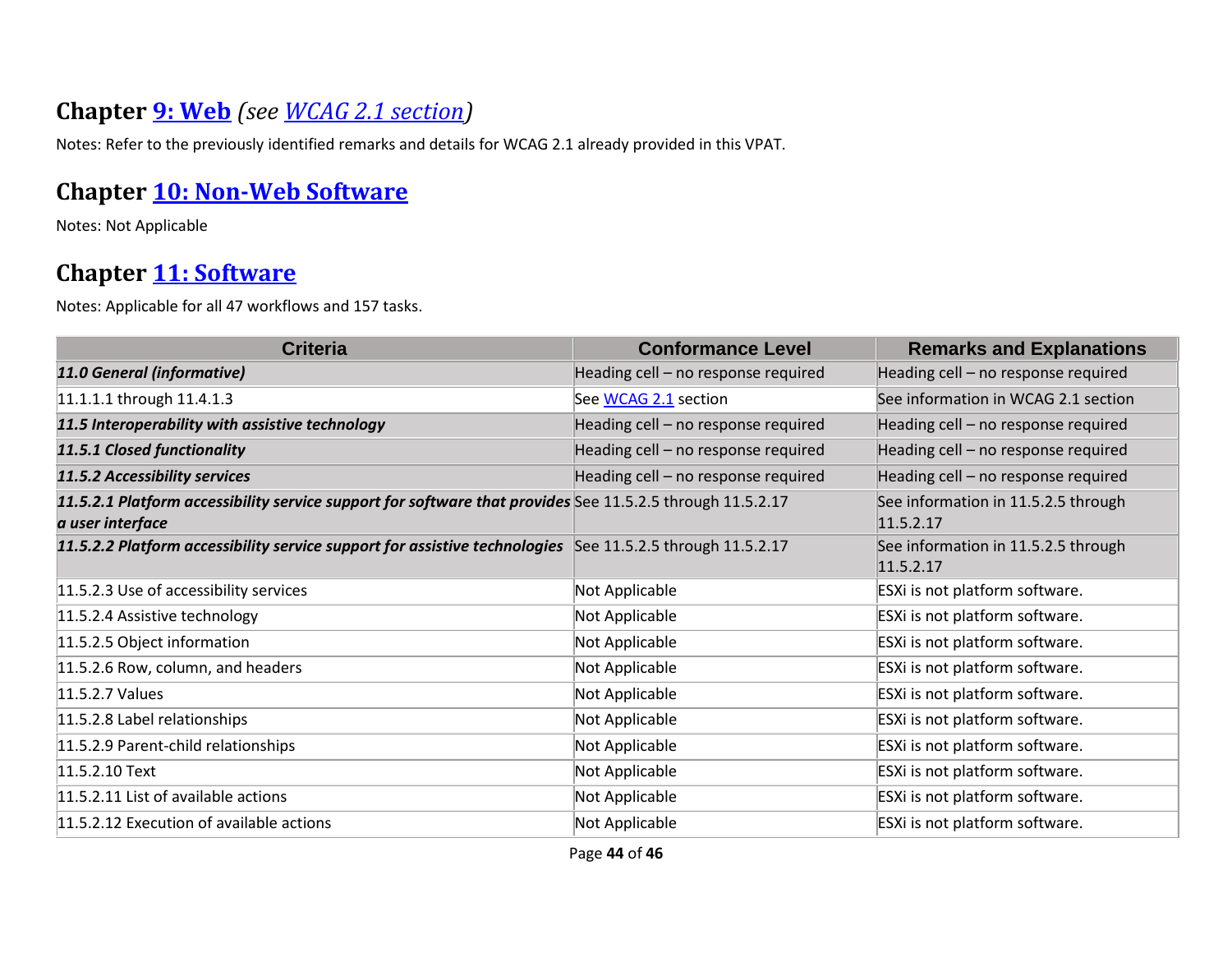| <b>Criteria</b>                                                     | <b>Conformance Level</b>                                                   | <b>Remarks and Explanations</b>                          |
|---------------------------------------------------------------------|----------------------------------------------------------------------------|----------------------------------------------------------|
| 11.5.2.13 Tracking of focus and selection attributes                | Not Applicable                                                             | ESXi is not platform software.                           |
| 11.5.2.14 Modification of focus and selection attributes            | Not Applicable                                                             | ESXi is not platform software.                           |
| 11.5.2.15 Change notification                                       | Not Applicable                                                             | ESXi is not platform software.                           |
| 11.5.2.16 Modifications of states and properties                    | Not Applicable                                                             | ESXi is not platform software.                           |
| 11.5.2.17 Modifications of values and text                          | Not Applicable                                                             | ESXi is not platform software.                           |
| 11.6 Documented accessibility usage                                 | Heading cell - no response required                                        | Heading cell - no response required                      |
| 11.6.1 User control of accessibility features                       | Not Applicable                                                             | ESXi is not platform software.                           |
| 11.6.2 No disruption of accessibility features                      | Not Applicable                                                             | ESXi is not platform software.                           |
| 11.7 User preferences                                               | Supports                                                                   | ESXi permits user preferences from<br>platform settings. |
| <b>11.8 Authoring tools</b>                                         | Heading cell - no response required                                        | Heading cell - no response required                      |
| 11.8.1 Content technology                                           | Heading cell - no response required                                        | Heading cell - no response required                      |
| 11.8.2 Accessible content creation                                  | See WCAG 2.1 section<br>(If not authoring tool, enter "Not<br>Applicable") | See information in WCAG 2.1 section                      |
| 11.8.3 Preservation of accessibility information in transformations | Not Applicable                                                             | ESXi is not an authoring tool.                           |
| 11.8.4 Repair assistance                                            | Not Applicable                                                             | ESXi is not an authoring tool.                           |
| 11.8.5 Templates                                                    | Not Applicable                                                             | ESXi is not an authoring tool.                           |

#### **Chapter [12: Documentation and Support Services](https://www.etsi.org/deliver/etsi_en/301500_301599/301549/03.01.01_60/en_301549v030101p.pdf#%5B%7B%22num%22%3A187%2C%22gen%22%3A0%7D%2C%7B%22name%22%3A%22XYZ%22%7D%2C54%2C747%2C0%5D)**

Notes: Support documentation and services of vSphere are not part of the accessibility review.

| <b>Criteria</b>                                 | <b>Conformance Level</b>            | <b>Remarks and Explanations</b>                                                                   |
|-------------------------------------------------|-------------------------------------|---------------------------------------------------------------------------------------------------|
| <b>12.1 Product documentation</b>               | Heading cell - no response required | Heading cell - no response required                                                               |
| 12.1.1 Accessibility and compatibility features | Not Applicable                      | In ESXi, accessibility and compatibility<br>features are not part of the accessibility<br>review. |
| 12.1.2 Accessible documentation                 | See WCAG 2.1 section                | See information in WCAG 2.1 section                                                               |
| <b>12.2 Support Services</b>                    | Heading cell - no response required | Heading cell - no response required                                                               |